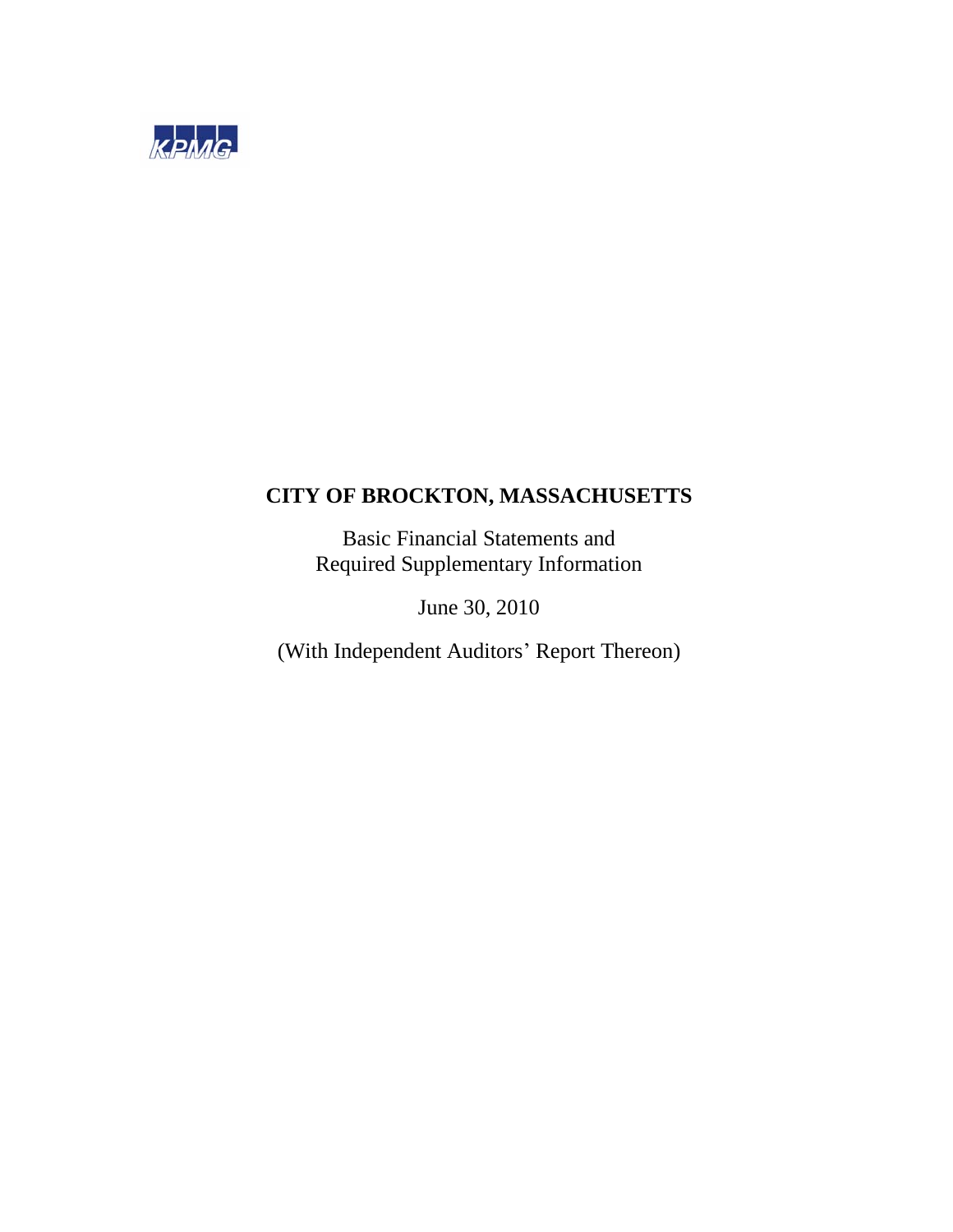### **Table of Contents**

|                                                                                                                                                 | Page(s)   |
|-------------------------------------------------------------------------------------------------------------------------------------------------|-----------|
| <b>Independent Auditors' Report</b>                                                                                                             | $1 - 2$   |
| Management's Discussion and Analysis                                                                                                            | $3 - 17$  |
| <b>Basic Financial Statements:</b>                                                                                                              |           |
| Government-Wide Financial Statements:                                                                                                           |           |
| <b>Statement of Net Assets</b>                                                                                                                  | 18        |
| <b>Statement of Activities</b>                                                                                                                  | 19        |
| <b>Fund Financial Statements:</b>                                                                                                               |           |
| <b>Balance Sheet - Governmental Funds</b>                                                                                                       | 20        |
| Reconciliation of the Governmental Funds Balance Sheet to the Statement of Net Assets                                                           | 21        |
| Statement of Revenues, Expenditures, and Changes in Fund Balance – Governmental<br>Funds                                                        | 22        |
| Reconciliation of the Statement of Revenues, Expenditures, and Changes in Fund<br>Balances of Governmental Funds to the Statement of Activities | 23        |
| Statement of Net Assets – Proprietary Funds                                                                                                     | 24        |
| Statement of Revenues, Expenses, and Changes in Net Assets – Proprietary Funds                                                                  | 25        |
| Statement of Cash Flows - Proprietary Funds                                                                                                     | 26        |
| Statement of Net Assets - Fiduciary Funds                                                                                                       | 27        |
| Statement of Changes in Net Assets – Fiduciary Funds                                                                                            | 28        |
| <b>Notes to Basic Financial Statements</b>                                                                                                      | $29 - 57$ |
| <b>Required Supplementary Information</b>                                                                                                       |           |
| Budgetary Comparison Schedule – General Fund                                                                                                    | 58        |
| Notes to Required Supplementary Information                                                                                                     | $59 - 60$ |
| Schedules of Funding Progress and Contributions from Employers                                                                                  | 61        |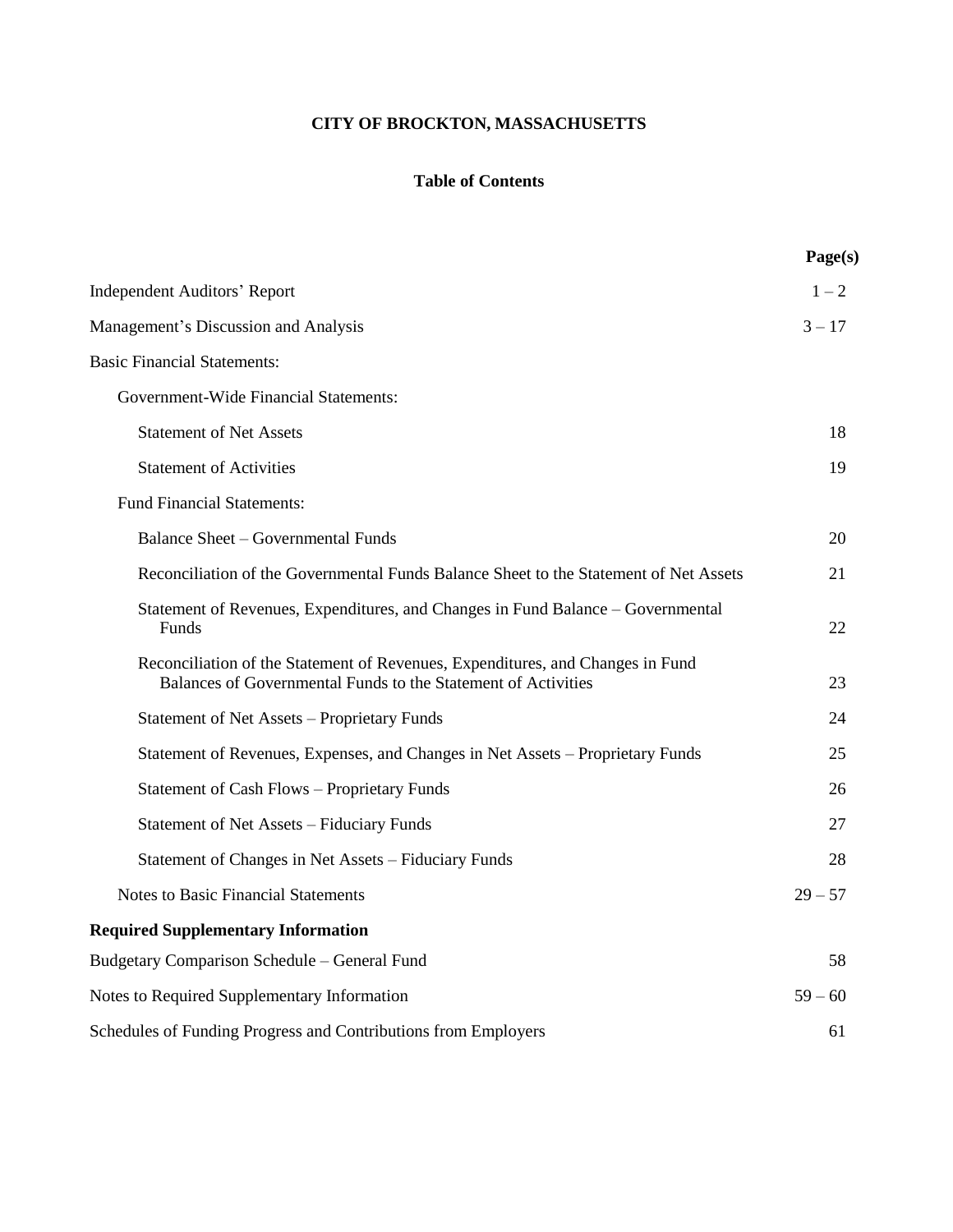

**KPMG LLP**  Two Financial Center 60 South Street Boston, MA 02111

### **Independent Auditors' Report**

The Honorable Mayor and City Council City of Brockton, Massachusetts:

We have audited the accompanying financial statements of the governmental activities, the business-type activities, each major fund, and the aggregate remaining fund information of the City of Brockton, Massachusetts (the City), as of and for the year ended June 30, 2010, which collectively comprise the City's basic financial statements as listed in the table of contents. These financial statements are the responsibility of the City's management. Our responsibility is to express opinions on these financial statements based on our audit.

We conducted our audit in accordance with auditing standards generally accepted in the United States of America and the standards applicable to financial audits contained in *Government Auditing Standards*, issued by the Comptroller General of the United States. Those standards require that we plan and perform the audit to obtain reasonable assurance about whether the financial statements are free of material misstatement. An audit includes consideration of internal control over financial reporting as a basis for designing audit procedures that are appropriate in the circumstances, but not for the purpose of expressing an opinion on the effectiveness of the City's internal control over financial reporting. Accordingly, we express no such opinion. An audit also includes examining, on a test basis, evidence supporting the amounts and disclosures in the financial statements, assessing the accounting principles used and the significant estimates made by management, as well as evaluating the overall financial statement presentation. We believe that our audit provides a reasonable basis for our opinions.

In our opinion, the financial statements referred to above present fairly, in all material respects, the respective financial position of the governmental activities, the business-type activities, each major fund, and the aggregate remaining fund information of the City of Brockton, Massachusetts, as of June 30, 2010, and the respective changes in financial position and where applicable, cash flows, thereof for the year then ended in conformity with U.S. generally accepted accounting principles.

In accordance with *Government Auditing Standards*, we have issued a separate report, dated March 22, 2011, on our consideration of the City's internal control over financial reporting and on our tests of its compliance with certain provisions of laws, regulations, contracts, and grant agreements and other matters. The purpose of that report is to describe the scope of our testing of internal control over financial reporting and compliance and the results of that testing, and not to provide an opinion on the internal control over financial reporting or on compliance. That report is an integral part of an audit performed in accordance with *Government Auditing Standards* and should be considered in assessing the results of our audit.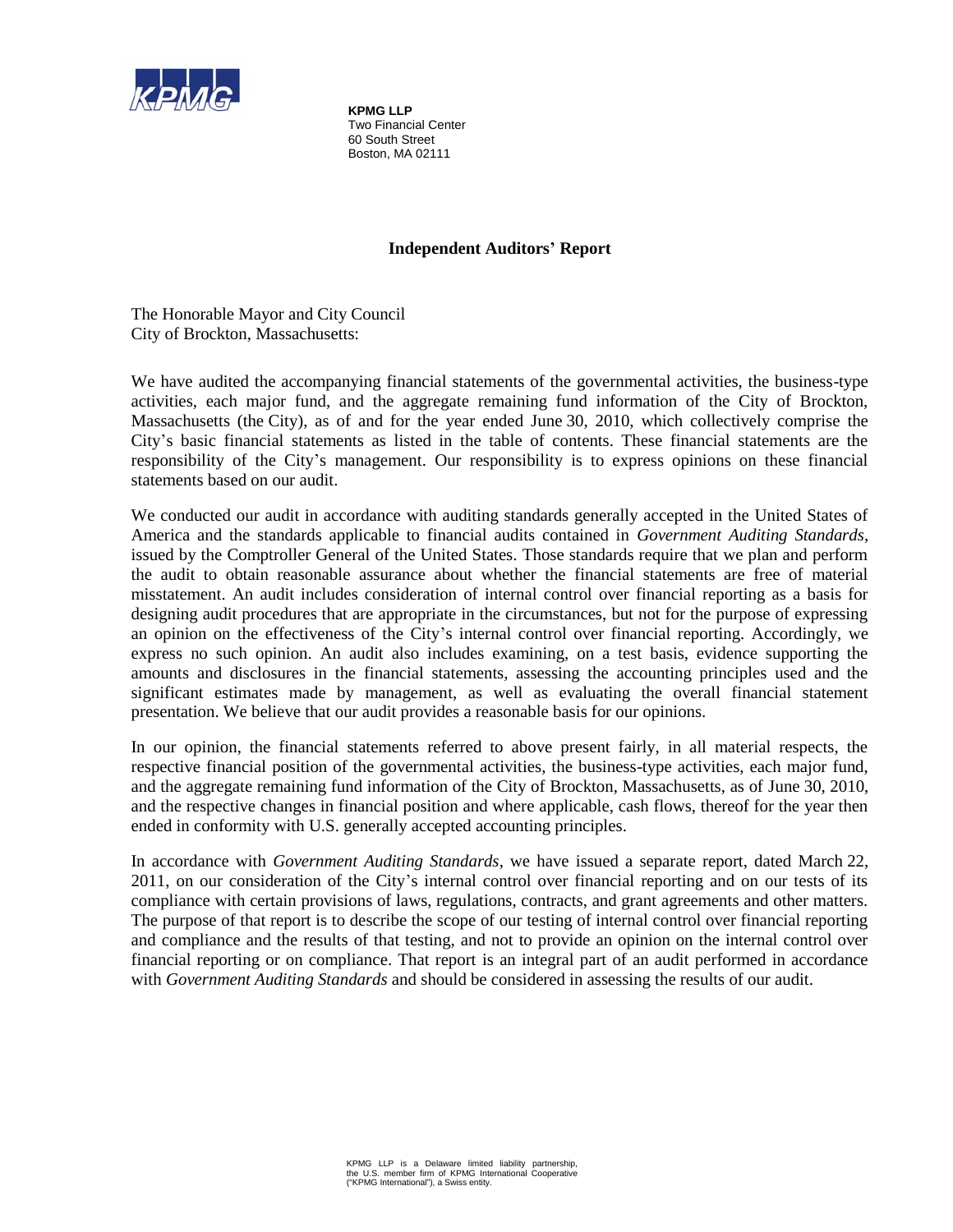

The management's discussion and analysis on pages 3 through 17, the budgetary comparison information on pages 58 through 60, and the schedules of funding progress and contributions from employers on page 61 are not required parts of the basic financial statements but are supplementary information required by U.S. generally accepted accounting principles. We have applied certain limited procedures, which consisted principally of inquiries of management regarding the methods of measurement and presentation of the required supplementary information. However, we did not audit the information and express no opinion on it.

KPMG LLP

March 22, 2011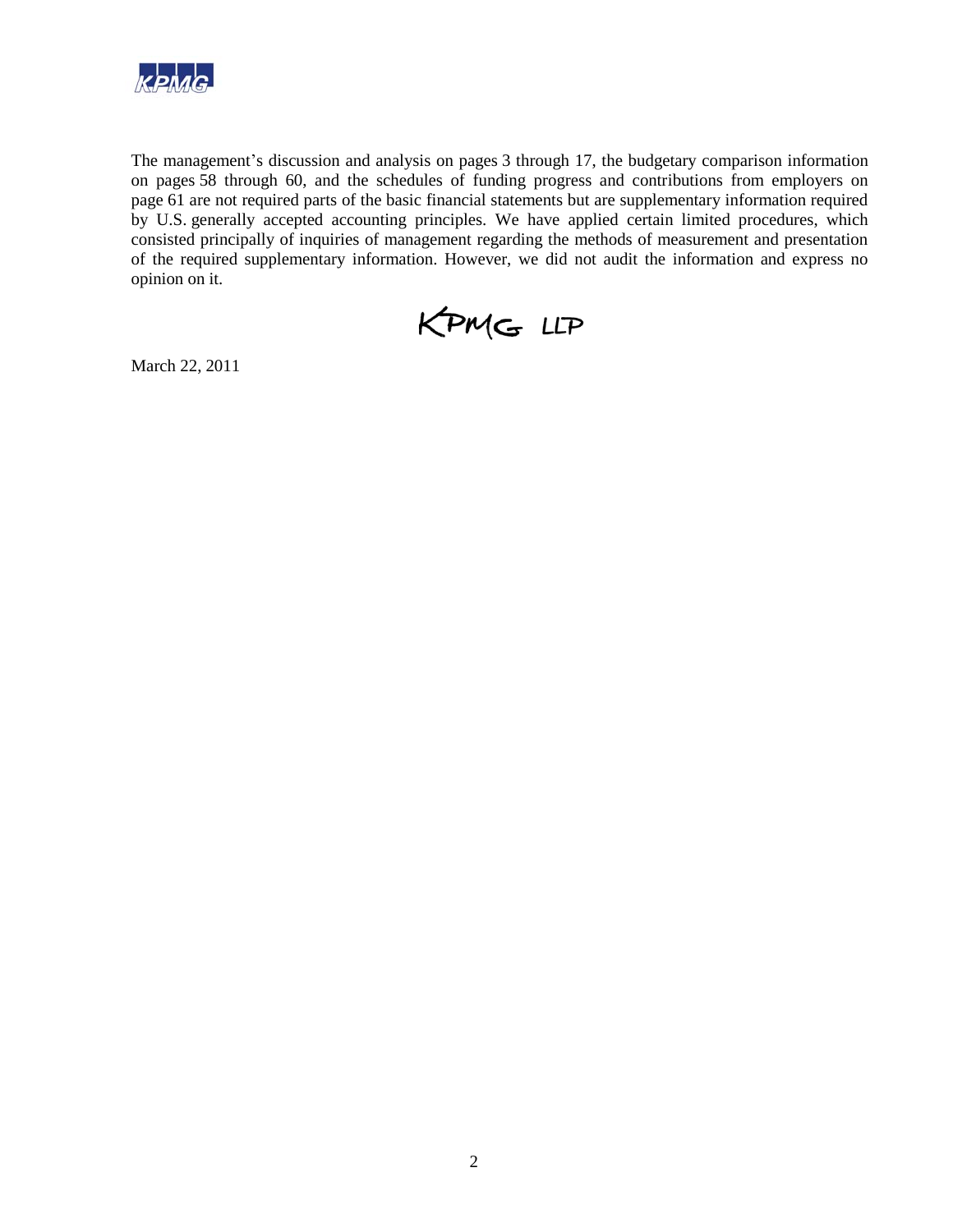Management's Discussion and Analysis

June 30, 2010

(Unaudited)

As management of the City of Brockton (the City), we offer readers of the City's financial statements this narrative overview and analysis of the financial activities of the City for the fiscal year ended June 30, 2010.

Brockton is a city located in Plymouth County, 20 miles southwest of Boston. The City has a population of approximately 93,810 (2010 federal census) and occupies a land area of 21.4 square miles. Brockton is the population center of a primary metropolitan statistical area of approximately 170,000 persons. Government is by an elected mayor and 11-member city council.

The City provides general governmental services for the territory within its boundaries, including police and fire protection, public education, water and sewer maintenance, trash disposal and parks and recreational facilities. Residential trash disposal and operation of the water filtration and wastewater treatment plant facilities are contracted out to private parties.

#### **Financial Highlights**

- The assets of the City exceeded its liabilities at the close of fiscal 2010 by approximately \$245 million (net assets).
- The City's total net assets decreased in fiscal year 2010 by approximately \$32.4 million, or 11.7%. This is primarily due to the recognition of a \$37.1 million increase in the other post employment benefit liability.
- At the end of fiscal 2010, undesignated fund balance for the general fund was approximately \$18.0 million or 6.5%, of total general fund expenditures.
- The City's total bonded debt decreased by approximately \$1.7 million during fiscal 2010. This decrease was due to scheduled debt repayments exceeding new debt issuances.

#### **Overview of the Financial Statements**

Our discussion and analysis of the City is intended to serve as an introduction to the City's basic financial statements. The City's basic financial statements are comprised of three components: (1) government-wide financial statements, (2) fund financial statements, and (3) notes to the financial statements. This analysis also contains other required supplementary information in addition to the basic financial statements themselves.

**Government-Wide Financial Statements** – The government-wide financial statements are designed to provide readers with a broad overview of the City's finances, in a manner similar to private-sector business.

The statement of net assets presents information on all of the City's assets and liabilities, with the difference between the two reported as net assets. Over time, increases or decreases in net assets may serve as a useful indicator of whether the financial position of the City is improving or deteriorating.

The statement of activities presents information showing how the City's net assets changed during the most recent fiscal year. All changes in net assets are reported as soon as the underlying event giving rise to the change occurs, regardless of the timing of related cash flows. Thus, revenues and expenses are reported in this statement for some items that will result in cash flows in future fiscal periods (e.g., uncollected taxes and earned but unused sick and vacation time).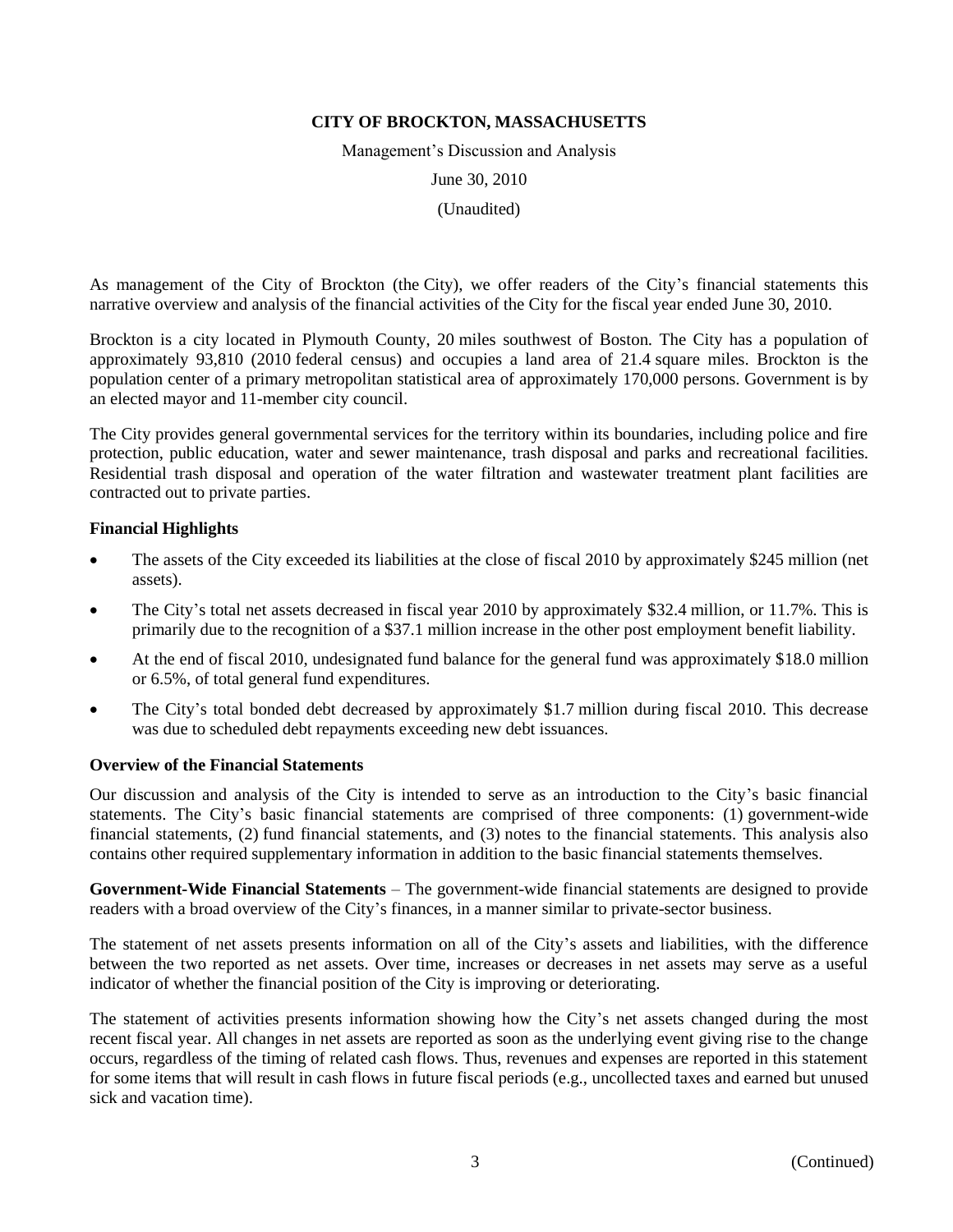Management's Discussion and Analysis

June 30, 2010

(Unaudited)

Both of the government-wide financial statements distinguish functions of the City that are principally supported by taxes and intergovernmental revenues (governmental activities) from other functions that are intended to recover all or a significant portion of their costs through user fees and charges (business-type activities). The governmental activities of the City include general administration, public safety, education, public works, human services, and cultural development. The business-type activities of the City include water and sewer systems and recreational and refuse activities.

**Fund Financial Statements** – A fund is a grouping of related accounts that is used to maintain control over resources that have been segregated for specific activities or objectives. The City, like other state and local governments, uses fund accounting to ensure and demonstrate compliance with finance-related legal requirements. All of the funds of the City can be divided into three categories: governmental funds, proprietary funds, and fiduciary funds.

**Governmental Funds** – Governmental funds are used to account for essentially the same functions reported as governmental activities in the government-wide financial statements. However, unlike the government-wide financial statements, governmental fund financial statements focus on near-term inflows and outflows of spendable resources, as well as on balances of spendable resources available at the end of the fiscal year. Such information may be useful in evaluating a government's near-term financing requirements.

Because the focus of governmental funds is narrower than that of the government-wide financial statements, it is useful to compare the information presented for governmental funds with similar information presented for governmental activities in the government-wide financial statements. By doing so, readers may better understand the long-term impact of the government's near-term financing decisions. Both the governmental fund balance sheet and the governmental fund statement of revenues, expenditures, and changes in fund balance provide a reconciliation to facilitate this comparison between governmental funds and governmental activities.

The City maintains 40 governmental funds. Information is presented separately in the governmental fund balance sheet and in the governmental fund statement of revenues, expenditures, and changes in fund balance for the general fund, which is the City's only major governmental fund. Data from the other nonmajor governmental funds are combined into a single, aggregated presentation.

**Proprietary Funds** – Enterprise funds (one type of proprietary fund) are used to report the same functions presented as business-type activities in the government-wide financial statements. The City uses enterprise funds to account for its water and sewer systems and its refuse, recreational and renewable energy activities.

Proprietary funds provide the same type of information as the government-wide financial statements, only in more detail. The proprietary fund financial statements provide separate information for the water and sewer systems, both of which are considered to be major funds of the City. Refuse, recreational and renewable energy activities are combined into a single nonmajor fund.

**Fiduciary Funds** – Fiduciary funds are used to account for resources held for the benefit of parties outside the government. Fiduciary funds are not reflected in the government-wide financial statements because the resources of those funds are not available to support the City's own programs. The accounting used for fiduciary funds is much like that used for proprietary funds.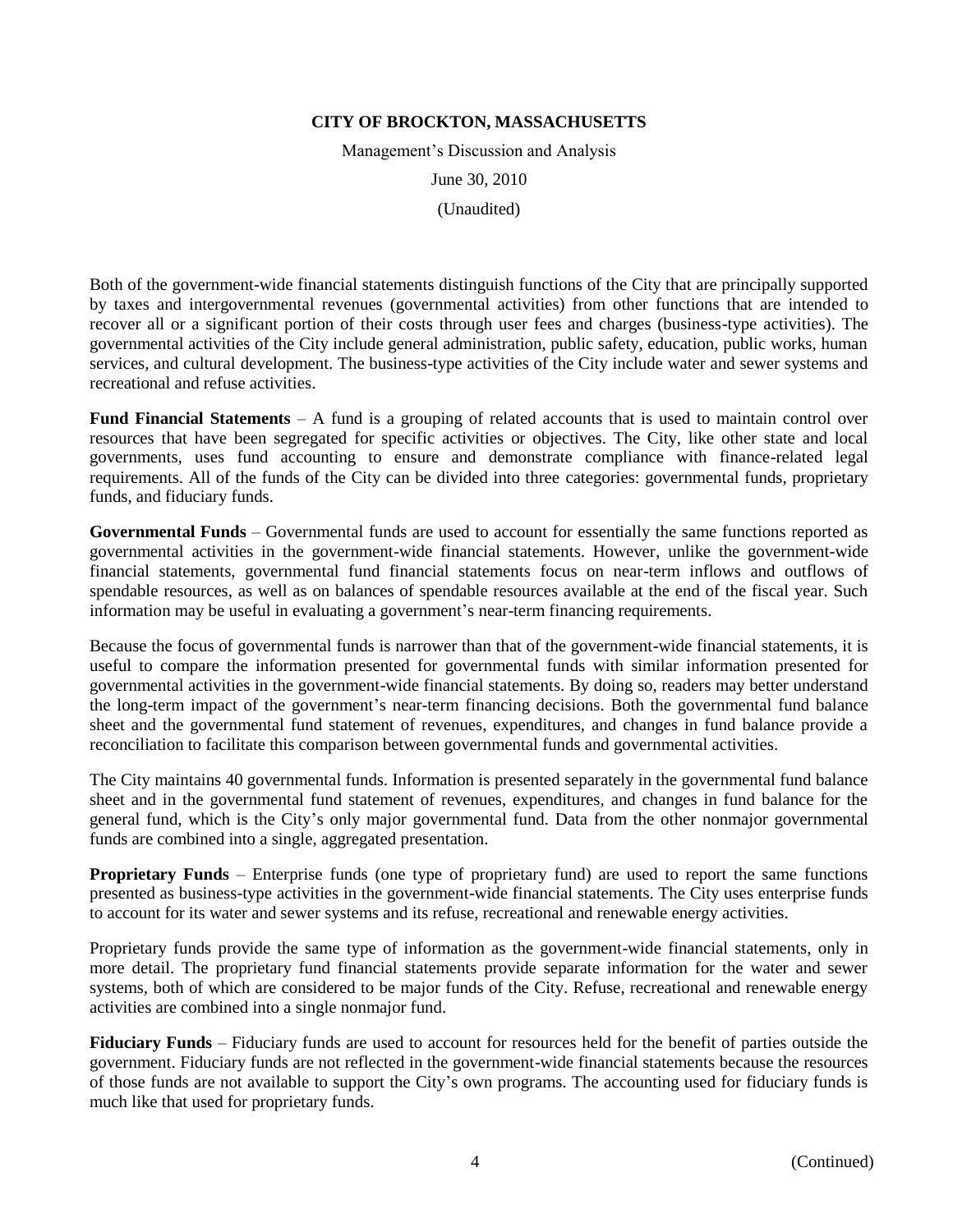Management's Discussion and Analysis

June 30, 2010

(Unaudited)

Fiduciary fund reporting focuses on net assets and changes in net assets. The fiduciary fund category is split into two classifications: a pension trust fund and agency funds. Agency funds are custodial in nature (assets equal liabilities) and do not involve measurement of results of operations. The City's agency fund accounts for police and fire off-duty details, as well as the school lunch program's meals tax.

The City is the trustee, or fiduciary, for its employees' pension plan. The City's fiduciary activities are reported in a separate statement of fiduciary net assets and a statement of changes in fiduciary net assets. These activities are excluded from the City's government-wide financial statements because the City cannot use these assets to finance its operations.

**Notes to Basic Financial Statements** – The notes provide additional information that is essential to a full understanding of the data provided in the government-wide and fund financial statements.

**Other Information** – In addition to the basic financial statements and accompanying notes, these financial statements also present certain required supplementary information (RSI).

The City adopts an annual appropriated budget for the general fund and for its enterprise funds. A budgetary comparison schedule has been provided for the general fund as RSI to demonstrate compliance with this budget. Also provided as RSI is the information concerning the City's progress in funding its obligations to provide pension and post employment health benefits to its employees.

#### **Government-Wide Financial Analysis**

As noted earlier, net assets may serve over time as a useful indicator of a government's financial position. In the case of the City, assets exceeded liabilities by approximately \$245.0 million at the close of the most recent fiscal year.

A significant portion of the City's net assets (85.2%) reflects its investment in capital assets, less any related debt used to acquire those assets that is still outstanding. The City uses these capital assets to provide services to citizens; consequently, these assets are not available for future spending. Although the City's investment in its capital assets is reported net of related debt, it should be noted that the resources needed to repay this debt are generally provided from other sources, since the capital assets themselves typically are not used to liquidate these liabilities.

An additional portion of the City's net assets (2.0%) represents resources that are subject to external restrictions on how they may be used. The remaining balance of \$31.3 million (12.8%) represents unrestricted net assets.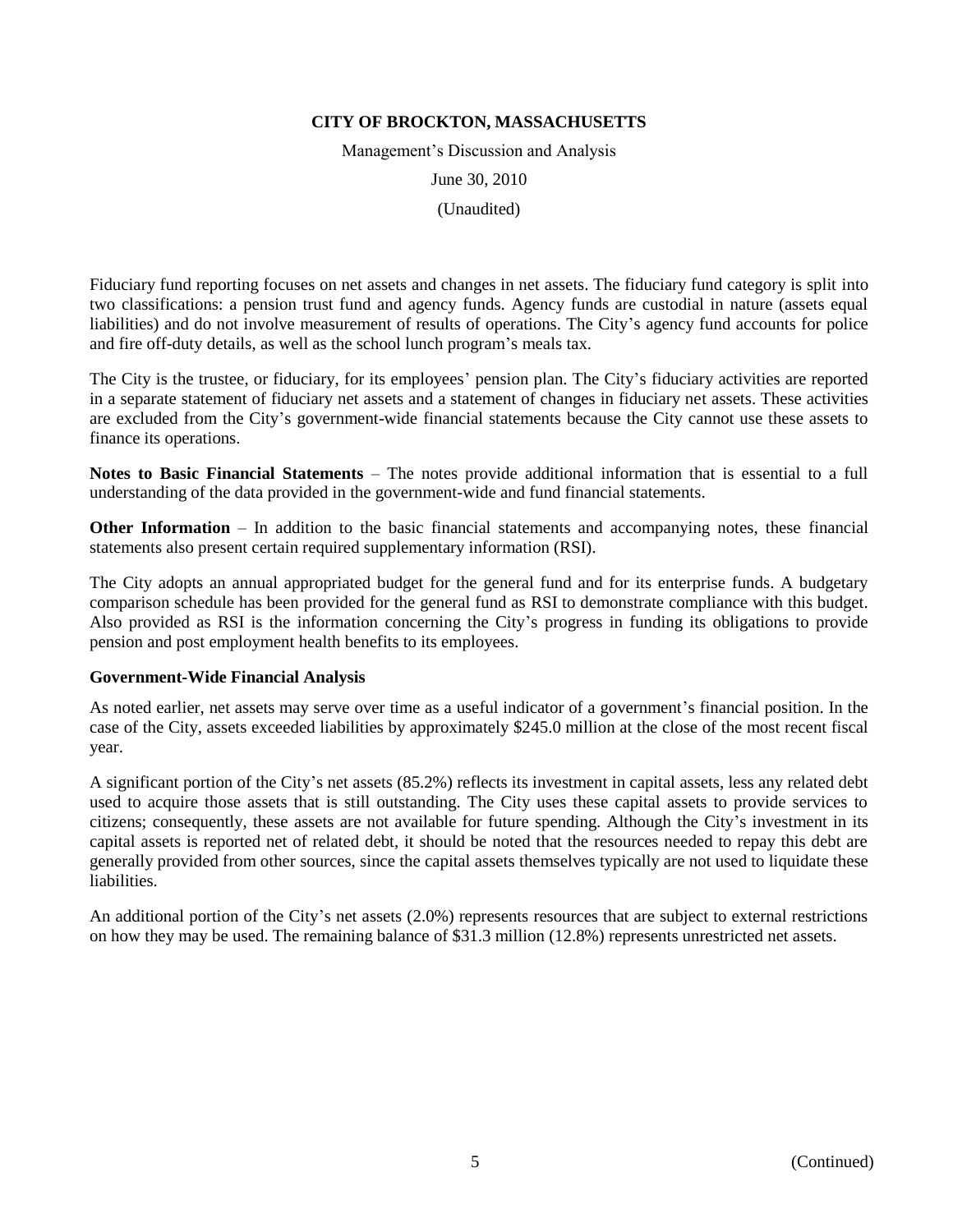Management's Discussion and Analysis

June 30, 2010

(Unaudited)

At the end of the current fiscal year, the City is able to report positive balances in all three categories of net assets, both for the City as a whole, as well as for its separate governmental and business-type activities. The same situation held true for the prior fiscal year

#### **CONDENSED STATEMENT OF NET ASSETS** (In thousands)

|                                                   |    | <b>Governmental activities</b> |                            | <b>Business-type activities</b> |                   | <b>Total</b>               |                            |  |
|---------------------------------------------------|----|--------------------------------|----------------------------|---------------------------------|-------------------|----------------------------|----------------------------|--|
|                                                   |    | 2010                           | 2009                       | <b>2010</b>                     | 2009              | 2010                       | 2009                       |  |
| Current and other assets<br>Capital assets        | \$ | 249,499<br>173,439             | 251.914<br>176,580         | 52.625<br>179,964               | 44.858<br>176,067 | 302.124<br>353,403         | 296,772<br>352,647         |  |
| Total assets                                      | \$ | 422,938                        | 428,494                    | 232,589                         | 220,925           | 655,527                    | 649,419                    |  |
| Long-term debt outstanding<br>Other liabilities   | \$ | 131,156<br>147,772             | 136.944<br>108,687         | 115,890<br>15,730               | 111.850<br>14,520 | 247,046<br>163,502         | 248,794<br>123,207         |  |
| Total liabilities                                 | \$ | 278,928                        | 245,631                    | 131,620                         | 126,370           | 410,548                    | 372,001                    |  |
| Net assets:<br>Invested in capital assets, net of |    |                                |                            |                                 |                   |                            |                            |  |
| related debt<br>Restricted<br>Unrestricted        | \$ | 133.417<br>5,106<br>5,487      | 142,367<br>4.783<br>35,713 | 75.196<br>25,773                | 67,159<br>27,396  | 208,613<br>5.106<br>31,260 | 209,526<br>4.783<br>63,109 |  |
| Total net assets                                  | S  | 144.010                        | 182,863                    | 100.969                         | 94,555            | 244,979                    | 277,418                    |  |

#### *Total Net Assets*

During fiscal year 2010, the City's net assets decreased by about \$32.4 million, or 11.7%. The decrease in net assets was due to the recognition of the increase in the City's other post employment benefit net obligation totaling \$37.1 million.

#### *Governmental Activities – Assets*

For governmental activities, current and other assets decreased \$2.4 million, coupled with a decrease in capital assets of \$3.2 million, resulting in a decrease in assets of \$5.6 million. The decrease in the capital assets of was the result of the completed construction and resulting depreciation for the building of two new schools called the Manthala George and Mary Baker schools.

#### *Governmental Activities – Liabilities*

Governmental activities liabilities increased by \$33.3 million. There was an increase of \$39.1 million in other liabilities and a \$5.8 million decrease in long-term debt outstanding. The increase in other liabilities was due to the recognition of a \$37.1 million increase of the other post employment benefit (OPEB) net obligation while the decrease in long-term debt outstanding was due to scheduled debt repayments.

The City's 2010 Annual Required Contribution was \$57.8 million. Interest on the net OPEB obligation and adjustments to the ARC totaled \$115 thousand. Contributions against the ARC on a pay-as-you-go basis totaled \$20.8 million resulting in an increase in the government-wide net OBEB obligation of \$37.1 million. While the City's net OPEB obligation is \$96.1 million as of June 30, 2010, ultimately, over the next 28 years, the City will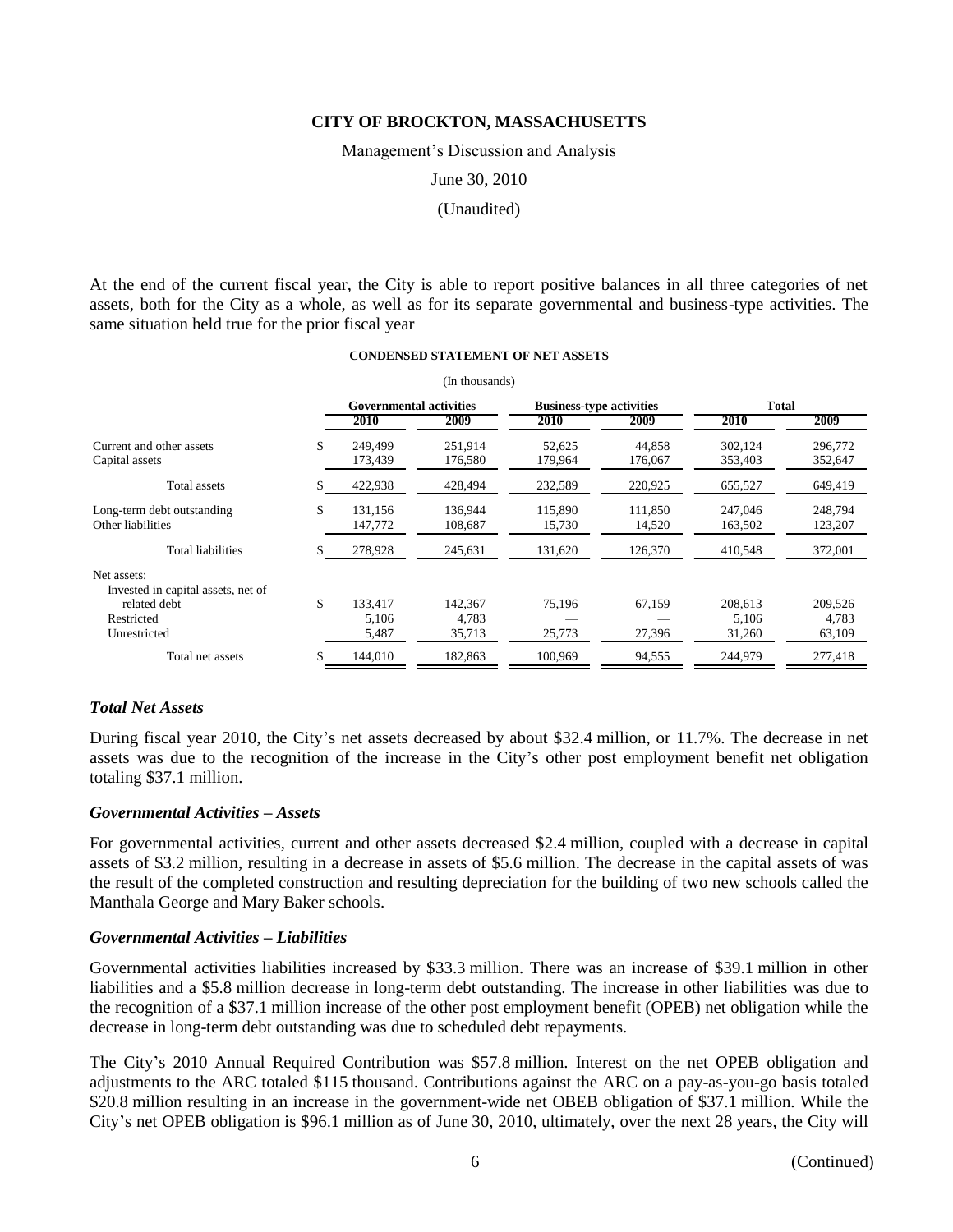Management's Discussion and Analysis

June 30, 2010

(Unaudited)

recognize the entire OPEB obligation, which is estimated at \$693.6 million as of June 30, 2010, the date of the City's most recent actuarial valuation.

#### *Business Type Activities – Assets*

For business type activities, there was an increase in net assets of \$6.4 million. Current and other assets increased by \$7.8 million, while capital assets increased by \$3.9 million, and total assets increased by \$11.7 million. The increase in current and other assets was due primarily to the recognition of intergovernmental receivables related to the major ongoing investment in and upgrade of the waste water treatment plant. The increase in capital assets is due to the City's continued investment in capital spending that has been funded with borrowings from the MWPAT. In 2010, additions to business type activities capital assets totaled \$8.1 million, which is reflected in construction in progress, buildings, machinery and equipment and infrastructure. The work, when completed, will have improved the processing capability and increased the throughput capacity of the plant.

#### *Business Type Activities – Liabilities*

Business type activities liabilities increased by \$5.3 million. There was an increase of \$1.2 million in other liabilities and an increase of \$4.0 million in long-term debt outstanding. The increase of the long-term debt was the result of issuances of \$9.9 million loans from the Massachusetts Water Pollution Abatement Trust (MWPAT) for the on-going waste water treatment plant and water system upgrades.

#### *Governmental Activities – Statement of Activities*

Gross expenses for governmental activities were \$370.1 million for fiscal year 2010. This reflected an increase of \$12.5 million, or 3.5%. Included in this net increase is the City's recognition of \$37.1 million of additional expense across all category of governments related to the increase in the City's other post employment benefit net obligation.

Total general revenues for governmental activities of \$127.1 million offset total net expenses of \$165.7 million. Major ongoing revenue contributors were the net property tax at \$98.3 million, an increase of \$3.4 million. The remaining categories in total decreased by \$5.0 million, excise taxes at \$6.3 million, a decrease of \$55 thousand; intergovernmental at \$19.2 million, a decrease of \$5.0 million and other totaling \$3.3 million, an increase of \$53 thousand.

To further offset the gross expenses of the governmental activities, the City benefited from an increase in its operating grants of \$8.1 million, primarily from the state government, but also from Federal government sources. These revenue categories increased by 4.4%, to almost \$190.9 million. The increases in grant revenue were primarily the result of increases in state and federal grant funding through the American Recovery and Reinvestment Act (ARRA or Recovery Act).

In assessing the City's revenue adequacy to finance governmental activities, it is important to acknowledge the criticality of payments from outside agencies, especially from state and federal programs. Total revenues for governmental activities were \$331.5 million. Of this total almost \$204.4 million, or 61.7%, is from operating/capital grants contributions as well as charges for services, which is mainly from state and federal aid. Further, the City received \$19.2 million in intergovernmental aid that is classified as general revenue. An additional 29.7% of the total is derived from the City's property tax. The severe constraints on the City's revenue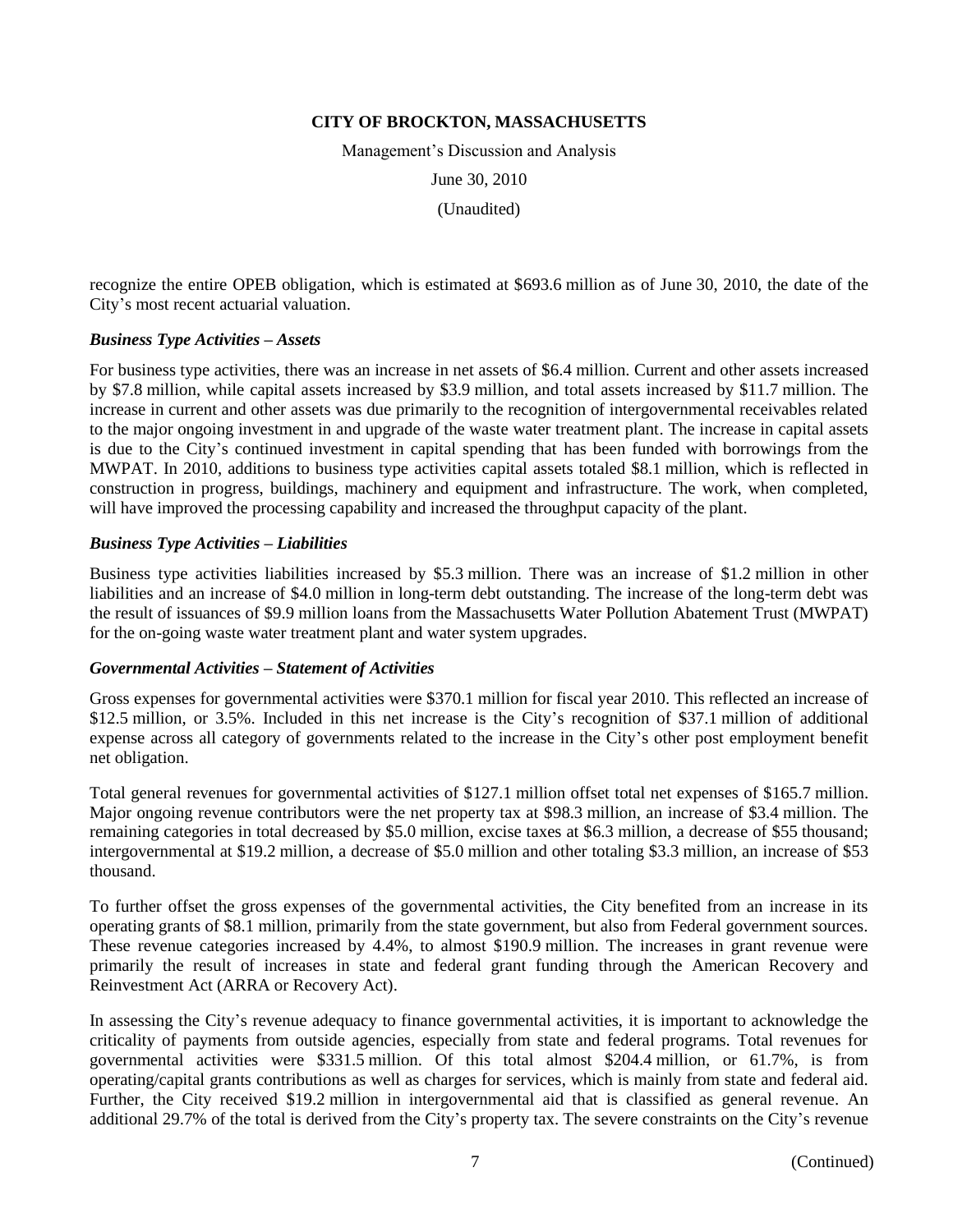Management's Discussion and Analysis

June 30, 2010

(Unaudited)

flexibility to pay for governmental activities is demonstrated by the fact that almost 90% of its revenues are obtained from either intergovernmental sources over which the City has no control, or from the property tax, a source whose growth is limited by state law.

A statewide tax limitation statute known as "Proposition 2½" limits the property tax levy to an amount equal to 2½% of the fair market assessed value of all taxable property in the City. This limit is called the levy ceiling. A secondary limitation is that no levy in a fiscal year may exceed the preceding year's allowable tax levy by more than 2½%, plus taxes levied on certain property newly added to the tax rolls. This restriction is called the levy limit. The levy limit can be overridden by a citywide referendum vote, but the levy ceiling is an absolute limit.

For fiscal year 2010, the City levied a total of \$99.8 million in real estate property taxes against an aggregate fair market assessed value of \$5.9 billion. This levy compared to a maximum allowable levy under the levy limit of \$99.8 million, leaving only a small amount in unused levy capacity without the approval of the voters. However, the levy comprised only 1.7% of the City's aggregate assessed value. With voter approval, the city could levy an additional \$46.8 million and still remain under the levy ceiling. Accordingly, the taxing capacity exists to substantially improve the City's revenues for financing governmental activities, but converting this potential capacity to real revenues would require voter approval.

#### *Business Type Activities – Statement of Activities*

**Business-Type Activities** – The business-type activities increased the City's net assets by approximately \$6.4 million, or 6.8%.

The water fund contributed a \$309 thousand decrease; the sewer fund contributed \$6.3 million of the increase. The net assets for the combination of the nonmajor recreation, refuse and renewable energy funds increased \$464 thousand. The nonmajor refuse fund is self-sufficient. The nonmajor recreation and renewable energy funds require a transfer of general fund revenues to support its programs. Most of the recreation fund's revenues derive from the golf course, but those revenues are not sufficient to pay for both the golf course operations and other park and recreation programs. For this reason, a transfer of other revenues is required. The Solar Energy facility construction concluded during fiscal year 2010 and the facility has begun to generate and sell electricity.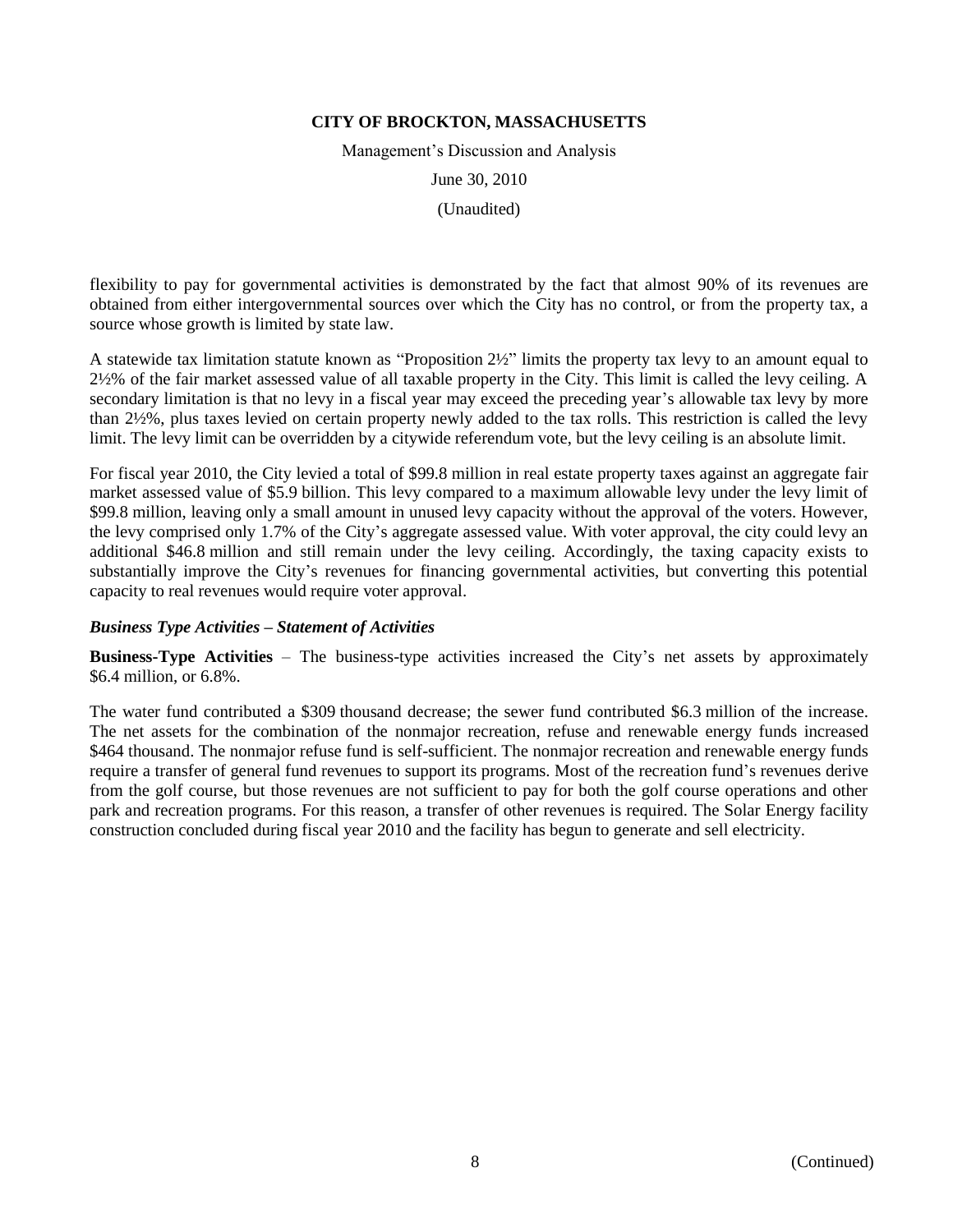Management's Discussion and Analysis

June 30, 2010

#### (Unaudited)

The operations of the water fund and sewer fund are self-sufficient. The water and sewer funds are designed to recover the costs of operations of those funds. In the water and sewer funds, operating income totaled \$583 thousand and \$7.5 million, respectively. In the water and sewer funds, cash flow from operations of \$2.2 million and \$8.0 million, respectively. In both of these funds a major upgrade to the wastewater and water treatment plants have begun and required a major contribution of resources to finance both the construction itself and the impact of construction in increased plant operating costs.

#### **Condensed Statement of Changes in Net Assets**

(In thousands)

|                                | <b>Governmental activities</b> |           | <b>Business-type activities</b> |        | <b>Total</b> |           |
|--------------------------------|--------------------------------|-----------|---------------------------------|--------|--------------|-----------|
|                                | 2010                           | 2009      | 2010                            | 2009   | 2010         | 2009      |
| Revenues:                      |                                |           |                                 |        |              |           |
| Program revenues:              |                                |           |                                 |        |              |           |
| \$<br>Charge for services      | 13,158                         | 12,220    | 41,094                          | 43,176 | 54,252       | 55,396    |
| Operating grants               | 190,877                        | 182,812   | 728                             | 507    | 191,605      | 183,319   |
| Capital grants                 | 404                            | 12,711    | 513                             | 531    | 917          | 13,242    |
| General revenues:              |                                |           |                                 |        |              |           |
| Property taxes                 | 98,277                         | 94,921    |                                 |        | 98,277       | 94,921    |
| Excise taxes                   | 6,321                          | 6,376     |                                 |        | 6,321        | 6,376     |
| Intergovernmental              | 19,225                         | 24,238    |                                 |        | 19,225       | 24,238    |
| Other                          | 3,258                          | 3,205     |                                 |        | 3,258        | 3,205     |
| Total revenues                 | 331,520                        | 336,483   | 42,335                          | 44,214 | 373,855      | 380,697   |
| Expenses:                      |                                |           |                                 |        |              |           |
| General government             | 24,580                         | 17,129    |                                 |        | 24,580       | 17,129    |
| Public safety                  | 60,589                         | 58,225    |                                 |        | 60,589       | 58,225    |
| Education                      | 251,233                        | 247,250   |                                 |        | 251,233      | 247,250   |
| Public works                   | 13,308                         | 15,006    |                                 |        | 13,308       | 15,006    |
| Human services                 | 3,575                          | 3,206     |                                 |        | 3,575        | 3,206     |
| Culture and recreation         | 3,726                          | 3,493     |                                 |        | 3,726        | 3,493     |
| State and county assessments   | 5,605                          | 5,372     |                                 |        | 5,605        | 5,372     |
| Court judgments                | 230                            | 256       |                                 |        | 230          | 256       |
| Interest on long-term debt     | 7,261                          | 7,663     |                                 |        | 7,261        | 7,663     |
| Enterprise accounts:           |                                |           |                                 |        |              |           |
| Water                          |                                |           | 13,814                          | 12,656 | 13,814       | 12,656    |
| Sewer                          |                                |           | 13,518                          | 12,134 | 13,518       | 12,134    |
| Other                          |                                |           | 8,855                           | 9.870  | 8,855        | 9,870     |
| Total expenses                 | 370,107                        | 357,600   | 36,187                          | 34,660 | 406,294      | 392,260   |
| Excess (deficiency)            |                                |           |                                 |        |              |           |
| before transfers               | (38, 587)                      | (21, 117) | 6,148                           | 9,554  | (32, 439)    | (11, 563) |
|                                |                                |           |                                 |        |              |           |
| Transfers                      | (266)                          | (263)     | 266                             | 263    |              |           |
| <b>Total transfers</b>         | (266)                          | (263)     | 266                             | 263    |              |           |
| Change in net assets           | (38, 853)                      | (21, 380) | 6,414                           | 9,817  | (32, 439)    | (11, 563) |
| Net assets – beginning of year | 182,863                        | 204,243   | 94,555                          | 84,738 | 277,418      | 288,981   |
| Net assets $-$ end of year     | \$<br>144,010                  | 182,863   | 100,969                         | 94,555 | 244,979      | 277,418   |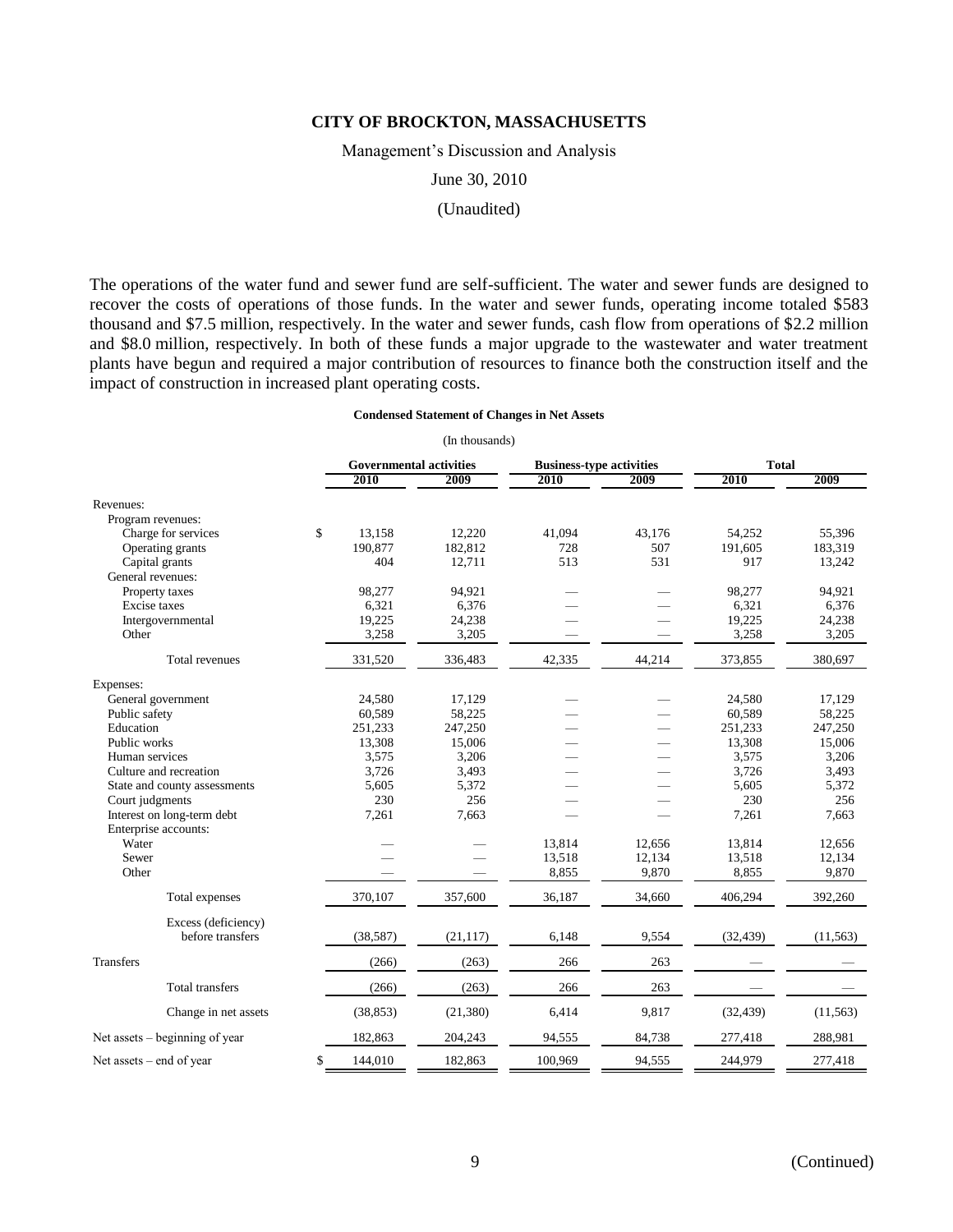Management's Discussion and Analysis

June 30, 2010

(Unaudited)

#### **Financial Analysis of the City's Governmental Funds**

As noted earlier, the City uses fund accounting to ensure and demonstrate compliance with finance-related legal requirements.

**Governmental Funds** – The focus of the City's governmental funds is to provide information on near-term inflows, outflows, and balances of spendable resources. Such information is useful in assessing the City's financing requirements. In particular, unreserved fund balance may serve as a useful measure of a government's net resources available for spending at the end of the fiscal year.

As of the end of the fiscal year 2010, the City's governmental funds reported combined fund balances of approximately \$95 million, an increase of approximately \$1.1 million, or 1.2%, in comparison with the prior year. The general fund balance increased by \$1.4 million, from \$78.6 million to \$80.0 million and the combined fund balances for all the other funds decreased, by \$218 thousand, from \$15.2 million to \$15.0 million.

In assessing these balances, it is important to note that the "Balance Sheet – Governmental Funds" does not include capital assets or bonded indebtedness. Please refer to the "Reconciliation of the Statement of Revenues, Expenditures, and Changes in Fund Balances of Governmental Funds to the Statement of Activities" and the ―Reconciliation of the Governmental Funds Balance Sheet to the Statement of Net Assets.‖ These reconciliations will demonstrate that essentially the City's increase in fund balances of \$1.1 million, compared to its decrease in net assets of \$38.9 million, a difference of \$40.0 million, is explained largely by the following factors:

- 1. \$1.4 million the positive effect of revenue accruals.
- 2. \$5.8 million the positive effect of the amount by which outstanding bonded indebtedness and long-term leases were increased.
- 3. \$3.1 million the negative effect of the amount by which capital assets was increased, net of depreciation expense.
- 4. \$4.0 million the amortization effect of the pension asset in the statement of activities which is not included in the operating statement of the governmental funds.
- 5. \$37.1 million the negative effect of increases in other liabilities, primarily other post employment benefits, which did not require the use of current resources.
- 6. \$2.7 million the negative effect of the collection of the long-term intergovernmental receivable that is recorded as revenue in the governmental funds.

Of the total of ending fund balances of \$95 million, \$32.3 million constitutes undesignated fund balance, which is available for appropriation by the City or for expenditures in accordance with legal restrictions. The remainder of fund balance is reserved or designated to indicate that it is not available for new spending because it has already been committed (1) to liquidate contracts and purchase orders of the current period of \$2.3 million, (2) as deposits held for health insurance claims \$6.7 million, (3) to fund future health claims \$26.6 million, (4) to reserve for a note receivable \$7.6 million, (5) as designated for subsequent years expenditures \$10.3 million, and (6) as designated for extraordinary, unforeseen circumstances and stabilization \$9.2 million. The funds for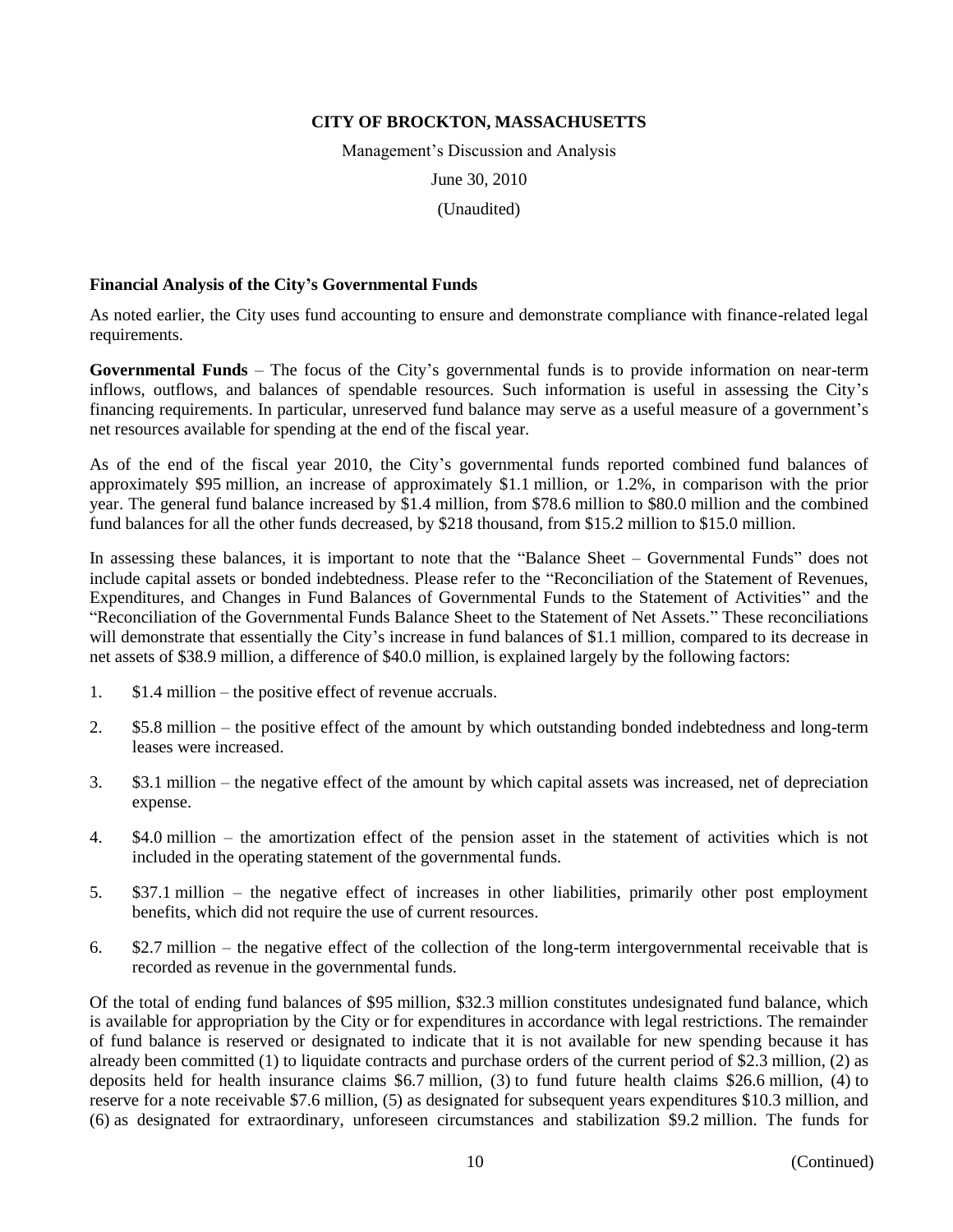Management's Discussion and Analysis

June 30, 2010

(Unaudited)

extraordinary and unforeseen circumstances may be appropriated for restricted purposes by majority vote of the city council with approval of the mayor. The fund for stabilization may be appropriated for any legal purpose by a two-thirds vote of the city council with the approval of the mayor.

The general fund is the chief operating fund of the City. At the end of the fiscal year 2010, unreserved and undesignated fund balance of the general fund was approximately \$63.5 million. Total fund balance was approximately \$80.0 million, an increase of \$1.4 million. This increase in fund balance was largely driven by an excess of revenues and other financing sources over expenditures and other financing uses.

As a measure of the general fund's liquidity, it may be useful to compare both unreserved fund balance and total fund balance to total fund expenditures. Unreserved fund balance represents 22.7% of total general fund expenditures, while total fund balance represents 28.6% of that same amount.

The City's liquidity has declined somewhat since fiscal year 2003. This recent trend toward declining balances, especially for the stabilization, unreserved, and undesignated categories, has occurred because revenues have not grown to compensate for certain heavy cost pressures, especially from health benefits. Accordingly, the City has drawn down reserves in order to maintain services.

#### **Proprietary Funds**

The City's proprietary funds provide the same type of information found in the business-type activities financial statements, but in more detail.

The net assets of the proprietary funds at the end of the current fiscal year totaled approximately \$101.0 million. Changes in net assets of the proprietary funds at the end of the current fiscal year totaled an increase of approximately \$6.4 million, or 6.8%.

The Proprietary Funds of the City are comprised of five (5) enterprise funds: water, sewer, recreation, refuse, and renewable energy. The results for the water and sewer funds are reported separately; the results for the recreation, refuse, and renewable energy funds are combined. The water, sewer, and refuse enterprise funds have long been self sufficient financially. The nonmajor recreation fund, which includes a golf course, has never been self sufficient. The operation of the golf course creates a modest surplus, but a substantial subsidy from the general fund is required to support the full range of recreation programs. The nonmajor renewable energy fund is also not self sufficient. The operation of the renewable energy fund creates a surplus, but a subsidy from the general fund is required to support the renewable energy fund cost of debt service.

For the water fund, the fiscal year 2010 operating income was \$583 thousand, or 4.2% of operating revenues. Nonoperating revenues (expenses) and transfers essentially netted to a negative \$892 thousand, and so net assets decreased by \$309 thousand. The operating income was driven by the City's ability to set water rates to recover its operating costs. In fiscal year 2010, budgeted costs were less than expected which drove the positive operating income. Cash flow from operations was \$2.2 million.

For the sewer fund, operating income was \$7.5 million, or 40.0% of operating revenues. However, nonoperating expenses and transfers decreased net assets by \$1.3 million. The aggressive construction schedule for the upgrade of the waste water treatment plant increased capital assets, but it also increased long-term debt and interest expense, which basically nets to a zero effect on the sewer fund's net assets. The strong operating income was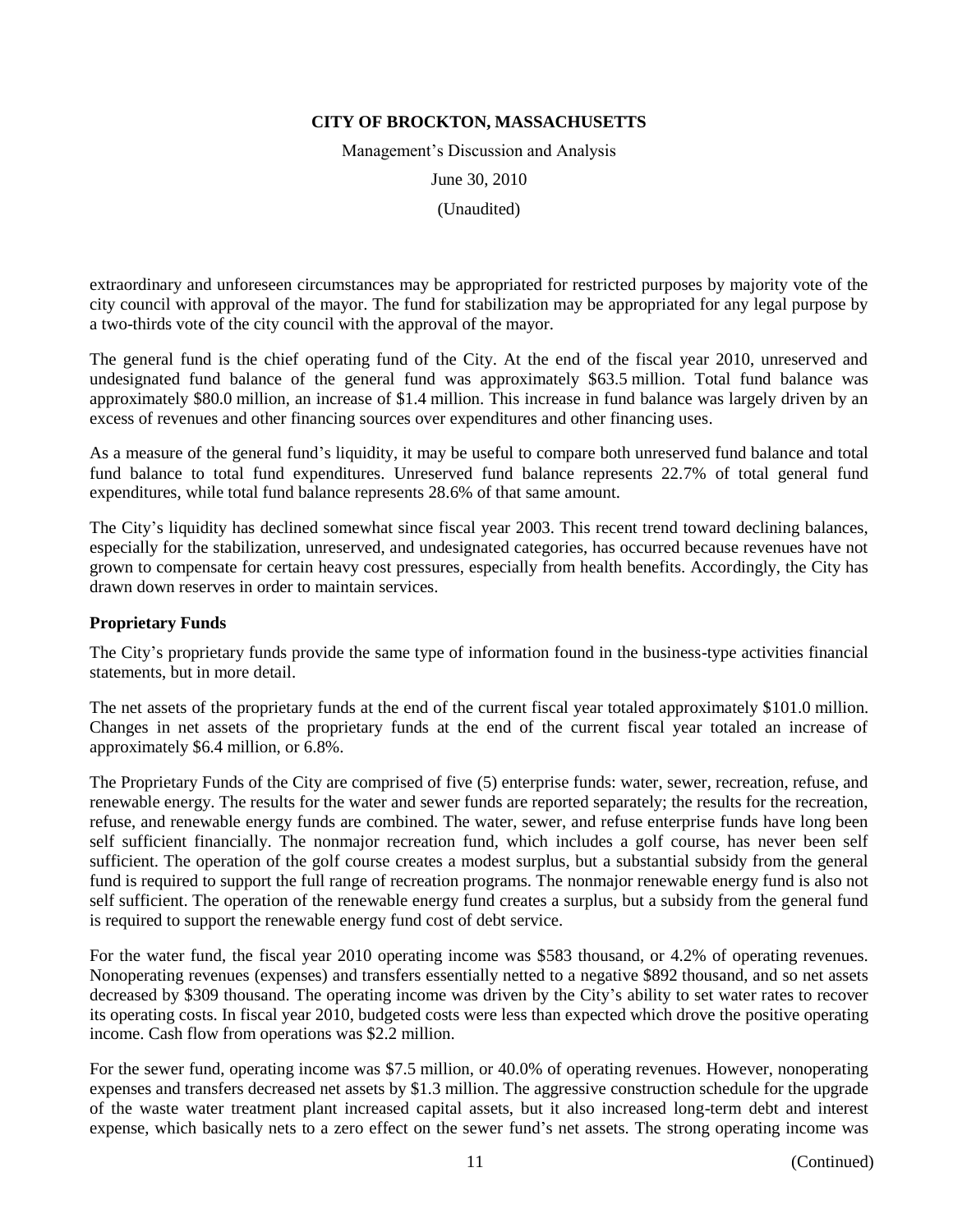Management's Discussion and Analysis

June 30, 2010

(Unaudited)

driven by an increase in sewer rates in the middle of 2008. This sewer rate increase has a full year effect in fiscal year 2009 and fiscal year 2010. Further, the rate increase is meant to recover future costs, which resulted in a strong operating income in fiscal year 2010. Cash flow from operations was \$8.0 million.

For the combined results of the other enterprise funds, the value of net assets increased by \$464 thousand, or 6.0%. The operating loss for combined was \$435 thousand loss in fiscal year 2010 or 5.2% of operating revenues. With the benefit of net transfers in (general fund subsidy) and the nonoperating revenue of \$899 thousand, the operating loss of \$435 thousand became a \$464 thousand positive change in net assets.

#### **Budgetary Highlights**

In fiscal year 2010, the original budget called for \$271.7 million in spending. Of this amount \$131.3 million was for Education spending, \$38.8 million was for Public Safety spending, \$56.7 million was for Fringe Benefit spending and \$44.9 million for all other categories.

Resources, including transfers in from other funds of \$3.9 million, totaled \$256.8 million, creating a planned deficit of approximately \$14.9 million. Offsetting this deficit was a contribution from "Free Cash" of \$14.5 million. The net total of approximately \$397 thousand was applied to fund the Chapter 324 Supplemental Reserve and Other Financing Sources/Uses.

In the final budget, a total of \$274.1 million in spending was authorized, an increase of \$2.4 million. The budgets that made up this amount included the following: the public safety budgets were increased by \$895 thousand; the public works budget by \$3,300; Human services budgets were increased by \$403 thousand; Capital Outlay budgets were increased by \$347 thousand; Pension and Fringe Benefit budgets were decreased by \$396 thousand; Transfers out budgets remained constant and the general government budgets were increased by \$325 thousand, all other budgets had a net increase of \$1.4 million.

To help finance the additional \$2.4 million in authorized spending, the Real and Personal Property taxes, net was increased \$1.4 million and other financing sources/uses were increased by \$1.0 million, raising resources to \$258.3 million.

On an actual basis, resources were higher than the final budget by \$11.1 million. All revenue categories resulted in a positive variance with the exception of investment income. The City's revenue estimates normally are conservative and actual results typically exceed budget by 1.5% to 2.0%. For fiscal year 2010, the positive variance was largely driven by Real Estate, Personal Property, Excise taxes, User charges and other revenue, Fees, and Licenses and Permits revenues. The increase in the Real Estate and Excise taxes were the result of increased collections in the categories of personal property, real estate, and tax title revenues. The User charges and other revenues increased due to increase in Medicare Part D Reimbursements collections. The Fees category increased as a result of the City receiving a new \$700 thousand fee for the local cable franchise. The Licenses and Permit revenue increased as a result of an increase in the City Clerk and Public Property licenses and permits fees.

On the expenditure side, a favorable variance of \$8.1 million was achieved. The City has typically achieved 1 to 2% positive variance on spending. For fiscal year 2010, this positive variance was driven by actual budgetary expenditures less than budgeted expenditures in the general government, public safety, education and pension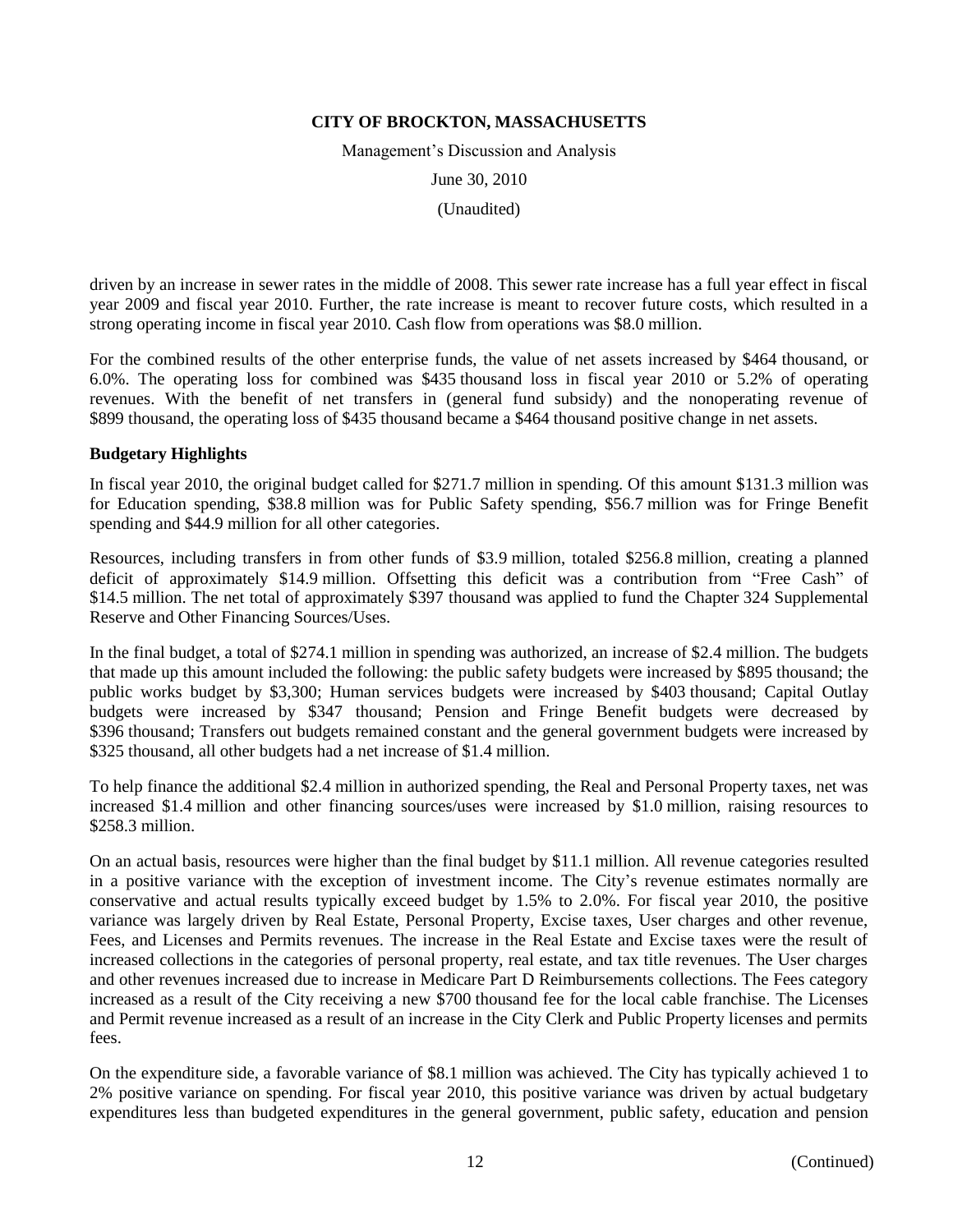Management's Discussion and Analysis

June 30, 2010

(Unaudited)

and fringe benefit line items. The reasons for the positive variances in the general government, public safety and pension and fringe benefit were due to conservative budgeting in these line items.

As a result of the revenue and expenditure positive variances, the City's fiscal year 2010 general fund operations estimated to create free cash of approximately \$16.9 million to be used in the FY 2012 budget.

#### **Capital Assets and Debt Administration**

**Capital Assets** – The City's investment in capital assets for its governmental and business-type activities as of June 30, 2010 amounted to approximately \$353.4 million (net of accumulated depreciation). This investment in capital assets includes land, land improvements, construction-in-progress, buildings, machinery and equipment, infrastructure, and historical works of art. The total increase in the City's investment in capital assets of \$756 thousand for fiscal year 2010 represented an increase of less than 1.0%. Capital assets for governmental activities decreased by \$3.1 million, or 1.8%, while capital assets for business-type activities increased by \$3.9 million, or 2.2%. The increase in the value of capital assets for business-type activities was primarily caused by the construction in progress, both in water and sewer enterprise funds, but especially for the project to upgrade the water and sewer treatment plants. The decrease in the value of capital assets for governmental activities is the result of depreciation exceeding capital additions. With the completion of construction activities for two schools, the City does not have any major on-going capital projects for its governmental activities.

Major capital assets included the following:

(In thousands) **Governmental activities Business-type activities Total Total 2010 Total 2010 2009 Total 2010 2009 2010 2009 2010 2009** Land 5 5 7,411 7,411 3,246 3,246 10,657 10,657 Construction in progress 1,632 61,981 19,282 116,368 20,914 178,349<br>
Historical works of art 1,809 1,809 1,809 1,809 1,809 1,809 Historical works of art 1,809 1,809 1,809 1,809 - 1,809 1,809 1,809 - 1,809 1,809 1,809 1,809 1,809 1,809 1,809 1,809 1,809 1,809 1,809 1,809 1,809 1,809 1,809 1,809 1,809 1,809 1,809 1,809 1,809 1,809 1,809 1,809 1,809 1, Buildings 132,820 75,598 116,233 14,689 249,053 90,287 Land improvements 2,347 2,612 520 603 2,867 3,215 Machinery and equipment 1.205 4,205 4,171 3,416 3,470 7,621 7,641<br>
19 1.641 16 3,470 7,641 57,267 37,691 60,689 60,689 60,689 Infrastructure 23,215 22,998 37,267 37,691 60,482 60,689 Total \$ 173,439 176,580 179,964 176,067 353,403 352,647

**Capital Assets**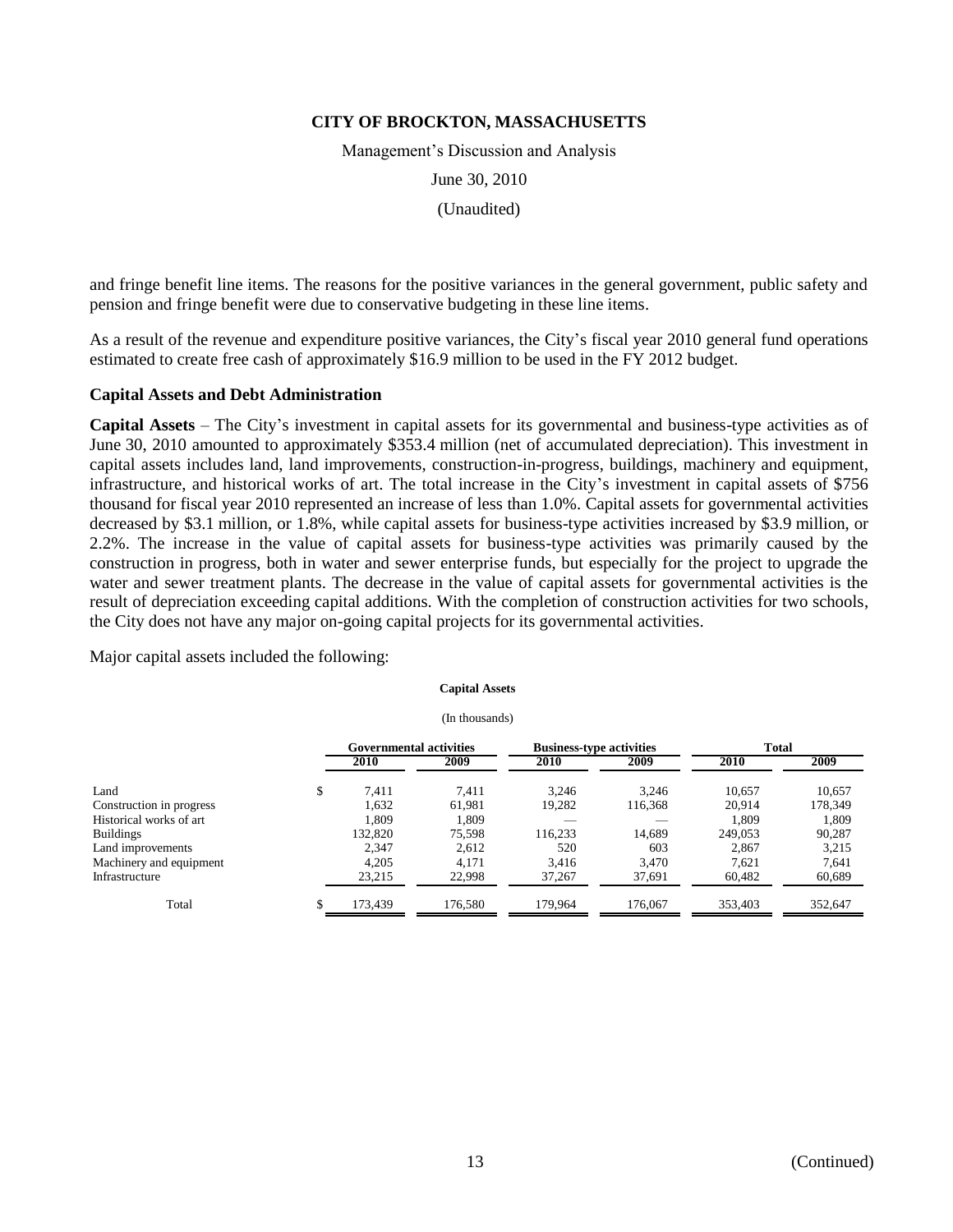Management's Discussion and Analysis

June 30, 2010

(Unaudited)

**Long-Term Debt** – At the end of the current fiscal year, the City had total bonded debt outstanding of approximately \$247.0 million. The entire amount is backed by the full faith and credit of the City.

|                               |  |                                | <b>Outstanding Debt</b> |                                 |         |              |         |  |  |
|-------------------------------|--|--------------------------------|-------------------------|---------------------------------|---------|--------------|---------|--|--|
| (In thousands)                |  |                                |                         |                                 |         |              |         |  |  |
|                               |  | <b>Governmental activities</b> |                         | <b>Business-type activities</b> |         | <b>Total</b> |         |  |  |
|                               |  | 2010                           | 2009                    | 2010                            | 2009    | 2010         | 2009    |  |  |
| General obligation bonds, net |  | 131,156                        | 136.944                 | 115,890                         | 111.850 | 247,046      | 248,794 |  |  |
| Total                         |  | 131,156                        | 136.944                 | 115,890                         | 111,850 | 247,046      | 248,794 |  |  |

The overall net increase is attributable to the following factors:

The City's bonded debt decreased by approximately \$1.7 million or 1.0%. The decrease was attributable to scheduled repayments exceeding new issuances. The City issued \$9.9 million of MWPAT loans to fund the City's on-going Sewer and Water rehabilitation projects. This increase in long-term debt was offset by principal payments during the current fiscal year totaling \$11.6 million.

Total long-term debt of the City represents a claim of about 70.0% of the City's total capital assets, and a claim of about 37.7% of the City's total assets. As a percentage of the fair value of taxable property in the City, the long-term debt comprises only 4.2%.

The City maintains an "A" (stable outlook) rating from Standard and Poor's and an "Aa3" rating from Moody's for general obligation debt.

#### **Economic Factors and Next Year's Budgets**

The economic circumstances confronting the City have deteriorated considerably over the past several fiscal years, and the prospects for fiscal year 2012 portend a continuation of the same bleak factors. Revenue assistance from the state has declined in both real and nominal terms; this has been true even for aid to education, although in the last year this trend was reversed. However, for revenue assistance other than for education, the decline has been particularly steep. For example, the City's unrestricted state aid was reduced by about \$10.0 million from nearly \$28 million in FY 2008 to nearly \$18 million in FY 2011, a reduction of about 35%. The governor's FY 2012 proposal would reduce that aid by an additional \$1.25 million, about 7%, and legislative leaders are indicating that even deeper cuts may be necessary.

The state has provided municipalities with two new local option revenue sources: the ability to raise the lodging excise tax from four percent up to six percent, and the ability to add 0.75% to the meals sales tax. The city has adopted the higher lodging excise tax, which is expected to generate annually about \$150 thousand. The city has also raised the meals tax, which has the potential to generate nearly \$1.0 million per year as estimated by the Massachusetts State Department of Revenue.

Although the property tax levy has provided a predictable, steady source of revenue growth, it provides only a little more than one-third of the City's financing for its general fund spending. The City's utility operations (mainly water, sewer, refuse) are enterprise funds self-supported through user fees, but its general fund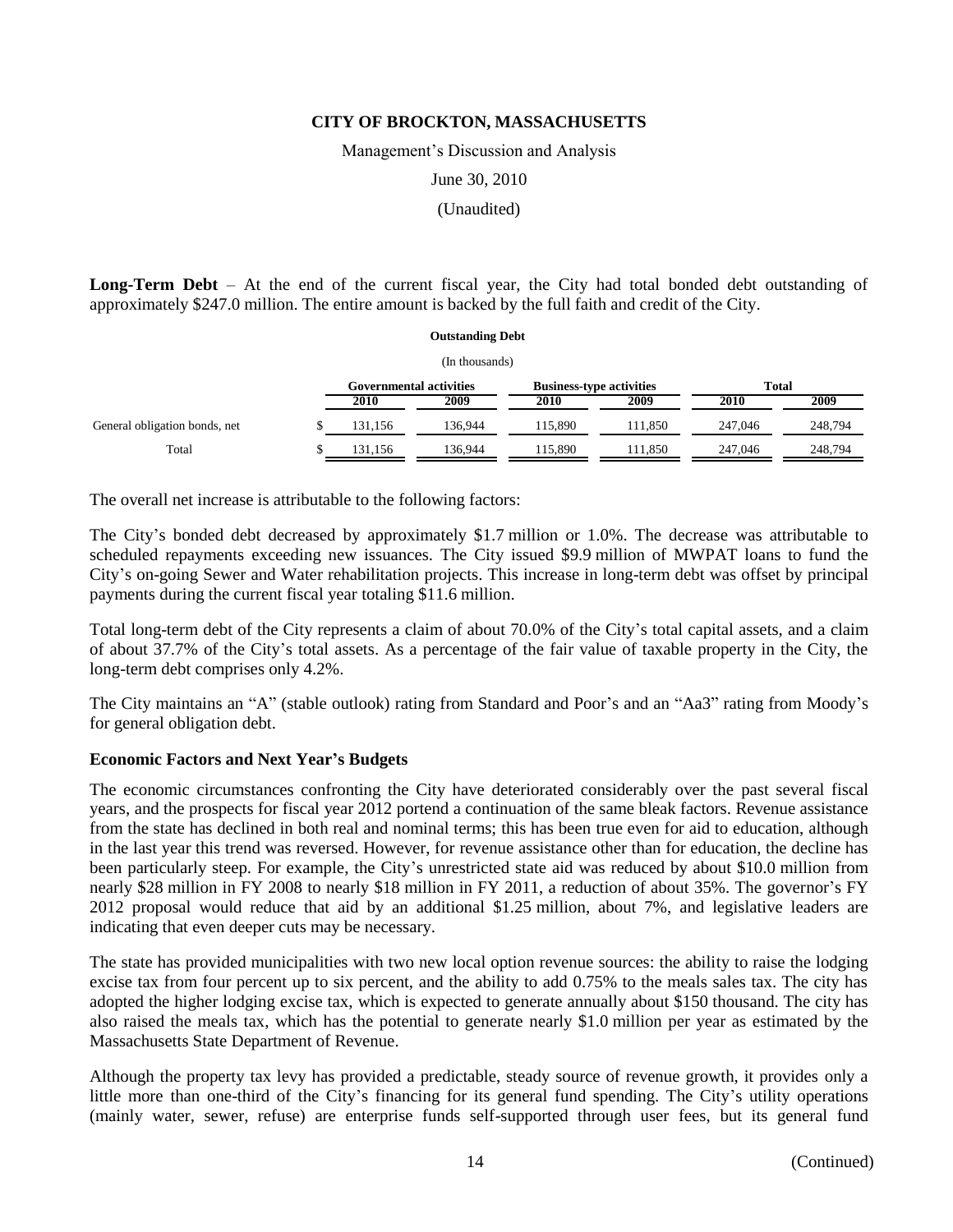Management's Discussion and Analysis

June 30, 2010

(Unaudited)

operations rely on state assistance for more than 50% of the funding, with less than 10% derived from local receipts other the property tax, and less than 5% from reserves and other available funds. The growth rates of these other sources of funding have not been as steady or predictable as the growth rate of the property tax. The heavy reliance on state aid has become problematic in a period when almost all of the increase in state assistance have been restricted to education, and even more so when state aid is reduced. In the meantime, for the City, recent cost pressures on employee and retiree benefits and pensions have continued, and modest inflation recovery increases in wages and salaries have also raised expenditure levels. Accordingly, maintaining the same level of services in some recent years resulted in drawing down the City's reserves. However, during FY2010, the City balanced its budget without the use of the Stabilization Fund, and the City in FY2010 actually added \$2.2 million to that fund.

During FY2011, the City balanced its budget with a modest use of the Stabilization Fund; the City has used about \$0.5 million to balance its budget. Unfortunately, snow removal costs for the winter of 2010/2011 were about \$1.5 million above budget, which will require further use of that fund, leaving a balance of a little more than \$2.0 million. It is possible that the City will need to tap into a small portion of the remaining reserves to balance the FY 2012 budget.

Unemployment nationally and locally remains stubbornly high. The City has been deeply affected by the home mortgage foreclosure crisis. However, the local housing market has showed tentative signs of stabilization. Nonetheless, the median value of a single family home at the end of calendar year 2009 was lower than it had been since the middle of calendar year 2002. For the condominium market, the median sale value comparable to that of year end 2010 would have occurred all the way back in mid-year 2000. However, by calendar 2010 year end, the median sale value of a single family homes had improved by more than 5% over year end 2009, and for condominiums, the median price had stabilized.

The city's overall assessed value declined from FY 2010 to FY 2011 by \$239.0 million, or about 4%, due to declines in values of the commercial and industrial properties of about 9%. However, there recently has been some significant activity. The Bernardi Auto Group is redeveloping a large parcel, off Route 24, to create two separate dealerships, a Hyundai and a Honda, with an investment of \$24.0 million. This project will enjoy a substantial property tax exemption initially, but it will later provide taxes.

The Cerberus private equity fund in December 2010 closed on the acquisition of the Good Samaritan Medical Center as part of its acquisition of the Caritas Catholic hospital chain. This ownership will convert the property from tax-exempt to taxable. Taxable values have not yet been determined, but the revenues will be a significant addition to the City's tax levy.

The City's unions, except for the school unions, will have concluded their most recent contractual period on June 30, 2010, and so no contractual salary increases are scheduled or obligated for FY2011. Successor contract bargaining will occur in a constrained revenue environment. In the negotiations, which are far from conclusion, the City has proposed very modest wage increases for health insurance concessions. Unions for the school department, except for the clerks' union, whose contract expires in FY2011, will begin the second year of their three year contract in FY2012. Financing the approximately 4.0% budgeting impact of the next contract year will present a real challenge in the context of flat or declining revenues; maintaining current staffing levels will be very difficult.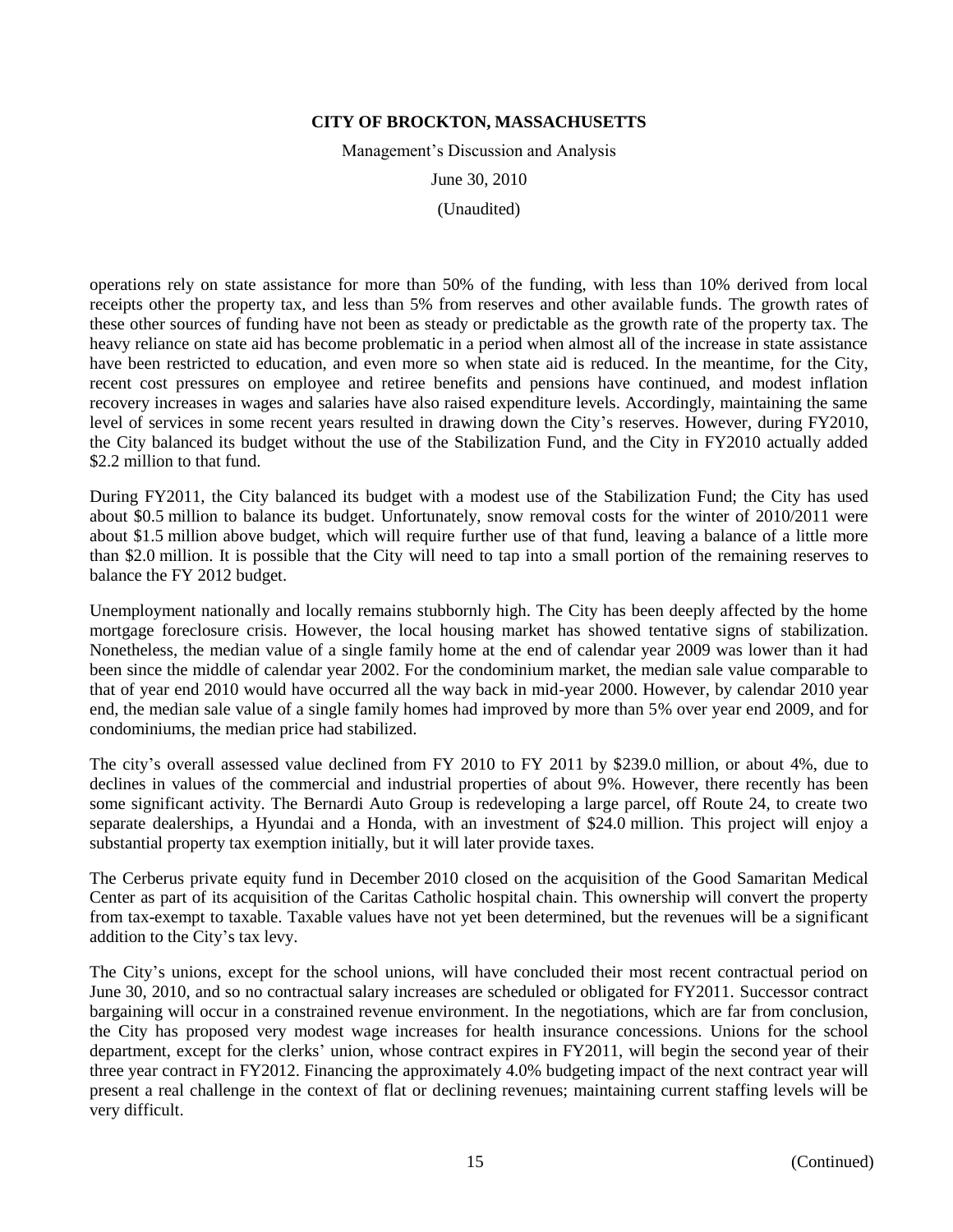Management's Discussion and Analysis

June 30, 2010

(Unaudited)

The City's health insurance costs continue to rise, reflective of the experience of most employers in Massachusetts. The city anticipates an average increase of about 7 to 8% for FY2012. The City in FY2010 analyzed its health insurance trust fund, from which the City's self-insured medical and dental claims for employees and retirees are paid, to determine if its available cash balance exceeded the amount required to reserve for incurred but not reported (IBNR) claims and for the potential in any future year of a particularly bad year of claims experience. A bad claims year could occur because even though the City purchases reinsurance against the cost of major claims by individuals, there may still be high claims from individuals which do not meet the individual claimant recovery point. The health insurance trust fund receives financing from both City appropriation and employee contributions according to rates recommended by the actuaries of Blue Cross/Blue Shield and Harvard Pilgrim. For several recent years, the fund's cash position has increased substantially because the funding provided by the recommended actuarial rates has exceeded the actual claims payment experience. The analysis up through FY2010 indicated that the trust fund had a large surplus to its required balance. A portion of this surplus was used to help finance FY2011 health cost. The City has performed another, similar analysis for FY2012. The trust fund still enjoyed a very healthy reserve position, which the city again utilized to help assist with the budget costs. A further analysis of trust fund balances for purposes of the FY2012 budget indicates that there is a sufficient reserve position to again provide budget assistance; however, no decision has yet been made.

In the past, the City has attempted to minimize the impact on reserve levels of the financing of unfavorable cost and revenue trends with a combination of strategies. First, it has moved utility services, initially, water and sewer, and most recently, trash, to self support by user fees, and it has raised those fees as needed.

Second, the City has reduced spending levels through both employee attrition and in outright budget reductions. The continuing cost pressures and revenue constraints will likely require additional service and budget reductions in FY2012.

Third, it has shifted a growing portion of the cost of health care to the employees and retirees and to the federal government. Over the past 15 years employee and retiree contributions have been successively raised from 5% to 10% to 20% to 25% to 30% for the most expensive plan and 40% for nonunion employees, and eligible retirees have been required to enroll in Medicare.

However, the city has not been able to reduce the level of plan benefits. Municipalities across the Commonwealth have urged state government to allow for the changing of health insurance plan benefits without engaging in collective bargaining with each of the unions, or to allow municipalities to join the state's insurance plans for state employees, where benefits may be unilaterally changed by the State's Group Insurance Commission (GIC), again without collective bargaining. Either approach could save an estimated 5% or more of health costs, but state government has not been willing to allow this modification of union collective bargaining rights.

More recently, there have been different proposals by the governor, the state union leaders, and legislative leaders by which municipalities and unions would bargain over benefit structures in an attempt to enter the Group Insurance Commission (GIC) or achieve comparable benefit plans. These proposals differ with respect to the level of coercion to force municipal unions into the GIC and the sharing of savings with the unions. The city is negotiating with its unions to reduce the benefit levels and share some of the savings. No resolution is in sight with City unions. No negotiations are occurring with school unions which are under contract.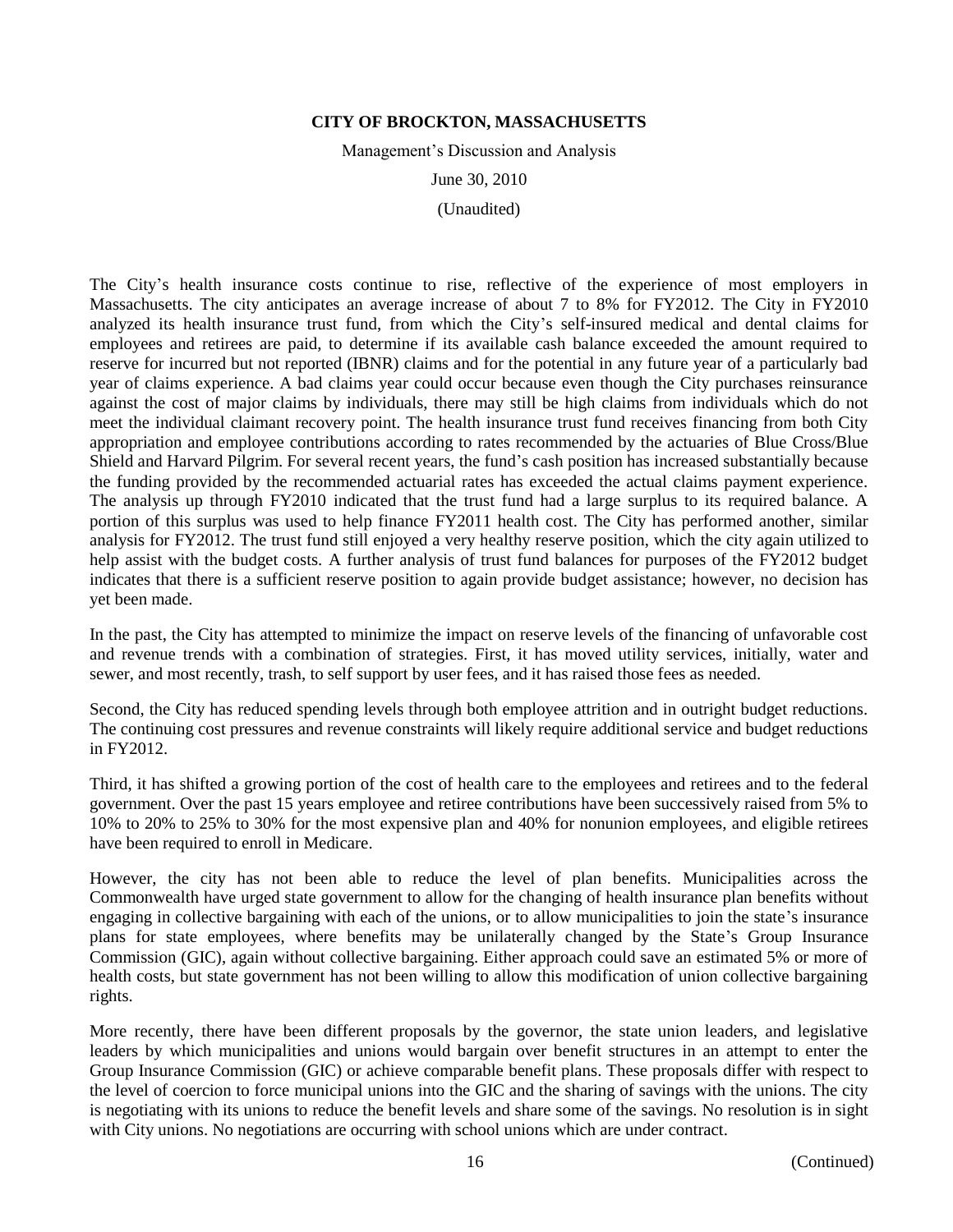Management's Discussion and Analysis

June 30, 2010

(Unaudited)

The adverse impact of increasing costs combined with the reduction in state assistance for the fiscal year 2012 budget could be avoided by a voter referendum to override the provisions of Proposition 2½. Even with the recent property valuation decreases, the City enjoys override capacity and could increase its annual levy by 10% (about \$10 million) per year, as the FY2011 assessed value of the city would support an additional levy of almost \$37.4 million while still remaining under the absolute levy ceiling. The tax increase on the average residential homeowner would be about \$40 per year for every million dollars of property tax override. However, recent history offers little encouragement. A November 2008 Proposition 2½ referendum with three questions – one for public safety, one for education, and one for libraries – failed to gain voter approval, with no question capturing 40% of the vote total, even though the annual increase on the average homeowner would have been less than \$100.00 per year. Accordingly, it is likely that the FY2012 budget problems will be solved by cost management and significant service reductions.

#### **Requests for Information**

This information is designed to provide a general overview of the City's finances for all those with an interest in the City's finances. Questions concerning any of the information provided in this document or requests for additional financial information should be addressed to the Finance Department, City Hall, 45 School Street, Brockton, Massachusetts 02301.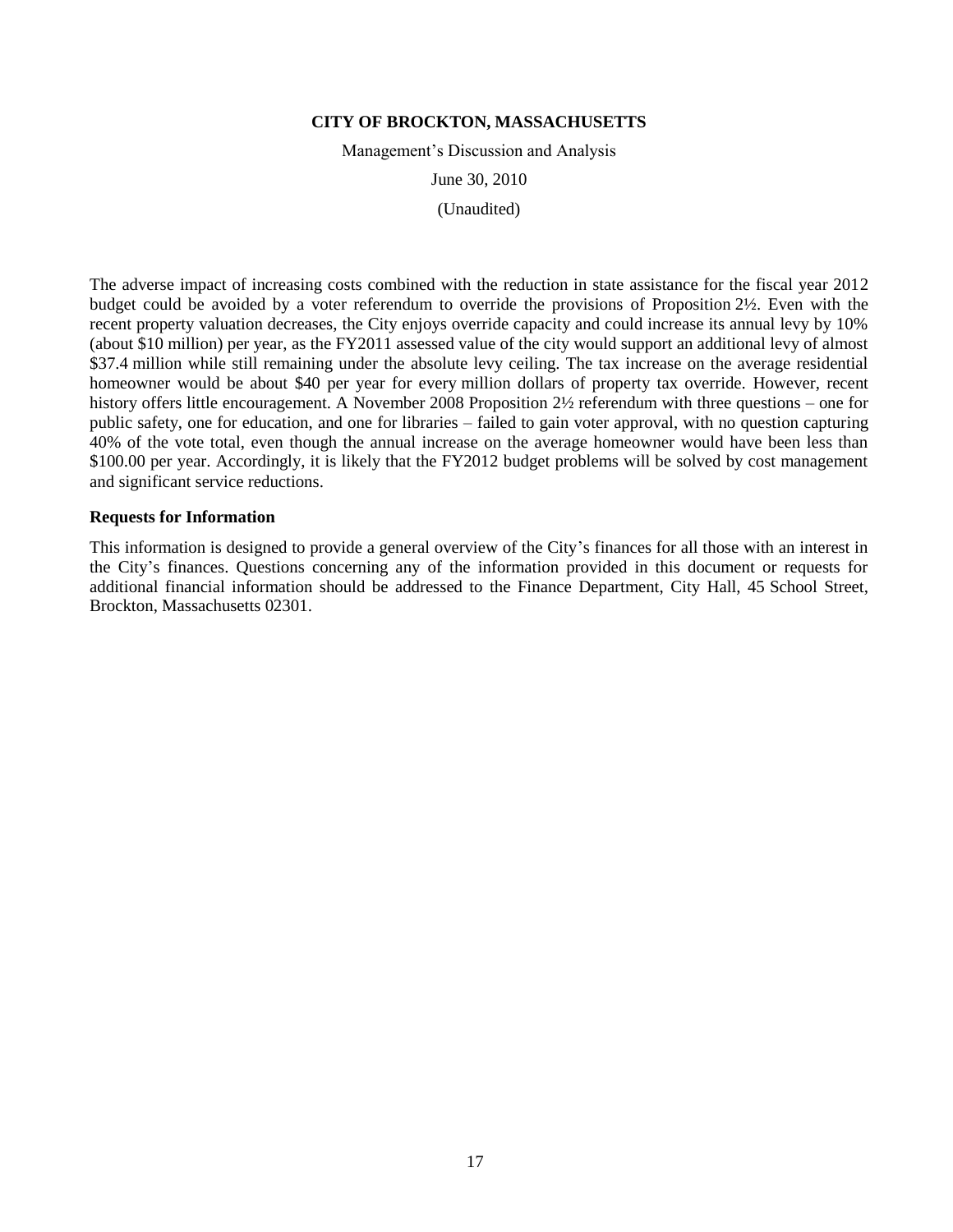### Statement of Net Assets

June 30, 2010

|                                                 | Governmental<br>activities | <b>Business-type</b><br>activities | <b>Total</b> |
|-------------------------------------------------|----------------------------|------------------------------------|--------------|
| Assets:                                         |                            |                                    |              |
| Cash and investments                            | \$<br>102,997,946          | 19,097,049                         | 122,094,995  |
| Receivables, net:                               |                            |                                    |              |
| Property taxes                                  | 9,737,702                  |                                    | 9,737,702    |
| Intergovernmental                               | 13,078,671                 | 11,120,941                         | 24,199,612   |
| Other                                           | 2,714,049                  | 21,143,797                         | 23,857,846   |
| Other assets                                    | 8,550,598                  | 1,263,039                          | 9,813,637    |
| Long-term note receivable                       | 7,451,183                  |                                    | 7,451,183    |
| Long-term intergovernmental receivable          | 19,374,822                 |                                    | 19,374,822   |
| Pension asset                                   | 85,594,447                 |                                    | 85,594,447   |
| Capital assets:                                 |                            |                                    |              |
| Nondepreciable                                  | 10,852,627                 | 22,527,951                         | 33,380,578   |
| Depreciable, net                                | 162,585,972                | 157,436,483                        | 320,022,455  |
| Total assets                                    | 422,938,017                | 232,589,260                        | 655,527,277  |
| Liabilities:                                    |                            |                                    |              |
| Warrants and accounts payable                   | 8,312,035                  | 4,390,455                          | 12,702,490   |
| Accrued liabilities:                            |                            |                                    |              |
| Interest                                        | 2,402,013                  | 1,082,481                          | 3,484,494    |
| Payroll and related withholdings                | 9,775,041                  | 235,473                            | 10,010,514   |
| Tax abatement refunds                           | 1,578,539                  |                                    | 1,578,539    |
| Bond anticipation note                          | 9,000,000                  |                                    | 9,000,000    |
| Noncurrent liabilities:                         |                            |                                    |              |
| Due within one year:                            |                            |                                    |              |
| Compensated absences and claims                 | 5,427,238                  | 186,220                            | 5,613,458    |
| Bonds, note and loans payable                   | 6,321,825                  | 5,852,124                          | 12,173,949   |
| Unearned revenue                                | 822,763                    |                                    | 822,763      |
| Due in more than one year:                      |                            |                                    |              |
| Compensated absences and claims                 | 12,760,167                 | 7,487,846                          | 20,248,013   |
| Unearned revenue                                |                            | 1,290,190                          | 1,290,190    |
| Landfill closure and postclosure care costs     | 1,585,373                  | 1,058,000                          | 2,643,373    |
| Bonds, note and loans payable                   | 124,834,449                | 110,037,489                        | 234,871,938  |
| Other post employment benefits                  | 96,108,289                 |                                    | 96,108,289   |
| <b>Total liabilities</b>                        | 278,927,732                | 131,620,278                        | 410,548,010  |
| Net assets:                                     |                            |                                    |              |
| Invested in capital assets, net of related debt | 133,417,325                | 75, 195, 762                       | 208,613,087  |
| Restricted for:                                 |                            |                                    |              |
| Permanent funds:                                |                            |                                    |              |
| Nonexpendable                                   | 4,420,495                  |                                    | 4,420,495    |
| Expendable                                      | 685,816                    |                                    | 685,816      |
| Unrestricted                                    | 5,486,649                  | 25,773,220                         | 31,259,869   |
| Total net assets                                | \$<br>144,010,285          | 100,968,982                        | 244,979,267  |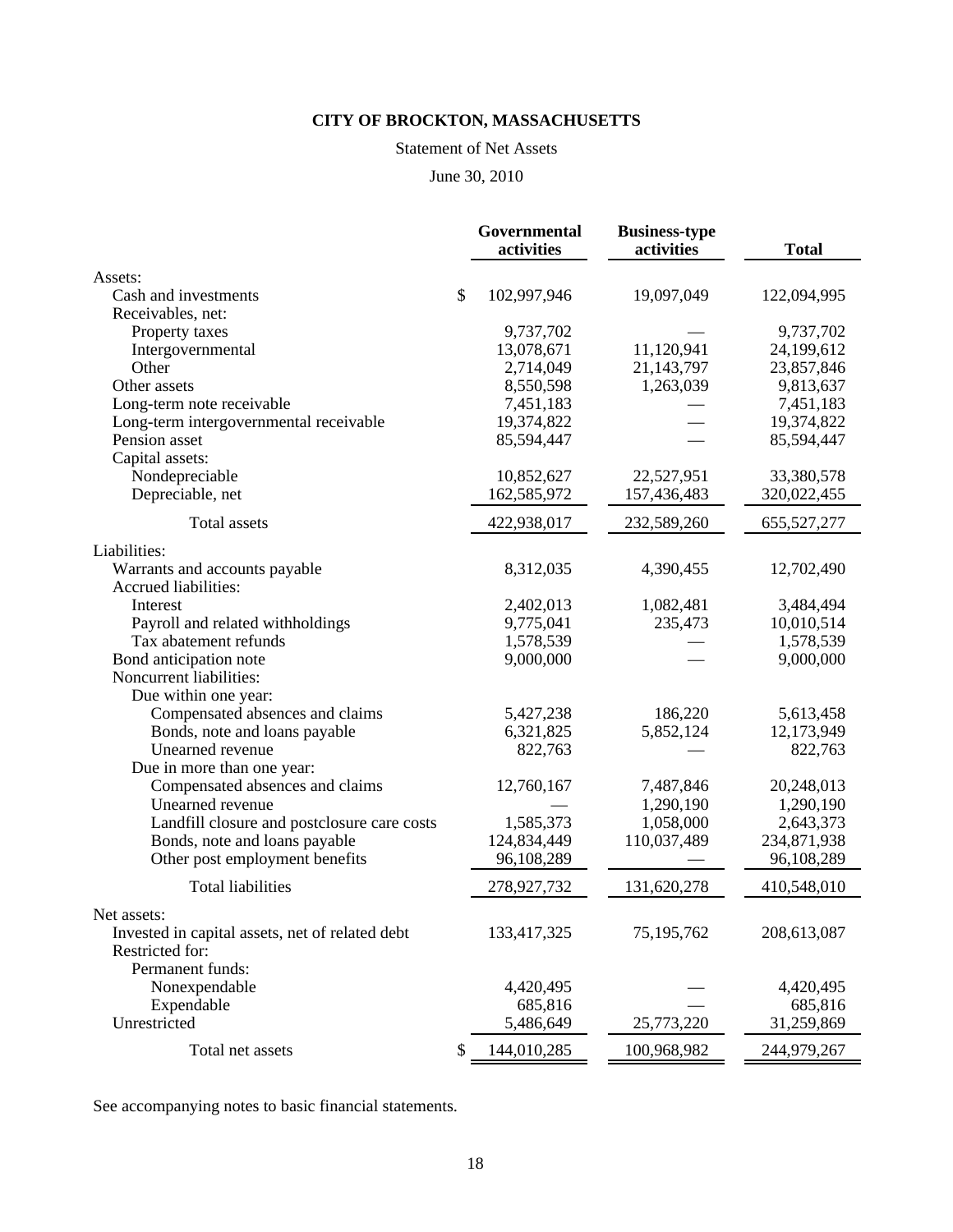#### Statement of Activities

#### Year ended June 30, 2010

|                                                                                                                                                                                                                           |     |                                                                                                                      | <b>Program revenues</b>                                             |                                                                          |                                               | Net (expense) revenue and changes in net assets                                                                                           |                                                              |                                                                                                                                           |  |
|---------------------------------------------------------------------------------------------------------------------------------------------------------------------------------------------------------------------------|-----|----------------------------------------------------------------------------------------------------------------------|---------------------------------------------------------------------|--------------------------------------------------------------------------|-----------------------------------------------|-------------------------------------------------------------------------------------------------------------------------------------------|--------------------------------------------------------------|-------------------------------------------------------------------------------------------------------------------------------------------|--|
| <b>Functions/programs</b>                                                                                                                                                                                                 |     | <b>Expenses</b>                                                                                                      | <b>Charges for</b><br>services                                      | <b>Operating</b><br>grants and<br>contributions                          | Capital<br>grants and<br>contributions        | Governmental<br>activities                                                                                                                | <b>Business-type</b><br>activities                           | <b>Total</b>                                                                                                                              |  |
| Governmental activities:<br>General government<br>Public safety<br>Education<br>Public works<br>Human services<br>Culture and recreation<br>State and county assessments<br>Court judgments<br>Interest on long-term debt | \$. | 24,580,488<br>60,589,386<br>251,232,955<br>13,308,389<br>3,575,403<br>3,725,556<br>5,605,388<br>229,955<br>7,260,732 | 4,677,560<br>1,702,901<br>6,053,801<br>388,323<br>274,452<br>61,456 | 8,299,089<br>4,482,495<br>173,761,313<br>3,688,992<br>350,078<br>294,958 | 42,239<br>$\overline{\phantom{0}}$<br>362,098 | (11,561,600)<br>(54, 403, 990)<br>(71, 055, 743)<br>(9,231,074)<br>(2,950,873)<br>(3,369,142)<br>(5,605,388)<br>(229, 955)<br>(7,260,732) | -<br>-<br>--<br>$\overline{\phantom{0}}$                     | (11,561,600)<br>(54, 403, 990)<br>(71, 055, 743)<br>(9,231,074)<br>(2,950,873)<br>(3,369,142)<br>(5,605,388)<br>(229, 955)<br>(7,260,732) |  |
| Total governmental activities                                                                                                                                                                                             |     | 370,108,252                                                                                                          | 13,158,493                                                          | 190,876,925                                                              | 404,337                                       | (165, 668, 497)                                                                                                                           | $\hspace{0.1mm}-\hspace{0.1mm}$                              | (165, 668, 497)                                                                                                                           |  |
| Business-type activities:<br>Water<br>Sewer<br>Other<br>Total business-type activities<br>Total primary government                                                                                                        |     | 13,813,649<br>13,517,939<br>8,855,854<br>36,187,442<br>406,295,694                                                   | 13,770,878<br>18,918,760<br>8,404,783<br>41,094,421<br>54,252,914   | 262,137<br>265,661<br>199,887<br>727,685<br>191,604,610                  | 45,433<br>467,875<br>513,308<br>917,645       | (165, 668, 497)                                                                                                                           | 264,799<br>6,134,357<br>(251, 184)<br>6,147,972<br>6,147,972 | 264,799<br>6,134,357<br>(251, 184)<br>6,147,972<br>(159, 520, 525)                                                                        |  |
| General revenues:<br>Property taxes, levied for general purposes, net<br>Excises<br>Payments in lieu of taxes<br>Penalties and interest on taxes<br>Other<br>Intergovernmental<br>Investment income<br>Transfers          |     |                                                                                                                      |                                                                     |                                                                          |                                               | 98,276,987<br>6,320,935<br>263,086<br>1,619,799<br>295,583<br>19,225,374<br>1,080,217<br>(265, 887)                                       | $\overline{\phantom{0}}$<br>265,887                          | 98,276,987<br>6,320,935<br>263,086<br>1,619,799<br>295,583<br>19,225,374<br>1,080,217                                                     |  |
| Total general revenues and transfers                                                                                                                                                                                      |     |                                                                                                                      |                                                                     |                                                                          |                                               | 126,816,094                                                                                                                               | 265,887                                                      | 127,081,981                                                                                                                               |  |
| Change in net assets                                                                                                                                                                                                      |     |                                                                                                                      |                                                                     |                                                                          |                                               | (38, 852, 403)                                                                                                                            | 6,413,859                                                    | (32, 438, 544)                                                                                                                            |  |
| Net assets, beginning of year                                                                                                                                                                                             |     |                                                                                                                      |                                                                     |                                                                          |                                               | 182,862,688                                                                                                                               | 94,555,123                                                   | 277,417,811                                                                                                                               |  |
| Net assets, end of year                                                                                                                                                                                                   |     |                                                                                                                      |                                                                     |                                                                          |                                               | 144,010,285<br>\$                                                                                                                         | 100,968,982                                                  | 244,979,267                                                                                                                               |  |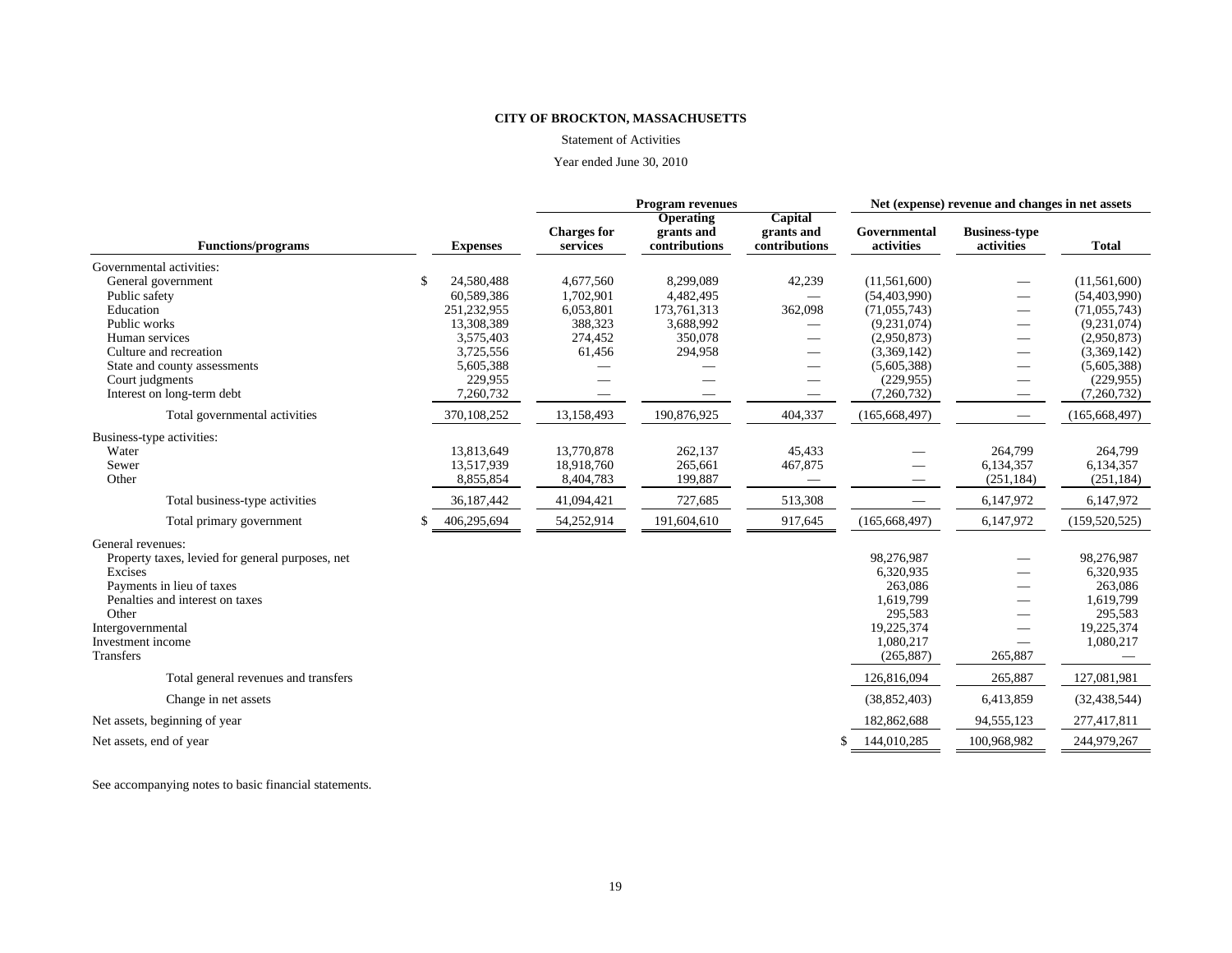### Balance Sheet – Governmental Funds

June 30, 2010

| <b>Assets</b>                                                                                                                                                    | <b>General</b>                                              | <b>Other</b><br>governmental           | <b>Total</b>                                                   |
|------------------------------------------------------------------------------------------------------------------------------------------------------------------|-------------------------------------------------------------|----------------------------------------|----------------------------------------------------------------|
| Cash and investments                                                                                                                                             | \$<br>84,871,049                                            | 18,126,897                             | 102,997,946                                                    |
| Receivables, net:<br>Property taxes<br>Motor vehicle excise<br>Departmental and other<br>Tax liens<br>Intergovernmental                                          | 6,308,402<br>2,365,900<br>348,149<br>3,429,300<br>3,014,653 | 10,064,018                             | 6,308,402<br>2,365,900<br>348,149<br>3,429,300<br>13,078,671   |
| Total receivables                                                                                                                                                | 15,466,404                                                  | 10,064,018                             | 25,530,422                                                     |
| Long-term note receivable<br>Long-term intergovernmental receivable<br>Deposit with health claims agent                                                          | 7,451,183<br>19,374,822<br>6,744,800                        |                                        | 7,451,183<br>19,374,822<br>6,744,800                           |
| Total assets                                                                                                                                                     | \$<br>133,908,258                                           | 28,190,915                             | 162,099,173                                                    |
| <b>Liabilities and Fund Balances</b>                                                                                                                             |                                                             |                                        |                                                                |
| Warrants and accounts payable                                                                                                                                    | \$<br>5,054,154                                             | 3,257,881                              | 8,312,035                                                      |
| Accrued liabilities:<br>Tax abatement refunds<br>Payroll and related withholdings<br>Health claims payable<br>Bond anticipation note payable<br>Deferred revenue | 1,578,539<br>9,647,177<br>3,835,502<br>33,815,001           | 127,864<br>9,000,000<br>822,763        | 1,578,539<br>9,775,041<br>3,835,502<br>9,000,000<br>34,637,764 |
| <b>Total liabilities</b>                                                                                                                                         | 53,930,373                                                  | 13,208,508                             | 67,138,881                                                     |
| Fund balances:<br>Reserved for:<br>Encumbrances and continuing appropriations<br>Deposits held<br>Note receivable                                                | 2,129,668<br>6,744,800<br>7,594,432                         | 166,286                                | 2,295,954<br>6,744,800<br>7,594,432                            |
| Unreserved:<br>Designated for subsequent year's expenditures<br>Designated for extraordinary and                                                                 | 9,656,070                                                   | 602,790                                | 10,258,860                                                     |
| unforeseen expenditures<br>Designated for stabilization<br>Designated for health claims<br>Undesignated, reported in:                                            | 4,869,582<br>4,307,493<br>26,627,871                        |                                        | 4,869,582<br>4,307,493<br>26,627,871                           |
| General fund<br>Special revenue funds<br>Capital projects funds<br>Permanent funds                                                                               | 18,047,969                                                  | 13,379,850<br>(4,272,830)<br>5,106,311 | 18,047,969<br>13,379,850<br>(4,272,830)<br>5,106,311           |
| <b>Total fund balances</b>                                                                                                                                       | 79,977,885                                                  | 14,982,407                             | 94,960,292                                                     |
| Total liabilities and fund balances                                                                                                                              | \$<br>133,908,258                                           | 28,190,915                             | 162,099,173                                                    |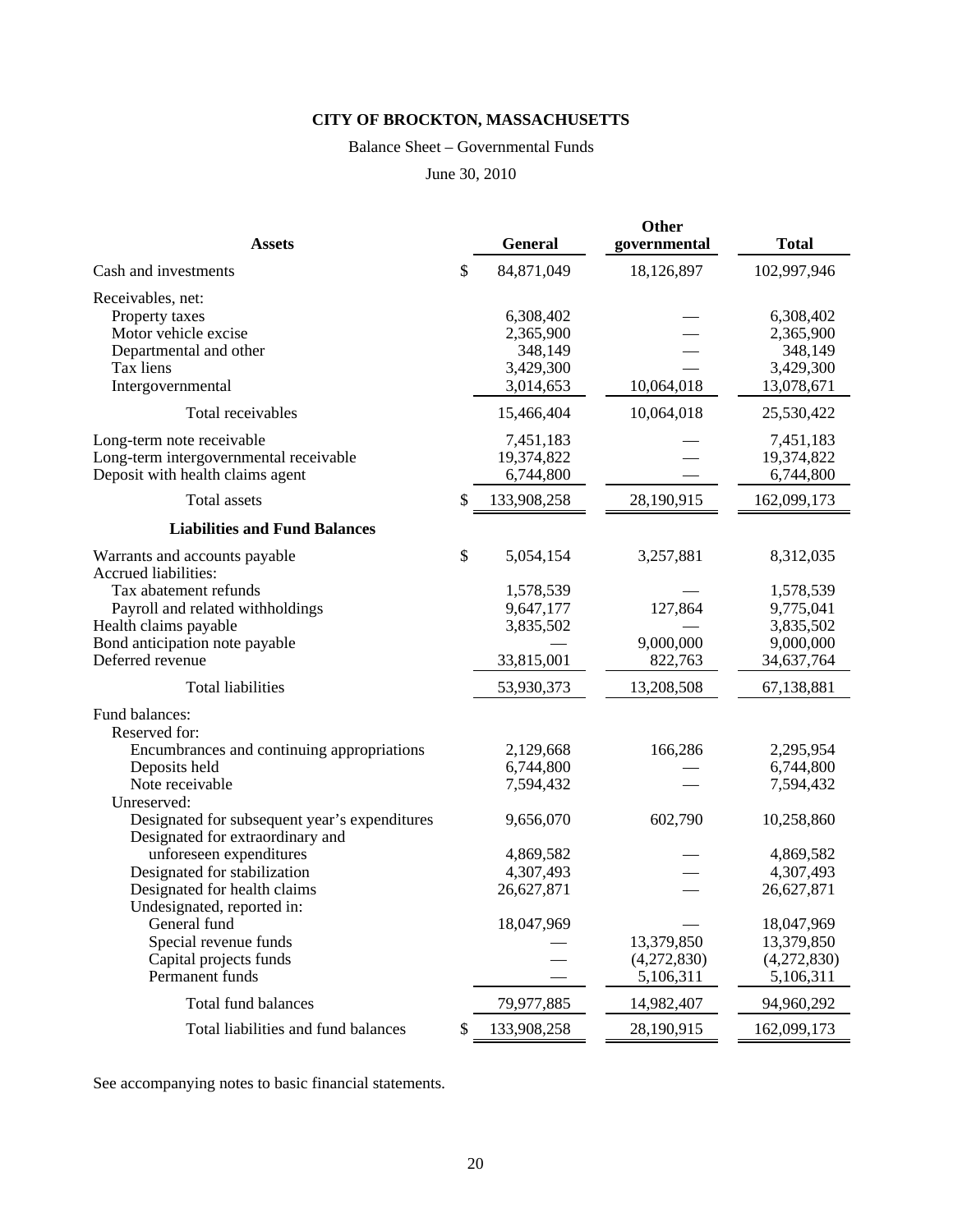### Reconciliation of the Governmental Funds Balance Sheet to the Statement of Net Assets

## June 30, 2010

| Total fund balance – governmental funds                                                                                                      | \$ | 94,960,292      |
|----------------------------------------------------------------------------------------------------------------------------------------------|----|-----------------|
| Amounts reported for governmental activities in the statements of net assets<br>are different because:                                       |    |                 |
| Capital assets used in governmental activities are not financial resources                                                                   |    |                 |
| and therefore are not reported in the funds                                                                                                  |    | 173,438,599     |
| Revenue is recorded on an accrual basis                                                                                                      |    | 33,815,001      |
| Bond issuance costs are capitalized in the government-wide statements                                                                        |    | 1,669,990       |
| Pension asset is not a financial resource and therefore not reported in the funds                                                            |    | 85,594,447      |
| Other costs are capitalized in the government-wide statements                                                                                |    | 135,808         |
| Some liabilities are not due and payable in the current period and therefore<br>are not reported in the funds. Those liabilities consist of: |    |                 |
| Taxable bonds                                                                                                                                |    | (100, 135, 000) |
| Other general obligation bonds                                                                                                               |    | (30, 834, 775)  |
| Bond premiums                                                                                                                                |    | (1,055,032)     |
| Deferred bond gains (losses)                                                                                                                 |    | 868,533         |
| Other post employment benefits                                                                                                               |    | (96, 108, 289)  |
| Accrued interest on bonds                                                                                                                    |    | (2,402,013)     |
| Landfill and postclosure care costs                                                                                                          |    | (1,585,373)     |
| Compensated absences and claims                                                                                                              |    | (14, 351, 903)  |
|                                                                                                                                              |    | (245, 603, 852) |
| Net assets of governmental activities                                                                                                        | S  | 144,010,285     |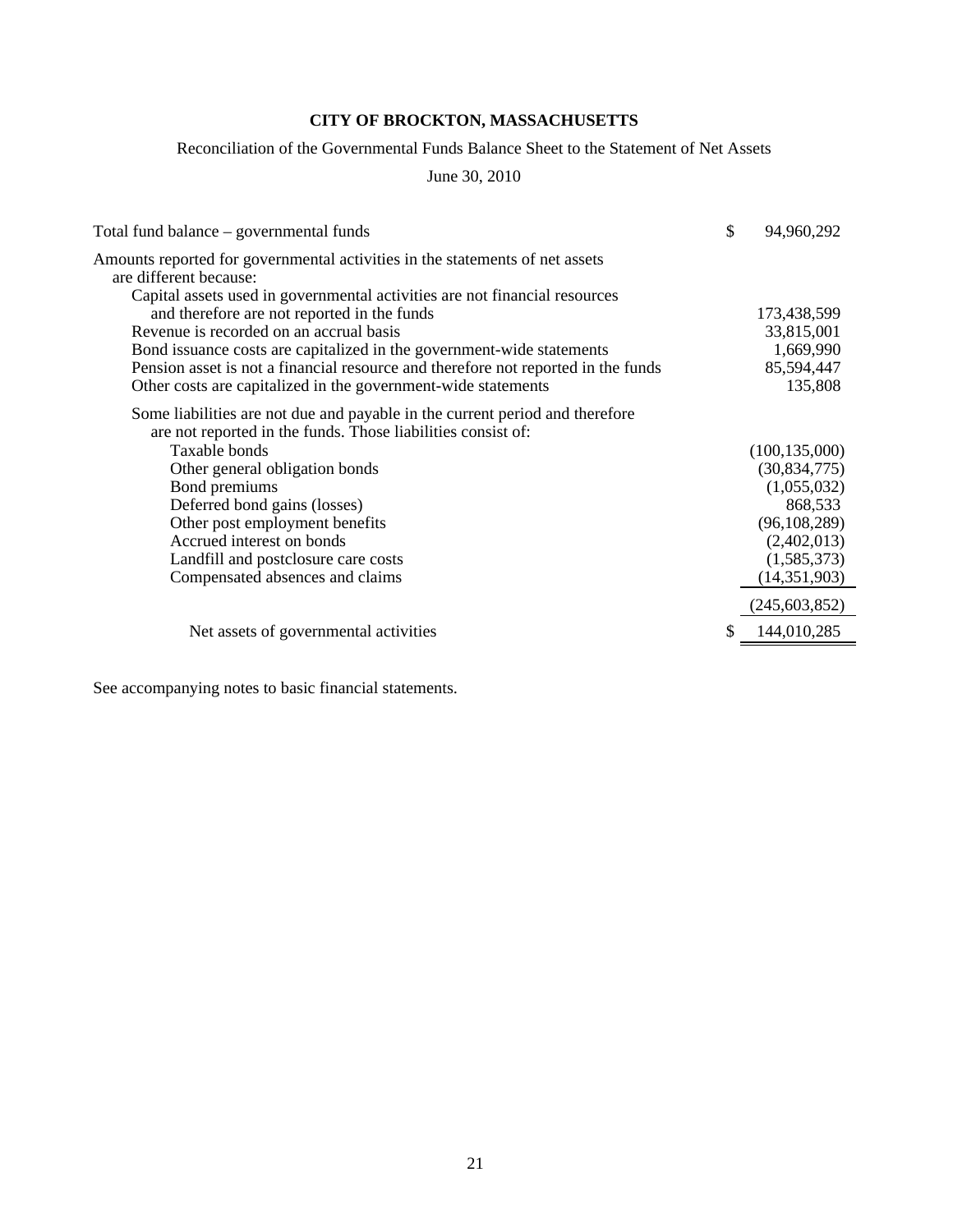### Statement of Revenues, Expenditures, and Changes in Fund Balance – Governmental Funds

Year ended June 30, 2010

|                                       |                  | <b>Other</b> |              |
|---------------------------------------|------------------|--------------|--------------|
|                                       | General          | governmental | <b>Total</b> |
| Revenues:                             |                  |              |              |
| Real and personal property taxes, net | \$<br>97,073,442 |              | 97,073,442   |
| Motor vehicle and other excise        | 6,330,498        |              | 6,330,498    |
| Penalties and interest on taxes       | 1,619,799        |              | 1,619,799    |
| Payments in lieu of taxes             | 263,086          |              | 263,086      |
| User charges and other revenue        | 1,863,045        | 4,043,598    | 5,906,643    |
| Fees                                  | 1,633,587        | 5,000,623    | 6,634,210    |
| Licenses and permits                  | 2,162,119        |              | 2,162,119    |
| Intergovernmental                     | 152,401,565      | 43,212,613   | 195,614,178  |
| Fines                                 | 610,487          | 13,920       | 624,407      |
| Investment income                     | 465,816          | 614,401      | 1,080,217    |
| Contributions                         | 14,860,275       | 684,045      | 15,544,320   |
| Total revenues                        | 279,283,719      | 53,569,200   | 332,852,919  |
| Expenditures:                         |                  |              |              |
| Current:                              |                  |              |              |
| General government                    | 10,993,590       | 2,656,869    | 13,650,459   |
| Public safety                         | 37,237,861       | 2,925,522    | 40,163,383   |
| Education                             | 132,547,974      | 42,761,415   | 175,309,389  |
| Public works                          | 6,494,963        | 800,441      | 7,295,404    |
| Human services                        | 1,838,839        | 313,016      | 2,151,855    |
| Culture and recreation                | 1,926,882        | 309,910      | 2,236,792    |
| State and county assessments          | 5,605,388        |              | 5,605,388    |
| Pension and fringe benefits           | 68,801,529       |              | 68,801,529   |
| Court judgments                       | 229,955          |              | 229,955      |
| Capital outlay                        | 638,400          | 2,367,370    | 3,005,770    |
| Debt service                          | 12,987,630       |              | 12,987,630   |
| Total expenditures                    | 279,303,011      | 52,134,543   | 331,437,554  |
| Excess (deficiency) of revenues over  |                  |              |              |
| expenditures                          | (19,292)         | 1,434,657    | 1,415,365    |
| Other financing sources (uses):       |                  |              |              |
| Operating transfers in                | 2,263,539        | 12,694       | 2,276,233    |
| Operating transfers out               | (876, 777)       | (1,665,343)  | (2,542,120)  |
| Total other financing sources (uses)  | 1,386,762        | (1,652,649)  | (265, 887)   |
| Excess (deficiency) of revenues and   |                  |              |              |
| other financing sources over          |                  |              |              |
| expenditures and other financing uses | 1,367,470        | (217,992)    | 1,149,478    |
|                                       |                  |              |              |
| Fund balance, beginning of year       | 78,610,415       | 15,200,399   | 93,810,814   |
| Fund balance, end of year             | \$<br>79,977,885 | 14,982,407   | 94,960,292   |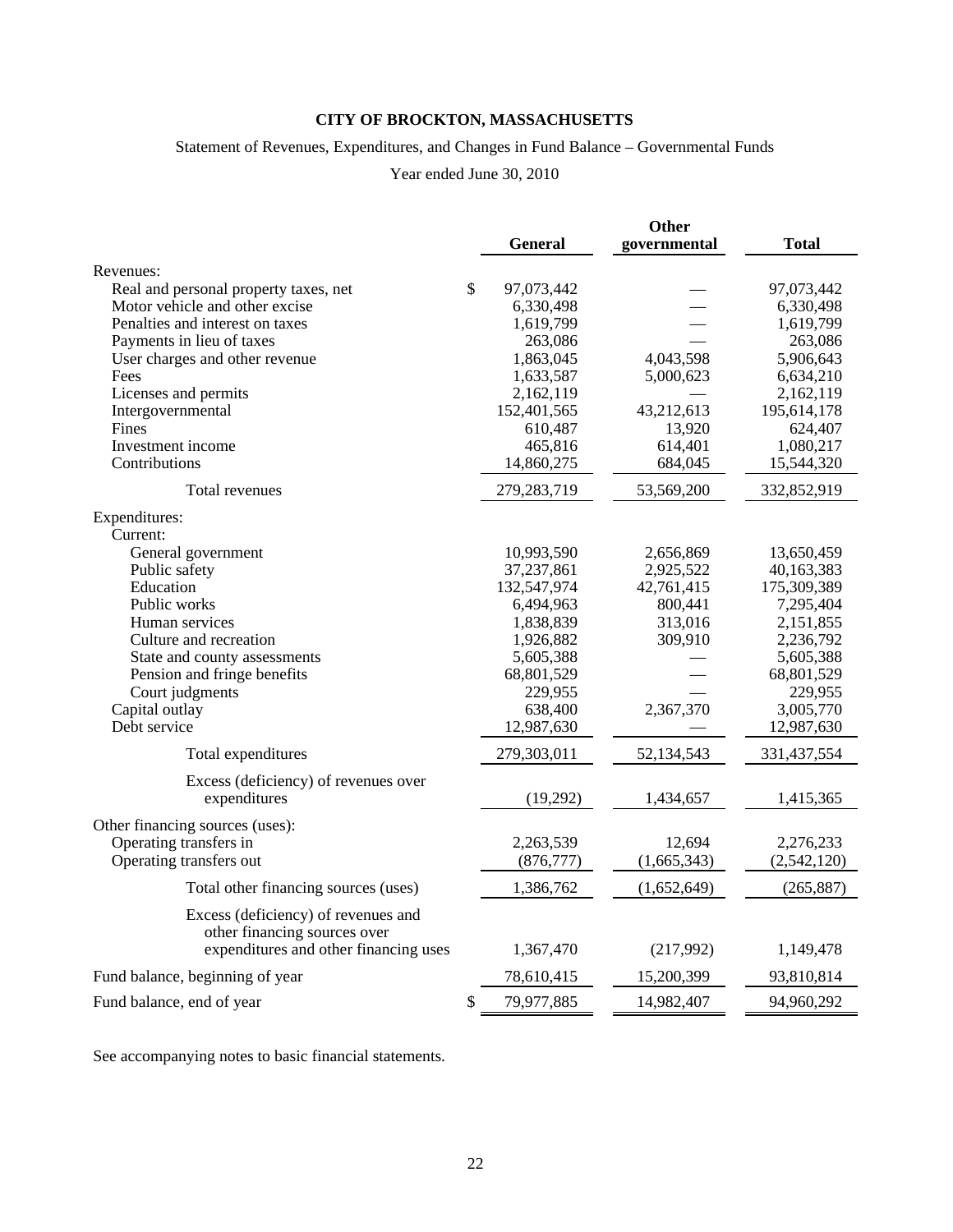#### Reconciliation of the Statement of Revenues, Expenditures, and Changes in Fund Balances of Governmental Funds to the Statement of Activities

### Year ended June 30, 2010

| Net change in fund balances – total governmental funds                                  | \$<br>1,149,478      |
|-----------------------------------------------------------------------------------------|----------------------|
| Amounts reported for governmental activities in the statement of activities are         |                      |
| different because:                                                                      |                      |
| Governmental funds report capital additions as expenditures. In the statement of        |                      |
| activities, the cost of those assets is depreciated over their estimated useful lives.  |                      |
| Depreciation expense (\$7,399,839) exceeded capital additions (\$4,257,947).            | (3,141,892)          |
| Accrual basis revenues can result in more or (less) revenues reported in the            |                      |
| statement of activities depending upon timing of billings and collections.              | 1,367,399            |
| Collection of long-term intergovernmental receivable that is recorded as revenue        |                      |
| in the governmental funds.                                                              | (2,698,584)          |
| Repayment of bond principal are expenditures in the governmental funds but reduce       |                      |
| long-term liabilities in the statement of net assets.                                   | 5,783,150            |
| Amortization of bond premiums (\$156,782) add to net assets while the amortization      |                      |
| of deferred losses on refunding (\$152,657) and bond issue costs (\$129,587)            |                      |
| decrease net assets. This is the amount by which the amortization of deferred           |                      |
| losses on refundings and bond issue costs exceed bond premiums.                         | (125, 562)           |
| Amortization of the pension asset in the statement of activities is not included        |                      |
| in the operating statement of the governmental funds.                                   | (4,042,879)          |
| Some expenses reported in the statement of activities do not require the use of         |                      |
| current financial resources and therefore are not reported as expenditures in           |                      |
| the governmental funds. This amount represents the difference between a                 |                      |
| decrease in interest payable (\$69,311), landfill liability (\$205,627), accrued claims |                      |
| $(\$15,167)$ and increases in compensated absences $(\$336,250)$ and other              |                      |
| postemployment benefit liabilities (\$37,097,368).                                      | (37, 143, 513)       |
| Change in net assets of governmental activities                                         | \$<br>(38, 852, 403) |
|                                                                                         |                      |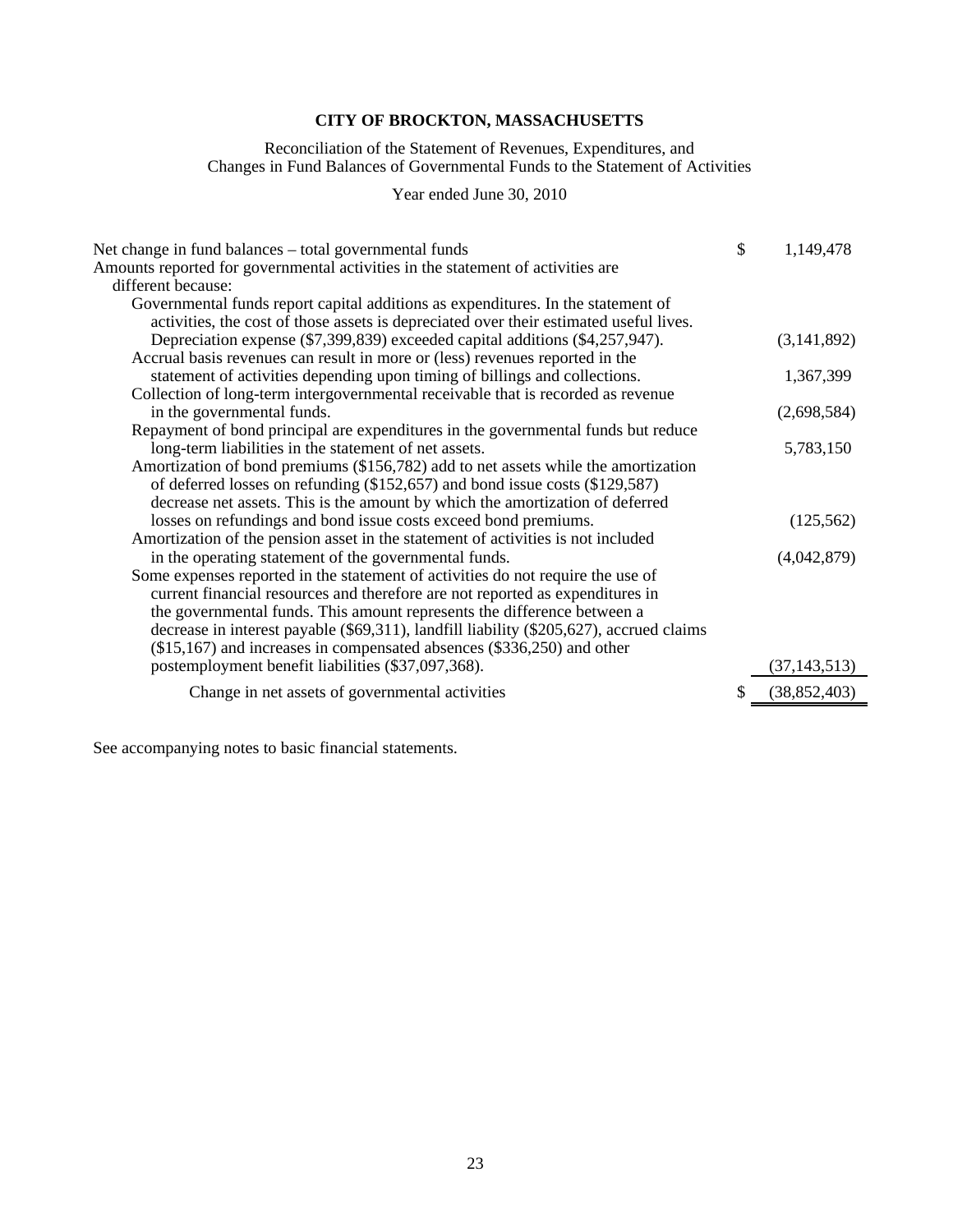### Statement of Net Assets – Proprietary Funds

June 30, 2010

|                                                                                                                                                 |                                                    | <b>Enterprise funds</b>                           |                                        |                                                    |
|-------------------------------------------------------------------------------------------------------------------------------------------------|----------------------------------------------------|---------------------------------------------------|----------------------------------------|----------------------------------------------------|
| <b>Assets</b>                                                                                                                                   | Water                                              | <b>Sewer</b>                                      | Other                                  | <b>Total</b>                                       |
| Current assets:<br>Cash and cash equivalents<br>Customer receivables, net<br>Intergovernmental receivable<br>Other                              | \$<br>8,714,684<br>6,351,922<br>217,363<br>306,151 | 6,373,695<br>10,974,130<br>10,903,578<br>49,957   | 4,008,670<br>3,817,745                 | 19,097,049<br>21,143,797<br>11,120,941<br>356,108  |
| Total current assets                                                                                                                            | 15,590,120                                         | 28,301,360                                        | 7,826,415                              | 51,717,895                                         |
| Noncurrent assets:<br>Other<br>Capital assets:                                                                                                  | 245,528                                            | 618,026                                           | 43,377                                 | 906,931                                            |
| Nondepreciable<br>Depreciable, net                                                                                                              | 3,731,390<br>43,202,901                            | 18,666,202<br>108,703,441                         | 130,359<br>5,530,141                   | 22,527,951<br>157,436,483                          |
| Total noncurrent assets                                                                                                                         | 47,179,819                                         | 127,987,669                                       | 5,703,877                              | 180,871,365                                        |
| Total assets                                                                                                                                    | 62,769,939                                         | 156,289,029                                       | 13,530,292                             | 232,589,260                                        |
| <b>Liabilities</b>                                                                                                                              |                                                    |                                                   |                                        |                                                    |
| Current liabilities:<br>Warrants and accounts payable<br>Accrued expenses<br>Compensated absences and claims<br>Bonds, notes, and loans payable | 750,547<br>333,776<br>104,689<br>1,288,922         | 3,005,307<br>946,638<br>38,891<br>4,413,202       | 634,601<br>37,540<br>42,640<br>150,000 | 4,390,455<br>1,317,954<br>186,220<br>5,852,124     |
| Total current liabilities                                                                                                                       | 2,477,934                                          | 8,404,038                                         | 864,781                                | 11,746,753                                         |
| Noncurrent liabilities:<br>Compensated absences and claims<br>Unearned revenue<br>Landfill and postclosure care costs<br><b>Bonds</b>           | 1,363,790<br>21,964,982                            | 3,108,603<br>1,290,190<br>1,058,000<br>86,619,358 | 3,015,453<br>1,453,149                 | 7,487,846<br>1,290,190<br>1,058,000<br>110,037,489 |
| Total noncurrent liabilities                                                                                                                    | 23,328,772                                         | 92,076,151                                        | 4,468,602                              | 119,873,525                                        |
| <b>Total liabilities</b>                                                                                                                        | 25,806,706                                         | 100,480,189                                       | 5,333,383                              | 131,620,278                                        |
| <b>Net Assets</b>                                                                                                                               |                                                    |                                                   |                                        |                                                    |
| Invested in capital assets, net of<br>related debt<br>Unrestricted                                                                              | 23,897,750<br>13,065,483                           | 47,240,661<br>8,568,179                           | 4,057,351<br>4,139,558                 | 75,195,762<br>25,773,220                           |
| Total net assets                                                                                                                                | \$<br>36,963,233                                   | 55,808,840                                        | 8,196,909                              | 100,968,982                                        |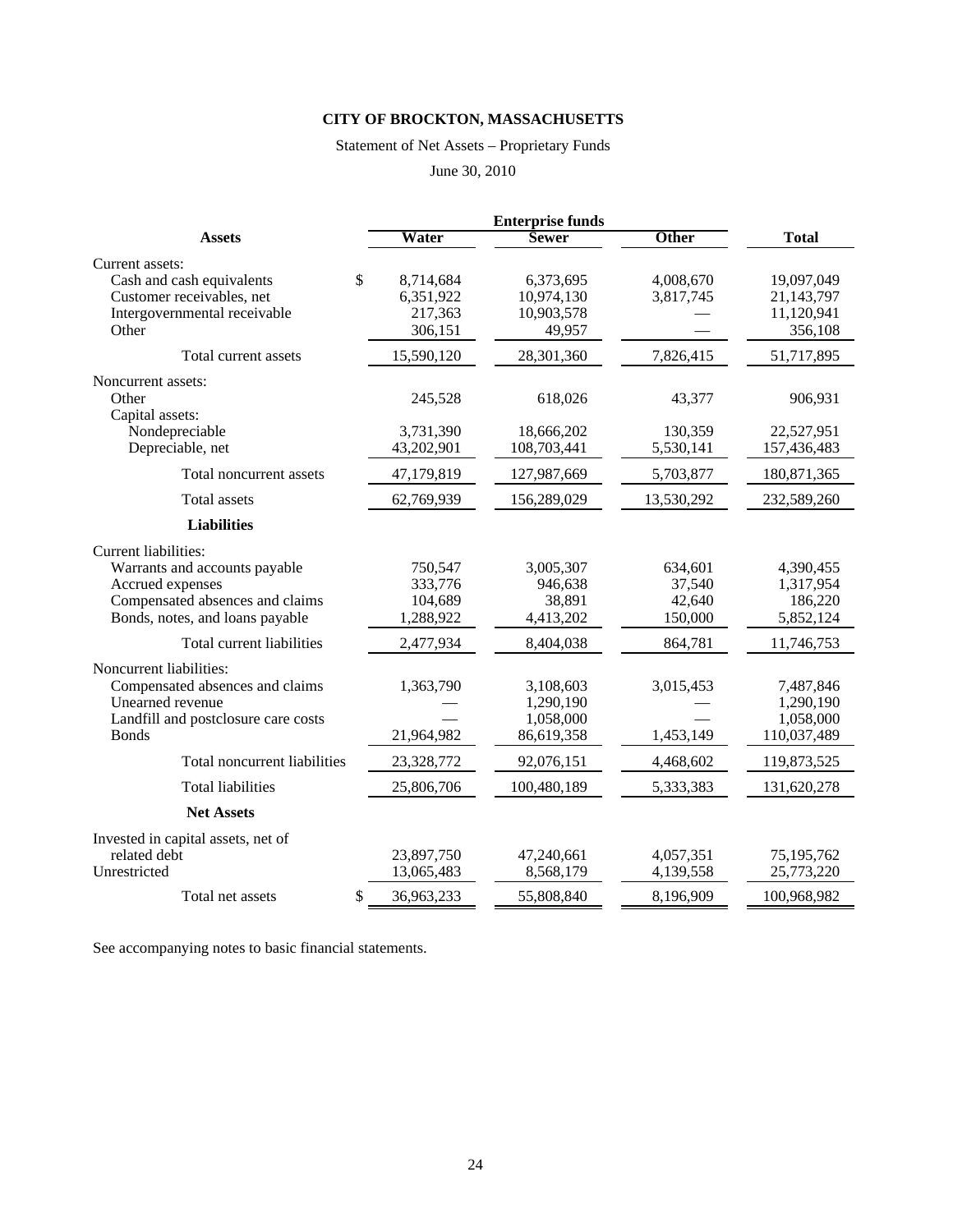### Statement of Revenues, Expenses, and Changes in Net Assets – Proprietary Funds

Year ended June 30, 2010

|                                     | Water            | <b>Sewer</b> | <b>Other</b> | <b>Total</b> |
|-------------------------------------|------------------|--------------|--------------|--------------|
| Operating revenues:                 |                  |              |              |              |
| Charges for services                | \$<br>13,406,566 | 18,504,572   | 8,135,327    | 40,046,465   |
| Fees                                | 364,312          | 382,619      | 267,481      | 1,014,412    |
| Other                               |                  | 31,569       | 1,975        | 33,544       |
| Total operating revenues            | 13,770,878       | 18,918,760   | 8,404,783    | 41,094,421   |
| Operating expenses:                 |                  |              |              |              |
| Salaries and benefits               | 4,362,228        | 2,159,516    | 1,574,274    | 8,096,018    |
| <b>Utilities</b>                    | 1,129,227        | 1,845,650    | 60,281       | 3,035,158    |
| Repairs and maintenance             | 962,886          | 1,294,011    | 139,726      | 2,396,623    |
| Contractual services                | 5,063,942        | 3,062,592    | 6,520,897    | 14,647,431   |
| Other supplies and expenses         | 384,449          | 408,579      | 265,862      | 1,058,890    |
| Depreciation                        | 1,284,982        | 2,605,191    | 278,624      | 4,168,797    |
| Total operating expenses            | 13, 187, 714     | 11,375,539   | 8,839,664    | 33,402,917   |
| Operating income (loss)             | 583,164          | 7,543,221    | (434, 881)   | 7,691,504    |
| Nonoperating revenue (expense):     |                  |              |              |              |
| Interest income                     | 262,137          | 265,661      | 199,887      | 727,685      |
| Interest expense                    | (625, 935)       | (2,142,400)  | (16, 190)    | (2,784,525)  |
| Debt subsidies                      | 45,433           | 467,875      |              | 513,308      |
| Total nonoperating                  |                  |              |              |              |
| (expenses) revenue                  | (318, 365)       | (1,408,864)  | 183,697      | (1,543,532)  |
| Income (loss) before                |                  |              |              |              |
| transfers                           | 264,799          | 6,134,357    | (251, 184)   | 6,147,972    |
| Transfers in                        | 106,500          | 1,067,877    | 714,983      | 1,889,360    |
| Transfers out                       | (680, 015)       | (943, 458)   |              | (1,623,473)  |
| Total transfers in (out)            | (573, 515)       | 124,419      | 714,983      | 265,887      |
| Change in net assets                | (308, 716)       | 6,258,776    | 463,799      | 6,413,859    |
| Total net assets, beginning of year | 37,271,949       | 49,550,064   | 7,733,110    | 94,555,123   |
| Total net assets, end of year       | \$<br>36,963,233 | 55,808,840   | 8,196,909    | 100,968,982  |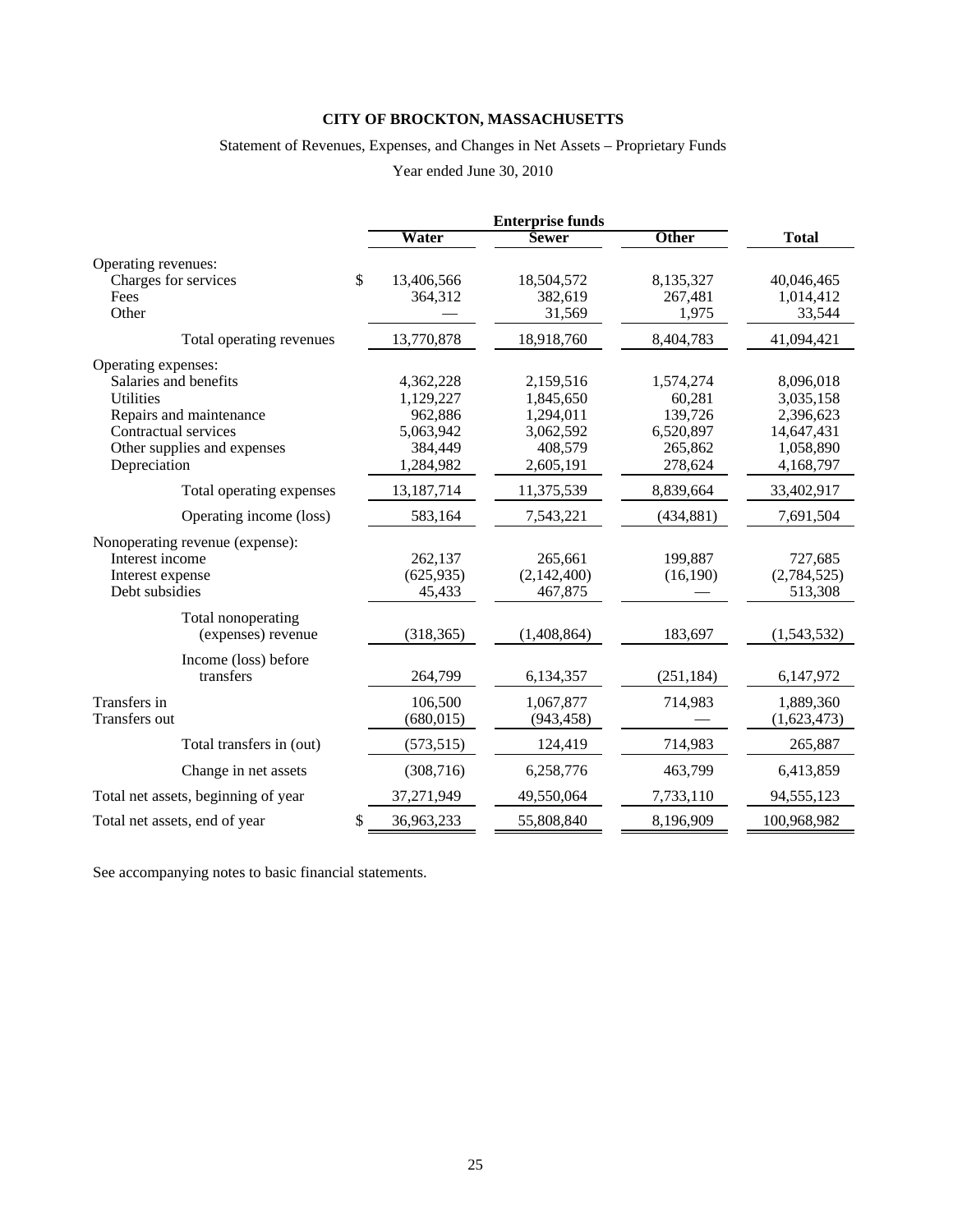#### Statement of Cash Flows – Proprietary Funds

#### Year ended June 30, 2010

|                                                                                                                                                                                                                     | <b>Enterprise funds</b>                                     |                                                                     |                                             |                                                                     |
|---------------------------------------------------------------------------------------------------------------------------------------------------------------------------------------------------------------------|-------------------------------------------------------------|---------------------------------------------------------------------|---------------------------------------------|---------------------------------------------------------------------|
|                                                                                                                                                                                                                     | Water                                                       | <b>Sewer</b>                                                        | Other                                       | <b>Total</b>                                                        |
| Cash flows from operations:<br>Cash received from customers<br>Cash paid to employees<br>Cash paid to vendors                                                                                                       | \$<br>14,369,824<br>(4,331,459)<br>(7,790,848)              | 17,360,543<br>(1,853,188)<br>(7,529,738)                            | 8,344,589<br>(1,730,535)<br>(6,938,880)     | 40,074,956<br>(7,915,182)<br>(22, 259, 466)                         |
| Net cash provided by (used in)<br>operations                                                                                                                                                                        | 2,247,517                                                   | 7,977,617                                                           | (324, 826)                                  | 9,900,308                                                           |
| Cash flows from noncapital financing activities:<br><b>Transfers</b>                                                                                                                                                | (573, 515)                                                  | 124,419                                                             | 714,983                                     | 265,887                                                             |
| Net cash provided by (used in)<br>noncapital financing activities                                                                                                                                                   | (573, 515)                                                  | 124,419                                                             | 714,983                                     | 265,887                                                             |
| Cash flows from capital and related financing<br>activities:<br>Acquisition and construction of capital assets<br>Interest paid on debt<br>Drawdown of MWPAT loans<br>Repayment of long-term debt<br>Other          | (922, 636)<br>(618, 498)<br>450,623<br>(1,293,254)<br>3,332 | (6,974,380)<br>(2,183,413)<br>4,314,390<br>(4,346,241)<br>1,290,190 | (169,001)<br>(16, 553)<br>(150,000)         | (8,066,017)<br>(2,818,464)<br>4,765,013<br>(5,789,495)<br>1,293,522 |
| Net cash used in capital and related<br>financing activities                                                                                                                                                        | (2,380,433)                                                 | (7,899,454)                                                         | (335, 554)                                  | (10,615,441)                                                        |
| Cash flows from investing activity:<br>Interest income                                                                                                                                                              | 262,137                                                     | 265,661                                                             | 199,887                                     | 727,685                                                             |
| Net cash provided by investing<br>activity                                                                                                                                                                          | 262,137                                                     | 265,661                                                             | 199,887                                     | 727,685                                                             |
| Increase (decrease) in cash and<br>cash equivalents                                                                                                                                                                 | (444, 294)                                                  | 468,243                                                             | 254,490                                     | 278,439                                                             |
| Cash and cash equivalents, beginning of year                                                                                                                                                                        | 9,158,978                                                   | 5,905,452                                                           | 3,754,180                                   | 18,818,610                                                          |
| Cash and cash equivalents, end of year                                                                                                                                                                              | \$<br>8,714,684                                             | 6,373,695                                                           | 4,008,670                                   | 19,097,049                                                          |
| Reconciliation of operating income (loss) to net cash<br>provided by (used in) operations:<br>Operating income (loss)<br>Reconciliation of operating income (loss) to<br>net cash provided by (used in) operations: | \$<br>583,164                                               | 7,543,221                                                           | (434,881)                                   | 7,691,504                                                           |
| Depreciation expense<br>Changes in operating assets and liabilities:<br>Accounts receivable<br>Warrants and accounts payable<br>Other assets and liabilities                                                        | 1,284,982<br>598,945<br>(250, 344)<br>30,770                | 2,605,191<br>(1,558,216)<br>(918, 907)<br>306,328                   | 278,624<br>(65,755)<br>48,241<br>(151, 055) | 4,168,797<br>(1,025,026)<br>(1,121,010)<br>186,043                  |
| Net cash provided by (used in)<br>operations                                                                                                                                                                        | \$<br>2,247,517                                             | 7,977,617                                                           | (324, 826)                                  | 9,900,308                                                           |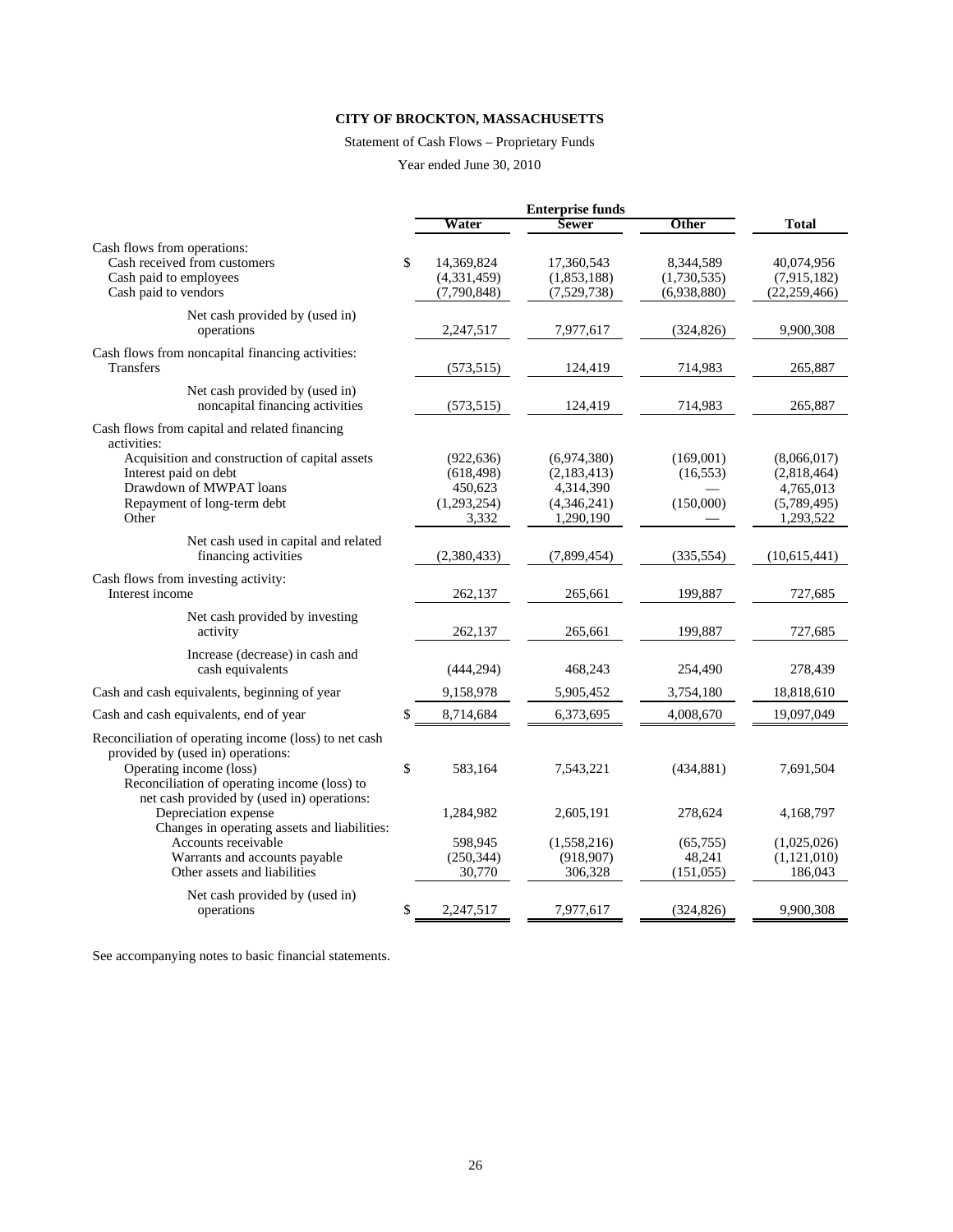### Statement of Net Assets – Fiduciary Funds

### June 30, 2010

### (Except for Pension Trust, which is as of December 31, 2009)

| <b>Assets</b>                                                                                                     | <b>Pension</b><br>trust fund                          | <b>Agency</b><br>funds |
|-------------------------------------------------------------------------------------------------------------------|-------------------------------------------------------|------------------------|
| Cash and cash equivalents                                                                                         | \$<br>1,836,129                                       | 271,215                |
| Receivables:<br>Interest and dividends<br>Receivable for securities sold<br>Contributions from employers<br>Other | 1,032,654<br>929,187<br>601,172<br>7,650              | 148,368                |
| Total receivables                                                                                                 | 2,570,663                                             | 148,368                |
| Investments, at fair value:<br>Short-term:                                                                        |                                                       |                        |
| Domestic<br>Fixed income:<br>Domestic<br>International                                                            | 13,182,822<br>79,009,102<br>19,140,770                |                        |
| Equities:<br>Domestic<br>International<br>Real estate<br>Alternative                                              | 116,909,116<br>51,576,725<br>13,063,575<br>14,265,311 |                        |
| Total investments                                                                                                 | 307,147,421                                           |                        |
| Total assets                                                                                                      | 311,554,213                                           | 419,583                |
| <b>Liabilities</b>                                                                                                |                                                       |                        |
| Payable for securities purchased<br>Accounts payable and other liabilities                                        | 1,711,410<br>444,272                                  | 419,583                |
| <b>Total liabilities</b>                                                                                          | 2,155,682                                             | 419,583                |
| <b>Net Assets</b>                                                                                                 |                                                       |                        |
| Held in trust for pension benefits                                                                                | \$<br>309,398,531                                     |                        |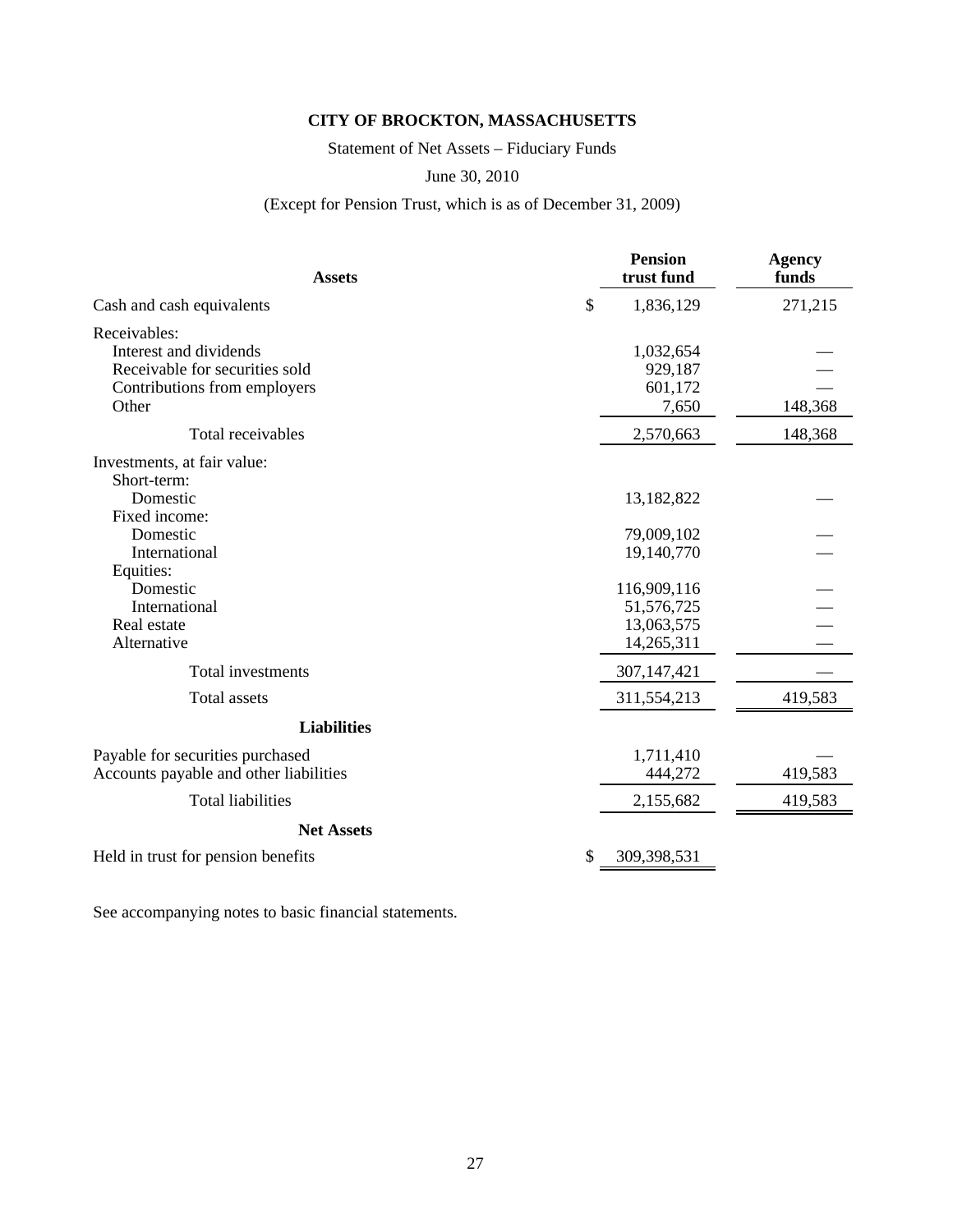### Statement of Changes in Net Assets – Fiduciary Funds

Year ended December 31, 2009

|                                                                                                                 | <b>Pension</b><br>trust fund             |
|-----------------------------------------------------------------------------------------------------------------|------------------------------------------|
| Additions:                                                                                                      |                                          |
| Contributions:<br>Employers<br>Employees<br>Other                                                               | \$<br>11,159,337<br>6,947,421<br>124,557 |
| <b>Total contributions</b>                                                                                      | 18,231,315                               |
| Investment income:<br>Net appreciation in fair value of investments<br>Investment income                        | 57,302,602<br>8,248,165                  |
| Total investment income                                                                                         | 65,550,767                               |
| Less investment expenses                                                                                        | (1,654,547)                              |
| Net investment income                                                                                           | 63,896,220                               |
| Intergovernmental                                                                                               | 306,864                                  |
| Total additions                                                                                                 | 82,434,399                               |
| Deductions:<br><b>Benefits</b><br>Member refunds and transfers to other systems, net<br>Administrative expenses | 31,629,353<br>1,561,256<br>526,707       |
| <b>Total deductions</b>                                                                                         | 33,717,316                               |
| Change in net assets                                                                                            | 48,717,083                               |
| Net assets, beginning of year                                                                                   | 260,681,448                              |
| Net assets, end of year                                                                                         | \$<br>309,398,531                        |
|                                                                                                                 |                                          |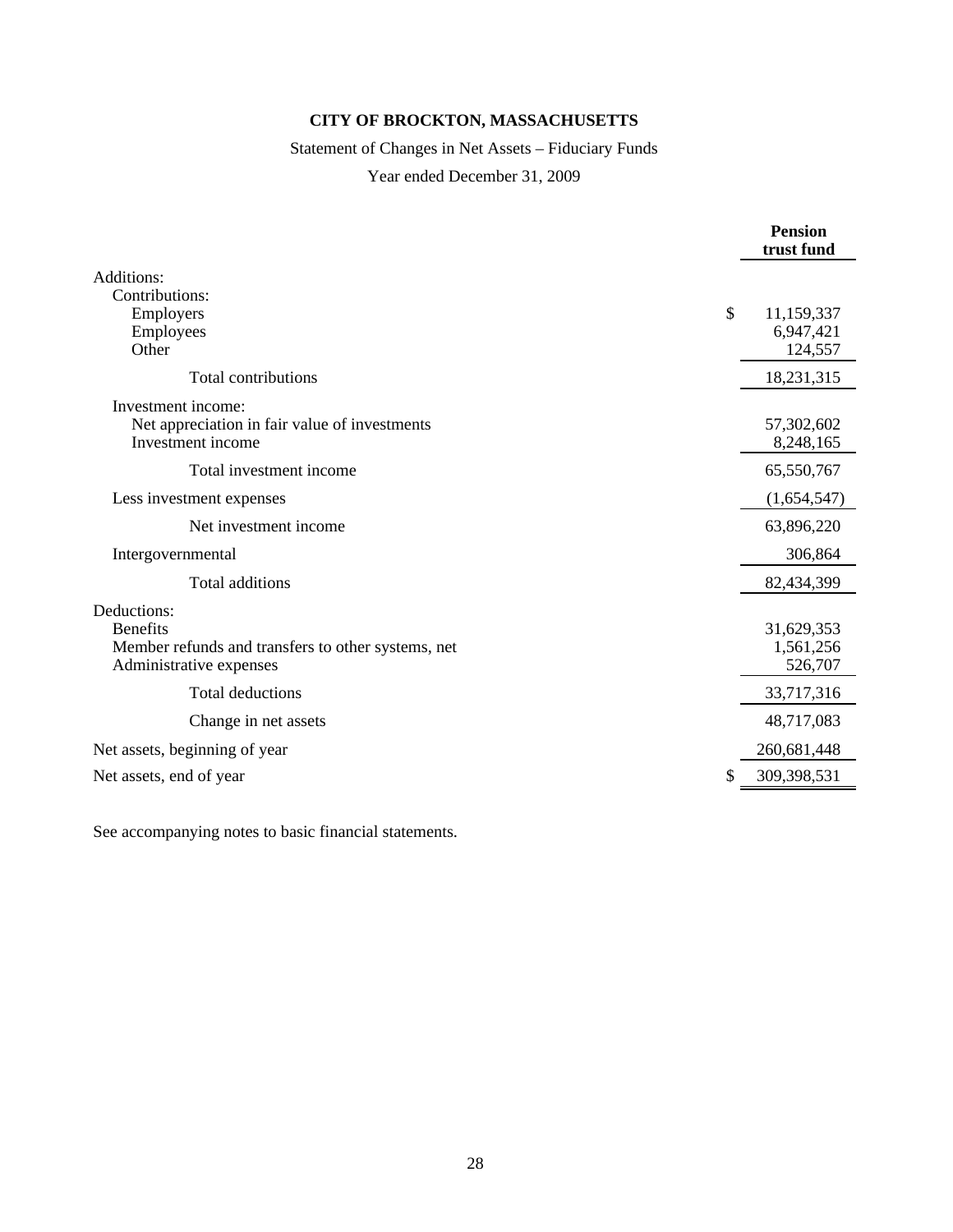Notes to Basic Financial Statements

June 30, 2010

#### **(1) Financial Statement Presentation**

The City of Brockton (the City) is governed by an elected mayor, who has general supervision of and control over the City's boards, commissions, officers and departments. The legislative body of the City is the City Council, which consists of eleven elected members serving two-year terms. U.S. generally accepted accounting principles (GAAP) requires that the accompanying basic financial statements present the City of Brockton (the primary government) and its component units. Component units are included in the City's reporting entity if their operational and financial relationships with the City are significant. Pursuant to this criteria, the City of Brockton Retirement System (the System) has been identified as a component unit. The System was established under the authority of Chapter 32 of the Massachusetts General Laws (MGL), as amended, and is an independent contributory retirement system available to employees of the City. The powers of the System are vested in the Retirement Board. The System has been included in the City's fiduciary funds as a pension trust fund for reporting purposes. A complete set of financial statements of the System for the fiscal year ended December 31, 2009 can be obtained by contacting the Brockton Retirement Board at 15 Christy's Drive, Brockton, MA 02301.

The Brockton Educational Foundation meets the definition of a component unit; however, their operations are not significant.

The City has entered into joint ventures with other municipalities to pool resources and share the costs, risks, and rewards of providing goods or services to venture participants directly, or for the benefit of the general public or specified service recipients. The following is a list of the City's joint ventures, their purpose, the address where the joint venture financial statements are available, and the annual assessment paid by the City in 2010:

| <b>Joint venture and address</b>                                                      | <b>Purpose</b>                   |   | Annual<br>assessment |
|---------------------------------------------------------------------------------------|----------------------------------|---|----------------------|
| <b>Brockton Area Transit Authority</b><br>45 School Street<br>Brockton, MA 02301      | To provide public transportation | S | 1,859,941            |
| Southeastern Regional School District<br>250 Foundry Street<br>South Easton, MA 02375 | To provide educational services  |   | 2,458,242            |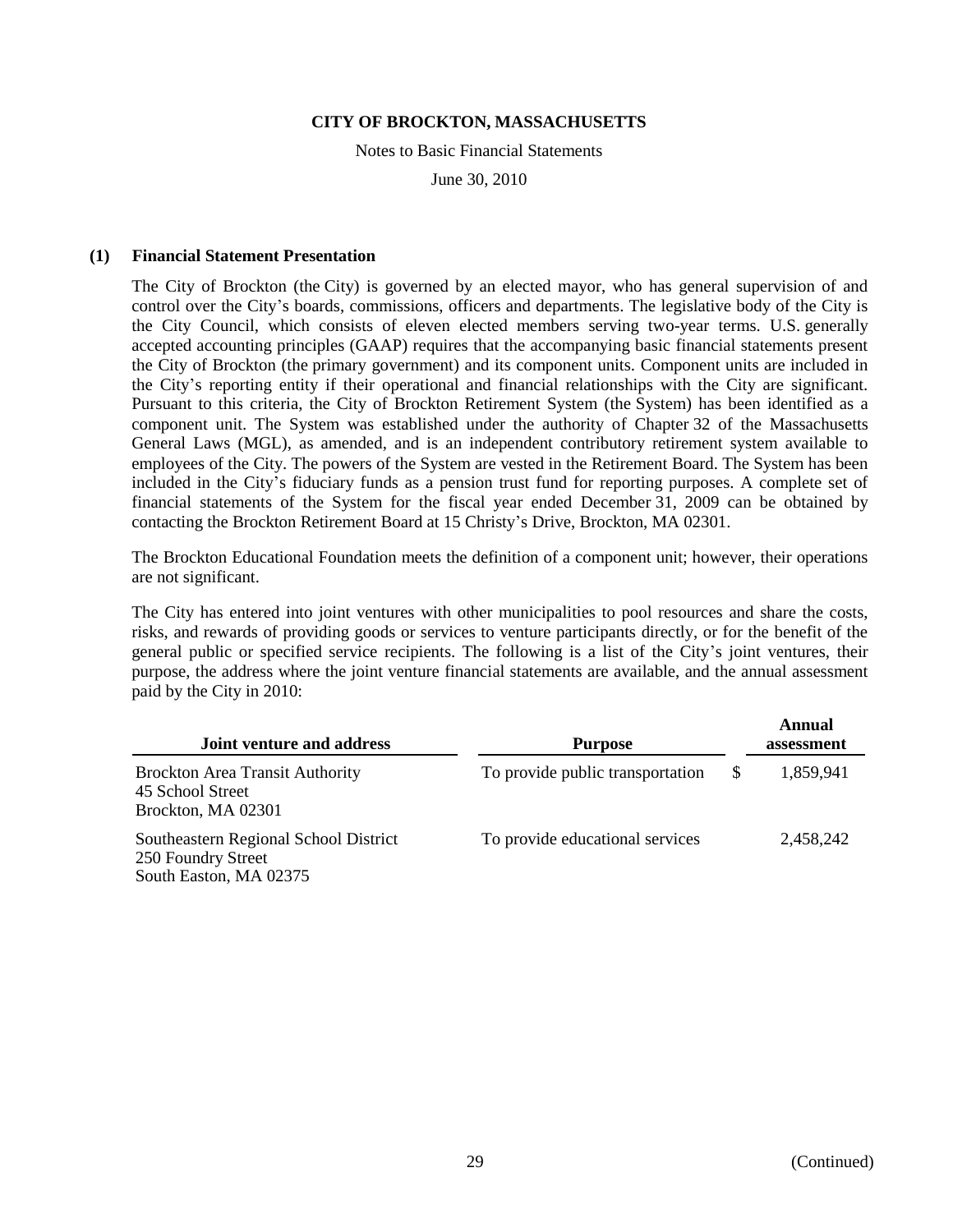Notes to Basic Financial Statements

June 30, 2010

#### **(2) Summary of Significant Accounting Policies**

The financial statements of the City have been prepared in conformity with GAAP as applied to local governmental units. The Governmental Accounting Standards Board (GASB) is the accepted standard-setting body for establishing governmental accounting and financial principles. The City also applies Financial Accounting Standards Board (FASB) Statements and Interpretations issued on or before November 30, 1989, to its governmental and business-type activities and proprietary funds provided they do not conflict with or contradict GASB pronouncements. The most significant of the City's accounting policies are described below.

#### *(a) Basis of Presentation*

The financial condition and results of operations of the City are presented as of and for the year ended June 30, 2010, except for the System, which is presented as of and for the year ended December 31, 2009.

#### **Government-Wide Statements**

The statement of net assets and the statement of activities display information about the primary government (the City). These statements include the financial activities of the overall government, except for fiduciary activities. Eliminations have been made to minimize the double-counting of internal activities. These statements distinguish between the governmental and business-type activities of the City. Governmental activities generally are financed through taxes, intergovernmental revenues, and other nonexchange transactions. Business-type activities are financed in whole or in part by fees charged to external parties.

The statement of activities presents a comparison between direct expenses and program revenues for the different business-type activities of the City and for each function of the City's governmental activities. Direct expenses are those that are specifically associated with a program or function and, therefore, are clearly identifiable to a particular function. Indirect expense allocations that have been made in the funds have been reversed for the statements of activities. Program revenues include (a) fees, fines, and charges paid by the recipients of goods or services offered by the programs and (b) grants and contributions that are restricted to meeting the operational or capital requirements of a particular program. Revenues that are not classified as program revenues, including all taxes, are presented as general revenues.

#### **Fund Financial Statements**

The fund financial statements provide information about the City's funds, including its fiduciary funds. Separate statements for each fund category-governmental, proprietary, and fiduciary-are presented. The emphasis of fund financial statements is on major governmental and enterprise funds, each of which is displayed in a separate column. All remaining governmental and enterprise funds are aggregated and reported as nonmajor funds.

Proprietary fund operating revenues, such as charges for services, result from exchange transactions associated with the principal activity of the fund. Exchange transactions are those in which each party receives and gives up essentially equal values. Operating expenses for proprietary funds include the cost of sales and services, administrative expenses, and depreciation on capital assets. All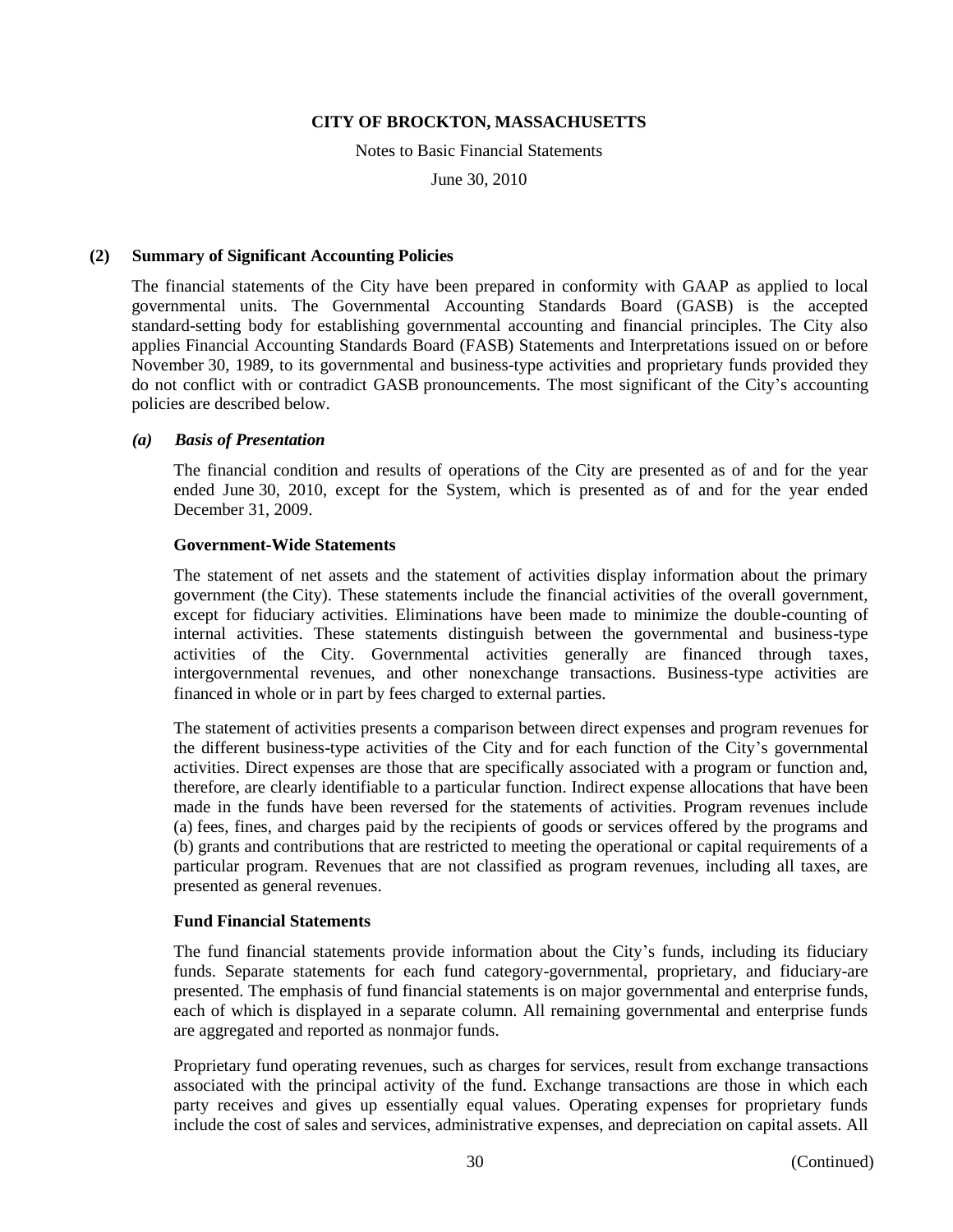Notes to Basic Financial Statements

June 30, 2010

revenues and expenses not meeting this definition are reported as nonoperating revenues and expenses.

The City reports the following major governmental fund:

*General Fund* – This is the City's primary operating fund. It accounts for all financial resources of the general government, except those required to be accounted for in another fund.

The City reports the following major enterprise funds:

*Water Fund* – This fund accounts for the provisions of water treatment and distribution to its residential and commercial users located within the City.

*Sewer Fund* – This fund accounts for the provisions of sanitary sewer service to the residents and commercial users located within the City.

Additionally, the City reports the following fund types:

*Pension Trust Fund* – Accounts for the activities of the System, which accumulates resources for pension benefit payments to qualified employees of its contributing members.

*Agency Funds* – These funds account for off-duty police, fire and custodial details. The City's agency funds are custodial in nature (assets equals liabilities) and do not involve measurement of results of operations.

#### *(b) Measurement Focus, Basis of Accounting*

*Government-Wide, Proprietary, and Fiduciary Fund Financial Statements* – The government-wide, proprietary, and fiduciary fund financial statements are reported using the economic resources measurement focus. The government-wide and proprietary fund financial statements are reported using the accrual basis of accounting. Revenues are recorded when earned and expenses are recorded at the time liabilities are incurred, regardless of when the related cash flows take place. Nonexchange transactions, in which the City gives (or receives) value without directly receiving (or giving) equal value in exchange, include property taxes, grants, entitlements, and donations. On an accrual basis, revenue from property taxes is recognized in the fiscal year for which the taxes are levied. Revenue from grants, entitlements, and donations is recognized as soon as all eligibility requirements imposed by the provider have been met.

*Governmental Fund Financial Statements* – Governmental funds are reported using the current financial resources measurement focus and the modified accrual basis of accounting. Under this method, revenues are recognized when measurable and available. The City generally considers nongrant revenues reported in the governmental funds to be available if the revenues are collected within sixty days after year-end. Grant revenues that the City earns by incurring obligations are recognized in the same period as when the obligations are recognized. Expenditures are recorded when the related fund liability is incurred, except for principal and interest on general long-term debt, claims and judgments, and compensated absences, which are recognized as expenditures to the extent they have matured. Tax abatement refunds are recognized as fund liabilities for refunds filed prior to year-end and paid within a year. General capital asset acquisitions are reported as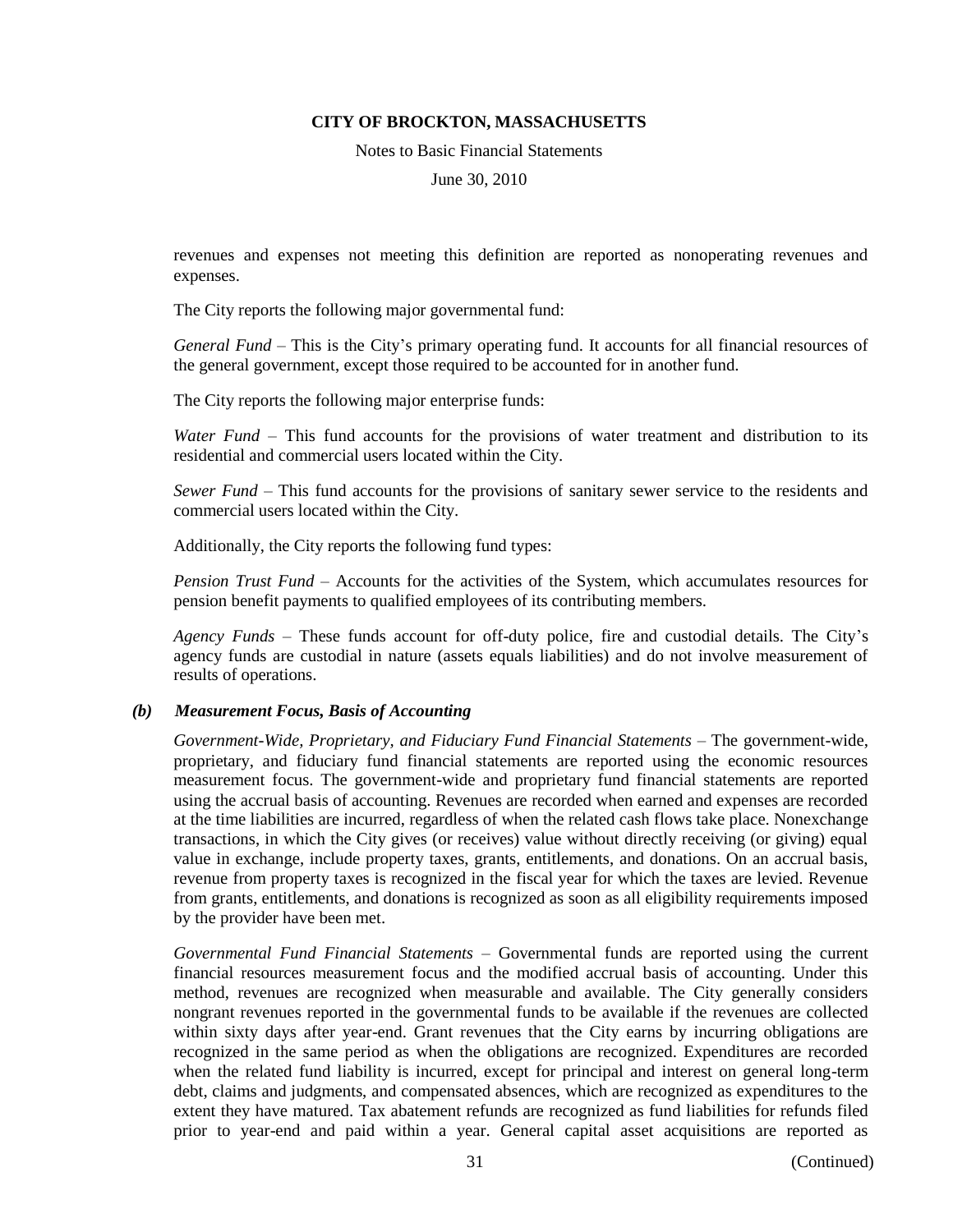Notes to Basic Financial Statements

June 30, 2010

expenditures in governmental funds. Proceeds of general long-term debt are reported as other financial sources.

Under the terms of grant agreements, the City funds certain programs by a combination of specific cost-reimbursement grants, categorical block grants, and general revenues. Thus, when program expenses are incurred, there are both restricted and unrestricted net assets available to finance the program. It is the City's policy to first apply cost-reimbursement grant resources to such programs, followed by categorical block grants, and then by general revenues.

#### *(c) Deferred Revenue*

In the governmental fund financial statements, deferred revenue represents monies received or revenues accrued that have not been earned or do not meet the "available" criteria for revenue recognition under the modified accrual basis of accounting.

#### *(d) Cash and Cash Equivalents*

To improve cash management, cash received by the City is pooled. Monies for all funds, except those restricted by MGL to be held separately, are maintained in this pool. Individual fund integrity is maintained through City records. Each fund's interest in the pool is presented as "cash and cash" equivalents" on the balance sheets.

For purposes of the statements of cash flows, all highly liquid investments with maturities of three months or less when purchased are considered to be cash equivalents.

#### *(e) Investment Valuation*

The City's investments are carried at fair value. The City also invests in the Massachusetts Municipal Depository Trust (MMDT), which is an external investment pool and is not SEC registered. This fund is state regulated and is valued at current share price. See note 6 for discussion of the System's investments.

#### *(f) Compensated Absences*

The liability for compensated absences reported in the government-wide and proprietary fund statements consists of unpaid, accumulated annual vacation and sick leave balances. The liability has been calculated using the vesting method, in which leave amounts for both employees who currently are eligible to receive termination payments and other employees who are expected to become eligible in the future to receive such payments upon termination are included.

#### *(g) Capital Assets*

General capital assets are those assets not specifically related to activities reported in the proprietary funds. These assets generally result from expenditures in the governmental funds. These assets are reported in the governmental activities column of the government-wide statements of net assets but are not reported in the fund financial statements. Capital assets utilized by the proprietary funds are reported both in the business-type activities column of the government-wide statements of net assets and in the respective funds.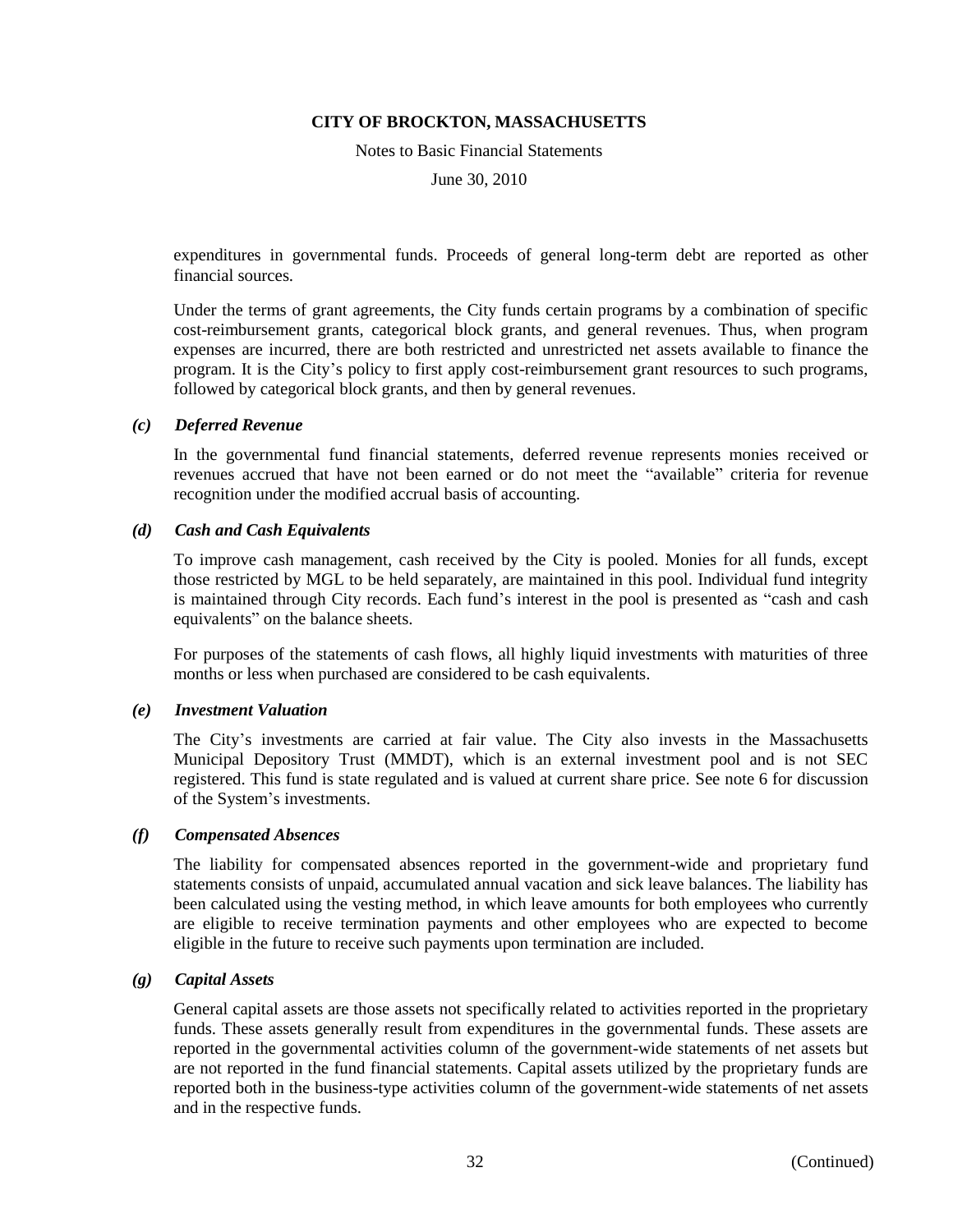Notes to Basic Financial Statements

June 30, 2010

All capital assets are capitalized at cost (or estimated historical cost) and updated for additions and requirements during the year. Donated fixed assets are recorded at their fair market values as of the date received. The City maintains a capitalization threshold of \$10,000. The City's infrastructure consists of bridges, culverts, curbs, sidewalks, storm sewers, streets, and water and sewer lines. Improvements are capitalized; the costs of normal maintenance and repairs that do not add to the value of the asset or materially extend an asset's life are not capitalized.

All reported capital assets are depreciated except for land, construction in progress and historical works of art. Improvements are depreciated over the remaining useful lives of the related capital assets. Useful lives for infrastructure were estimated based on the City's historical records of necessary improvements and replacement. Depreciation is computed using the straight-line method over the following useful lives:

| <b>Buildings</b>        | $40 - 50$ years  |
|-------------------------|------------------|
| Land improvements       | 20 years         |
| Machinery and equipment | $5 - 20$ years   |
| Infrastructure          | $15 - 100$ years |

#### *(h) Fund Balances – Governmental Funds*

The City has allocated fund balances to its governmental funds as follows:

*Encumbrances and continuing appropriations* – represents the amount of unexpended appropriations carried forward to fiscal year 2011 for projects which have not been completed, open purchase orders, and for contracts which have not been performed.

*Deposits held* – represents amount deposited with health claims agent.

*Note receivable* – represents amount of fund balance reserved for long-term note receivable.

*Subsequent year's expenditures* – represents the amount of fund balance authorized to fund fiscal year 2011 appropriations.

*Extraordinary and unforeseen expenditures* – in accordance with Chapter 324 – Acts of 1990 of the MGL, the City has designated an amount not less than 1.5% of the gross amount raised from the prior fiscal year's tax recapitulation sheet.

*Stabilization* – represents the amount of fund balance that can be appropriated for any municipal use upon two-thirds approval of the City Council.

*Health claims* – represents amount of fund balance that can be expended for the purpose of paying health claims.

*Undesignated* – represents the amount of funds available for appropriations by the City or for expenditure in accordance with legal restrictions for certain special revenue, capital projects, and permanent funds.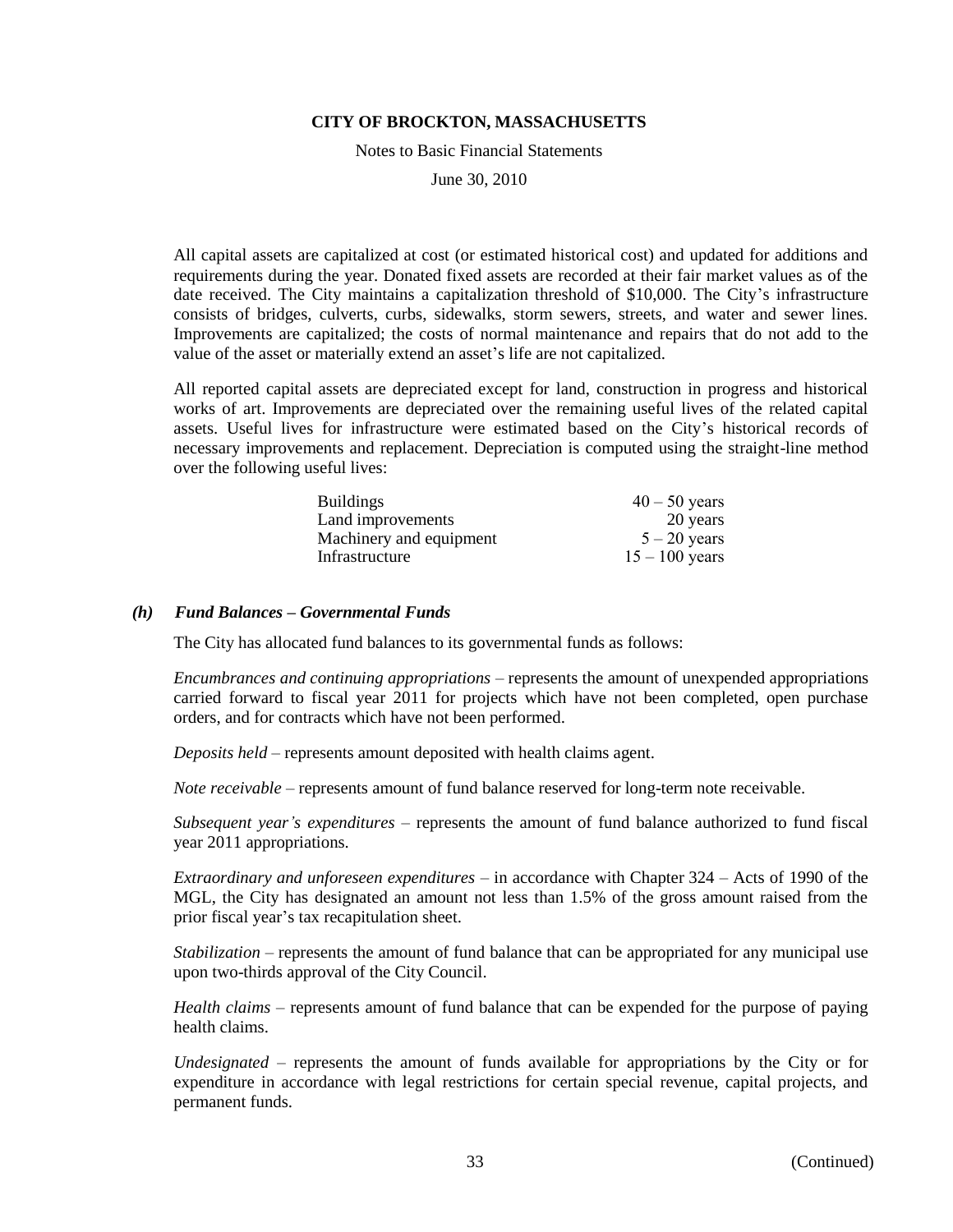Notes to Basic Financial Statements

June 30, 2010

#### *(i) Net Assets*

Net assets represent the difference between assets and liabilities. Net assets invested in capital assets, net of related debt consists of capital assets, net of accumulated depreciation, reduced by the outstanding balances of any borrowing used for the acquisition, construction, or improvement of those assets. Net assets are reported as restricted when there are limitations imposed on their use either through the enabling legislation of the City or through external restrictions imposed by grantors or laws or regulations.

The City applies restricted resources when an expense is incurred for purposes for which both restricted and unrestricted net assets are available.

#### *(j) Bond Discounts, Premiums, Reacquisition Costs, and Issuance Costs*

In the government-wide and proprietary fund financial statements, bond discounts/premiums, reacquisition costs, and issuance costs are deferred and amortized over the term of the bonds using the straight-line method. Bond issuance costs are reported as deferred charges.

In the fund financial statements, governmental fund types recognize bond discounts, premiums, and issuance costs in the period the bond proceeds are received. The face amount of the debt issued is reported as other financing sources. Premiums received on debt issuance are reported as other financing sources while discounts are reported as other financing uses. Issuance costs, whether or not withheld from the actual debt proceeds, are reported as expenditures.

#### *(k) Use of Estimates*

The preparation of financial statements in conformity with GAAP requires management to make estimates and assumptions that affect the reported amounts of assets and liabilities and disclosure of contingent assets and liabilities at the date of the financial statements and the reported amounts of revenues and expenditures during the reporting period. Actual results could differ from those estimates.

#### **(3) Receivables**

#### *(a) Property Taxes*

Real and personal property taxes are based on values assessed as of each January 1 and are due in quarterly installments on August 1, November 1, February 1, and May 1. By law, all taxable property in the Commonwealth must be assessed at 100% of fair cash value. Taxes due and unpaid after the respective due dates are subject to interest and penalties. The City has an ultimate right to foreclose on property for which taxes have not been paid. Property taxes levied are recorded as receivables in the fiscal year of the levy.

A statewide tax limitation statute known as "Proposition  $2\frac{1}{2}$ " limits the property tax levy to an amount equal to 2½% of the value of all taxable property in the City. A secondary limitation is that no levy in a fiscal year may exceed the preceding year's allowable tax levy by more than 2½%, plus taxes levied on certain property newly added to the tax rolls. Certain Proposition 2½ taxing limitations can be overridden by a City-wide referendum vote.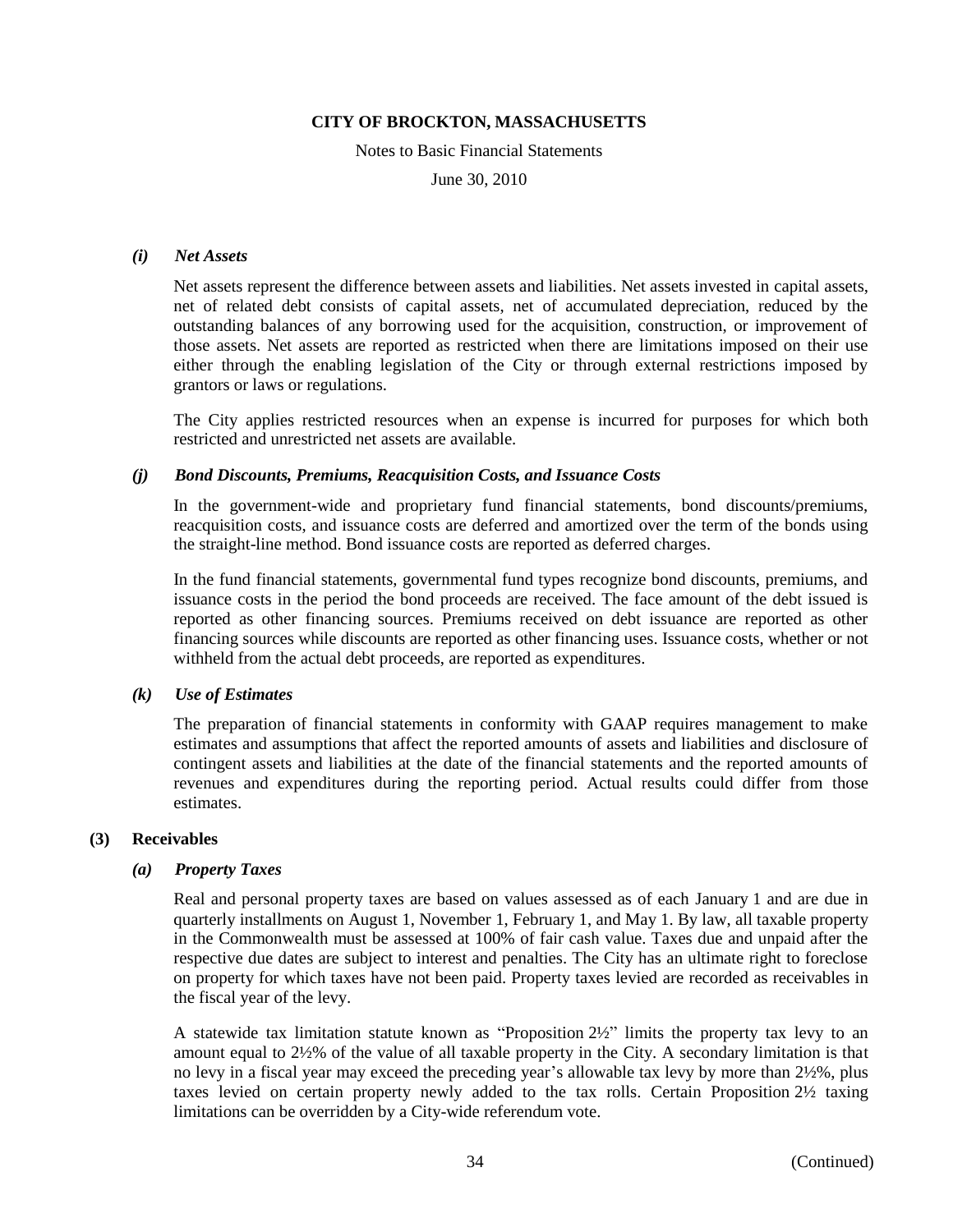Notes to Basic Financial Statements

June 30, 2010

#### *(b) Note Receivable*

In January 2002, the City issued an \$8.0 million note (the Note) to the Brockton  $21<sup>st</sup>$  Century Corporation (the Corporation), to partially finance the construction of a 4,700 seat baseball stadium for minor league baseball and a 14,000 square-foot conference center.

The corporation was created by a special act (the Act) of the Massachusetts Legislature in 1993 to serve as a private corporation for economic development in the City; costs of the activities of the corporation pursuant to the Act qualify as public purpose expenditures.

The facilities are leased by the Corporation to a private third party who operates both the conference center and a minor league baseball team.

The Note was financed with the issuance of a like amount of taxable bonds.

The Note matures in fiscal 2022, has an effective interest rate of 6.31%, and is secured by the stadium, related conference center, and all stadium-generated lease revenues paid to the corporation, and almost all conference center lease revenues. The scheduled principal payments are as follows:

| Fiscal year:  |    |           |
|---------------|----|-----------|
| 2011          | \$ | 143,249   |
| 2012          |    | 152,295   |
| 2013          |    | 161,912   |
| 2014          |    | 172,137   |
| 2015          |    | 183,007   |
| $2016 - 2020$ |    | 1,103,691 |
| $2021 - 2023$ |    | 5,678,141 |
| Total         | S  | 7,594,432 |

This baseball stadium and conference center is constructed on City-owned land that has been leased to the Corporation for an annual ground lease payment of \$10 for the term of the Note, after which time the lease payment amount will be based upon fair market value.

#### *(c) Long-Term Receivable*

The City participates in the Commonwealth's school building assistance program, which is administered by the Massachusetts School Building Authority (MSBA). The MSBA provides financial assistance (90% of total costs) to the City to build and/or renovate schools. As of June 30, 2010, under MSBA's contract assistance program, the City was due funds totaling \$22,073,406.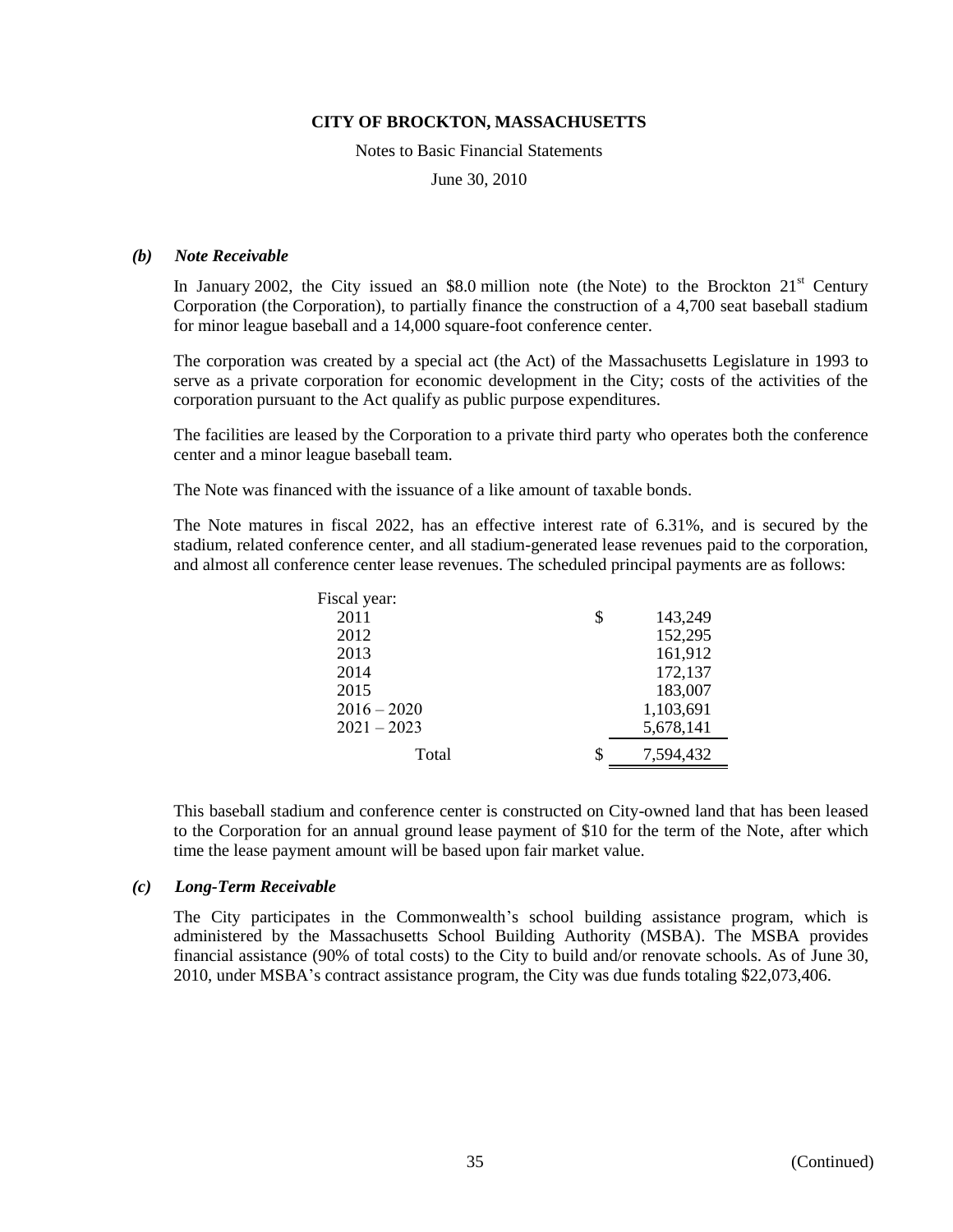Notes to Basic Financial Statements

June 30, 2010

In the General Fund, the receivable is offset by deferred revenue because the revenue is not considered available. The following is a schedule of the five-year paydown as of June 30, 2010 through 2013, and in five-year increments thereafter:

| Fiscal year:  |                 |
|---------------|-----------------|
| 2011          | \$<br>2,698,584 |
| 2012          | 2,698,584       |
| 2013          | 2,698,584       |
| 2014          | 2,698,584       |
| 2015          | 2,698,584       |
| $2016 - 2020$ | 8,580,486       |
| Total         | 22,073,406      |

#### *(d) Intergovernmental Receivables*

#### **Massachusetts Water Pollution Abatement Trust (MWPAT)**

In order to fund continuous upgrades to the City's wastewater treatment plant, the City has entered into loan agreements with the MWPAT. When the loan agreements are executed, the City is responsible for paying the debt service on the loan. However, the City does not receive all loan proceeds when the loan agreements are executed.

The City annually enters into loan agreements with MWPAT for the purposes of upgrading water and sewer infrastructure. The City records the entire amount of the loan at inception; however, the proceeds from the loan are not received until such time the work is performed. As of June 30, 2010, the City has recorded receivables in its water and sewer funds for \$217 thousand and \$10.9 million, respectively, representing the amount of loan proceeds not yet received from the MWPAT.

#### **Massachusetts School Building Authority (MSBA)**

In order to help fund the construction of two new schools, the City has entered into an agreement where the MSBA will fund 90% of eligible costs of the school construction. The City works on a cost-reimbursement basis and as of June 30, 2010, the City incurred costs of \$753 thousand for which reimbursement has not been received. That amount is recorded as an intergovernmental receivable in the Other Governmental Funds.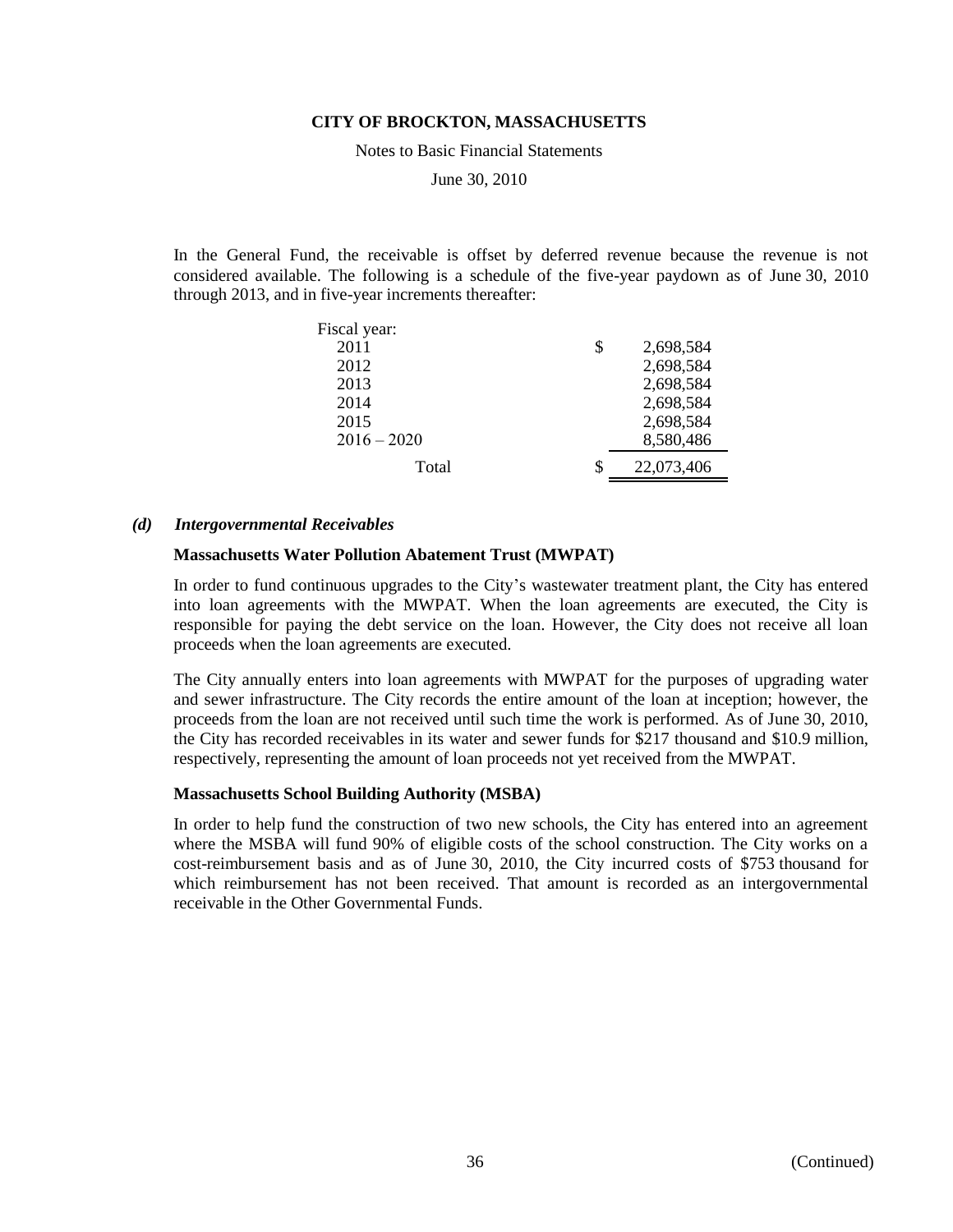Notes to Basic Financial Statements

June 30, 2010

### **(4) Capital Assets**

Capital asset activity for the year ended June 30, 2010 was as follows:

### *Primary Government*

|                                       |              | <b>Beginning</b> |                  |                  | <b>Ending</b> |
|---------------------------------------|--------------|------------------|------------------|------------------|---------------|
|                                       |              | balance          | <b>Increases</b> | <b>Decreases</b> | balance       |
| Governmental activities:              |              |                  |                  |                  |               |
| Capital assets, not being             |              |                  |                  |                  |               |
| depreciated:                          |              |                  |                  |                  |               |
| Land                                  | $\mathbb{S}$ | 7,410,698        |                  |                  | 7,410,698     |
| Construction in progress              |              | 61,981,408       | 480,623          | 60,829,616       | 1,632,415     |
| Historical works of art               |              | 1,809,514        |                  |                  | 1,809,514     |
| Total capital assets,                 |              |                  |                  |                  |               |
| not being depreciated                 |              | 71,201,620       | 480,623          | 60,829,616       | 10,852,627    |
| Capital assets, being depreciated:    |              |                  |                  |                  |               |
| <b>Buildings</b>                      |              | 141,240,663      | 60,846,507       |                  | 202,087,170   |
| Land improvements                     |              | 8,078,410        | 48,828           |                  | 8,127,238     |
| Machinery and equipment               |              | 20,554,104       | 952,263          |                  | 21,506,367    |
| Infrastructure                        |              | 85,050,696       | 2,759,342        |                  | 87,810,038    |
| Total capital assets,                 |              |                  |                  |                  |               |
| being depreciated                     |              | 254,923,873      | 64,606,940       |                  | 319,530,813   |
| Less accumulated depreciation<br>for: |              |                  |                  |                  |               |
| <b>Buildings</b>                      |              | 65,643,306       | 3,624,713        |                  | 69,268,019    |
| Land improvements                     |              | 5,465,922        | 314,402          |                  | 5,780,324     |
| Machinery and equipment               |              | 16,382,575       | 919,031          |                  | 17,301,606    |
| Infrastructure                        |              | 62,053,199       | 2,541,693        |                  | 64,594,892    |
| Total accumulated                     |              |                  |                  |                  |               |
| depreciation                          |              | 149,545,002      | 7,399,839        |                  | 156,944,841   |
| Total capital assets,                 |              |                  |                  |                  |               |
| being depreciated, net                |              | 105,378,871      | 57,207,101       |                  | 162,585,972   |
| Governmental capital                  |              |                  |                  |                  |               |
| assets, net                           | \$           | 176,580,491      | 57,687,724       | 60,829,616       | 173,438,599   |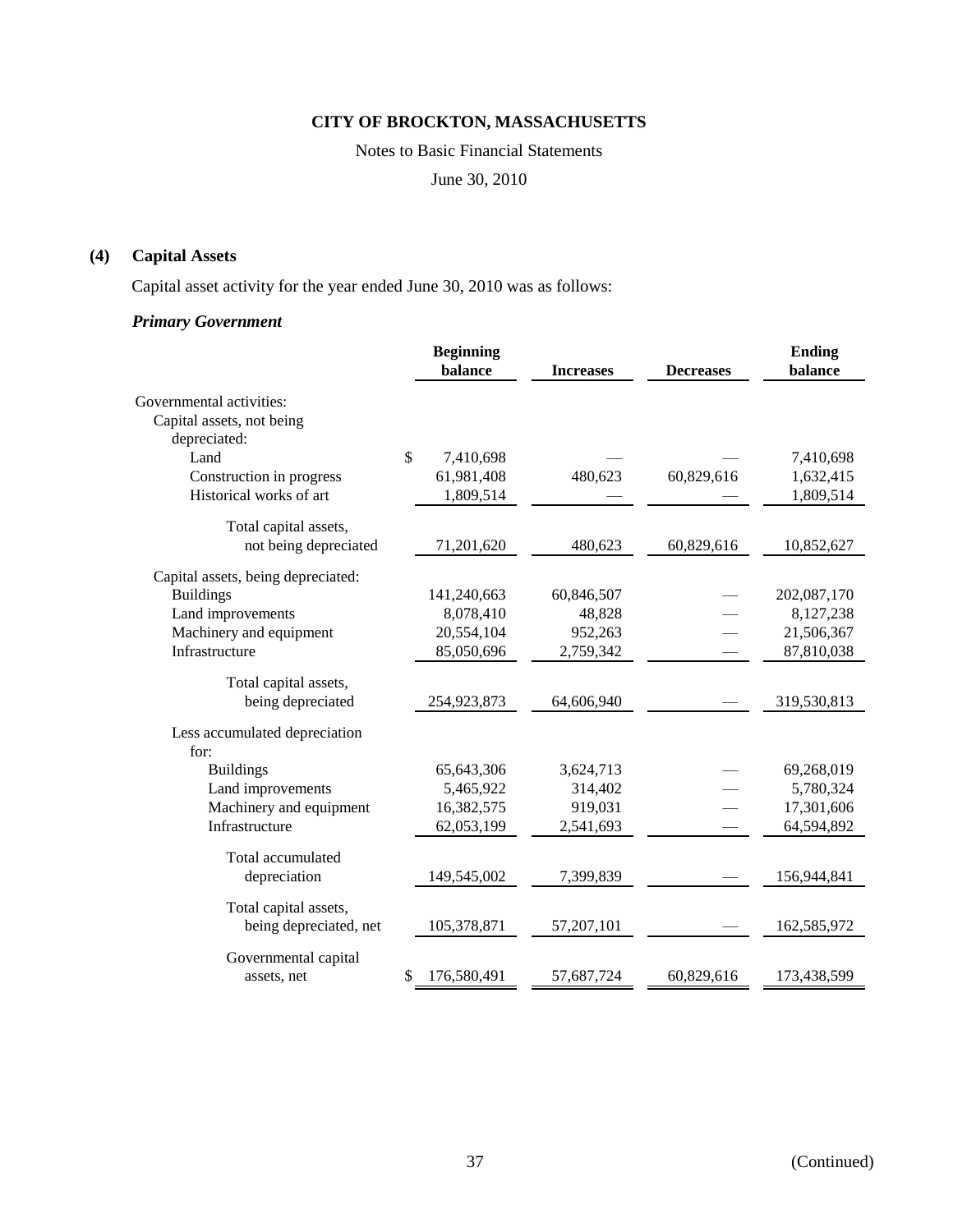Notes to Basic Financial Statements

June 30, 2010

Depreciation expense was charged to governmental functions as follows:

| Governmental activities:                             |               |
|------------------------------------------------------|---------------|
| General government                                   | \$<br>185,428 |
| Public safety                                        | 982,825       |
| Public works                                         | 2,262,478     |
| Education                                            | 3,602,231     |
| Human services                                       | 96,730        |
| Culture and recreation                               | 270,147       |
| Total depreciation expense – governmental activities | 7,399,839     |

|                                    | <b>Beginning</b><br>balance | <b>Increases</b> | <b>Decreases</b> | <b>Ending</b><br>balance |
|------------------------------------|-----------------------------|------------------|------------------|--------------------------|
| Business-type activities:          |                             |                  |                  |                          |
| Water:                             |                             |                  |                  |                          |
| Capital assets, not being          |                             |                  |                  |                          |
| depreciated:                       |                             |                  |                  |                          |
| Land                               | \$<br>2,929,492             |                  |                  | 2,929,492                |
| Construction in progress           | 23,025,547                  | 566,523          | 22,790,172       | 801,898                  |
| Total capital assets, not          |                             |                  |                  |                          |
| being depreciated                  | 25,955,039                  | 566,523          | 22,790,172       | 3,731,390                |
|                                    |                             |                  |                  |                          |
| Capital assets, being depreciated: |                             |                  |                  |                          |
| <b>Buildings</b>                   | 3,741,647                   | 22,084,064       |                  | 25,825,711               |
| Land improvements                  | 105,700                     |                  |                  | 105,700                  |
| Machinery and equipment            | 10,147,852                  | 322,474          |                  | 10,470,326               |
| Infrastructure                     | 31,454,944                  | 739,747          |                  | 32,194,691               |
| Total capital assets,              |                             |                  |                  |                          |
| being depreciated                  | 45,450,143                  | 23,146,285       |                  | 68,596,428               |
| Less accumulated depreciation      |                             |                  |                  |                          |
| for:                               |                             |                  |                  |                          |
| <b>Buildings</b>                   | 1,823,772                   | 355,525          |                  | 2,179,297                |
| Land improvements                  | 100,971                     | 860              |                  | 101,831                  |
| Machinery and equipment            | 7,924,543                   | 356,969          |                  | 8,281,512                |
| Infrastructure                     | 14,259,259                  | 571,628          |                  | 14,830,887               |
| Total accumulated                  |                             |                  |                  |                          |
| depreciation                       | 24,108,545                  | 1,284,982        |                  | 25,393,527               |
|                                    |                             |                  |                  |                          |
| Total capital assets               |                             |                  |                  |                          |
| being depreciated, net             | 21, 341, 598                | 21,861,303       |                  | 43,202,901               |
| Water capital assets, net          | 47,296,637                  | 22,427,826       | 22,790,172       | 46,934,291               |
|                                    |                             |                  |                  |                          |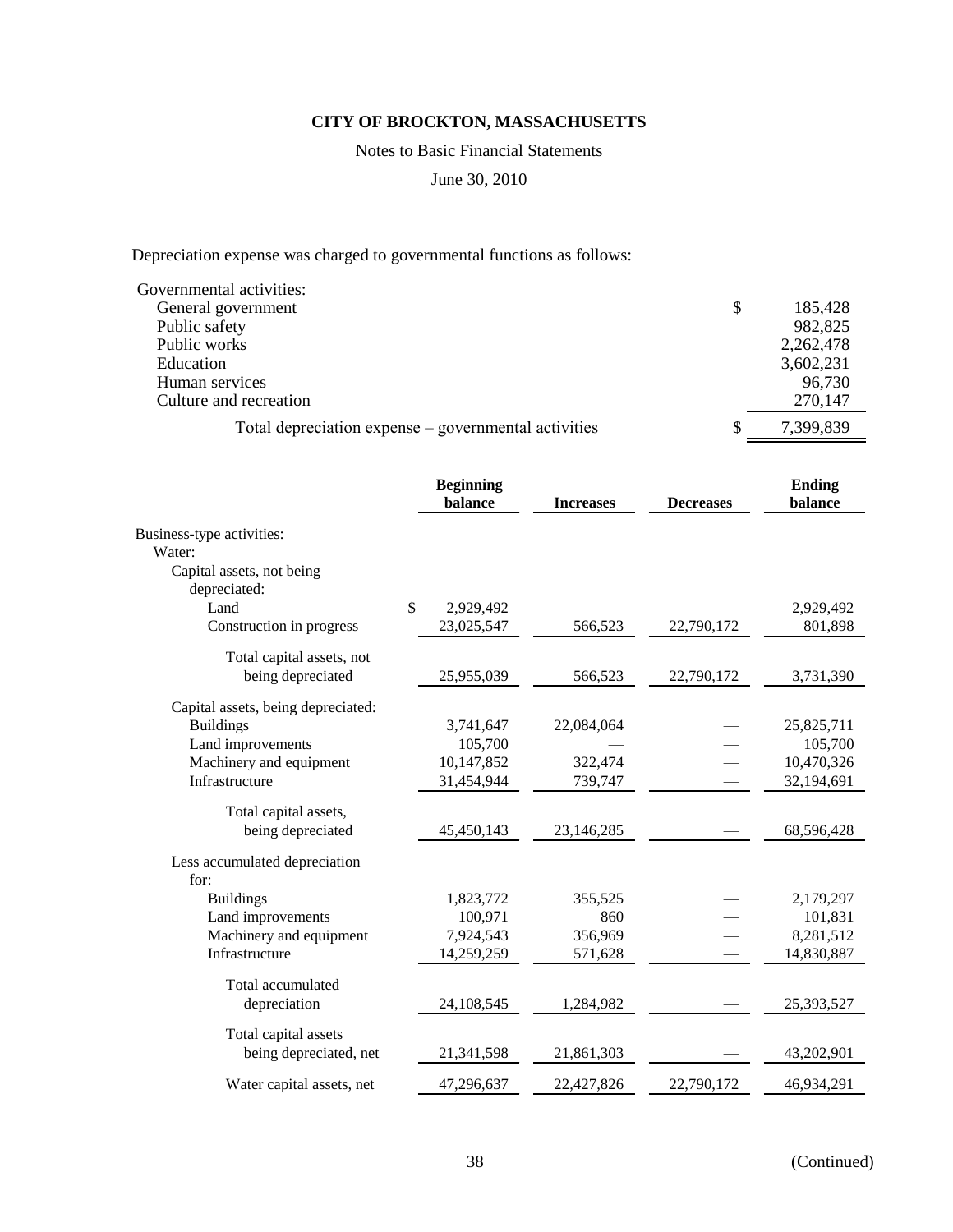### Notes to Basic Financial Statements

### June 30, 2010

|                                           | <b>Beginning</b><br>balance | <b>Increases</b> | <b>Decreases</b> | <b>Ending</b><br>balance |
|-------------------------------------------|-----------------------------|------------------|------------------|--------------------------|
| Sewer:                                    |                             |                  |                  |                          |
| Capital assets, not being<br>depreciated: |                             |                  |                  |                          |
| Land                                      | \$<br>186,327               |                  |                  | 186,327                  |
| Construction in progress                  | 93,325,040                  | 6,693,147        | 81,538,312       | 18,479,875               |
| Total capital assets, not                 |                             |                  |                  |                          |
| being depreciated                         | 93,511,367                  | 6,693,147        | 81,538,312       | 18,666,202               |
| Capital assets, being depreciated:        |                             |                  |                  |                          |
| <b>Buildings</b>                          | 28,622,519                  | 81,569,421       |                  | 110,191,940              |
| Land improvements                         | 258,000                     |                  |                  | 258,000                  |
| Machinery and equipment                   | 42,571,680                  | 72,152           |                  | 42,643,832               |
| Infrastructure                            | 37,813,100                  | 177,972          |                  | 37,991,072               |
| Total capital assets,                     |                             |                  |                  |                          |
| being depreciated                         | 109,265,299                 | 81,819,545       |                  | 191,084,844              |
| Less accumulated depreciation for:        |                             |                  |                  |                          |
| <b>Buildings</b>                          | 16,244,801                  | 1,734,693        |                  | 17,979,494               |
| Land improvements                         | 251,550                     | 6,450            |                  | 258,000                  |
| Machinery and equipment                   | 41,474,774                  | 190,387          |                  | 41,665,161               |
| Infrastructure                            | 21,805,087                  | 673,661          |                  | 22,478,748               |
| Total accumulated                         |                             |                  |                  |                          |
| depreciation                              | 79,776,212                  | 2,605,191        |                  | 82,381,403               |
| Total capital assets                      |                             |                  |                  |                          |
| being depreciated, net                    | 29,489,087                  | 79,214,354       |                  | 108,703,441              |
| Sewer capital assets, net                 | 123,000,454                 | 85,907,501       | 81,538,312       | 127,369,643              |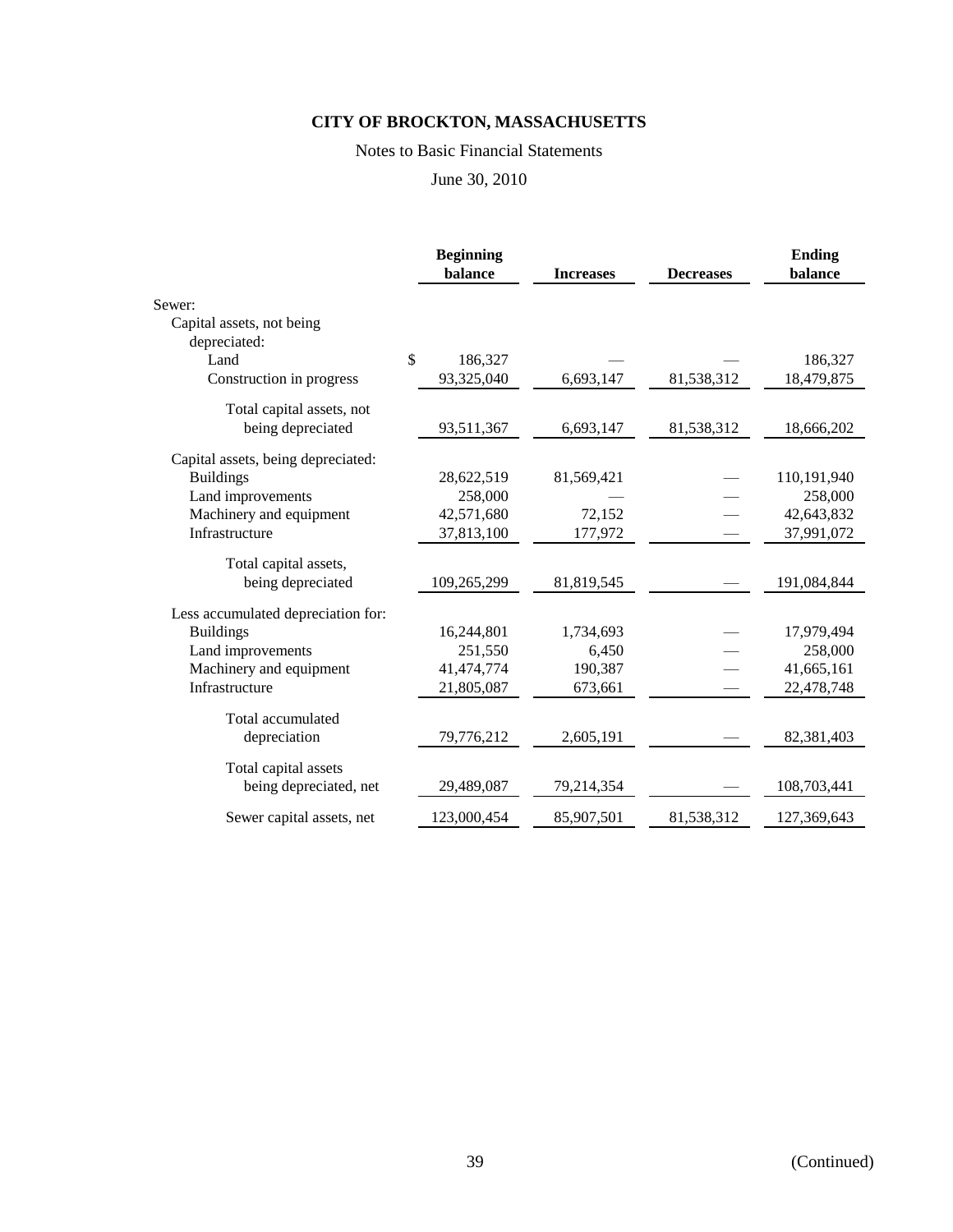#### Notes to Basic Financial Statements

### June 30, 2010

|                                           | <b>Beginning</b><br>balance | <b>Increases</b> | <b>Decreases</b> | <b>Ending</b><br>balance |
|-------------------------------------------|-----------------------------|------------------|------------------|--------------------------|
| Other:                                    |                             |                  |                  |                          |
| Capital assets, not being<br>depreciated: |                             |                  |                  |                          |
| Land                                      | \$<br>130,359               |                  |                  | 130,359                  |
| Construction in progress                  | 16,996                      |                  | 16,996           |                          |
| Total capital assets, not                 |                             |                  |                  |                          |
| being depreciated                         | 147,355                     |                  | 16,996           | 130,359                  |
| Capital assets, being depreciated:        |                             |                  |                  |                          |
| <b>Buildings</b>                          | 862,298                     |                  |                  | 862,298                  |
| Land improvements                         | 32,459,301                  |                  |                  | 32,459,301               |
| Machinery and equipment                   | 2,256,551                   | 169,000          |                  | 2,425,551                |
| Infrastructure                            | 6,848,196                   | 16,996           |                  | 6,865,192                |
| Total capital assets,                     |                             |                  |                  |                          |
| being depreciated                         | 42,426,346                  | 185,996          |                  | 42,612,342               |
| Less accumulated depreciation<br>for:     |                             |                  |                  |                          |
| <b>Buildings</b>                          | 469,240                     | 17,876           |                  | 487,116                  |
| Land improvements                         | 31,867,804                  | 75,565           |                  | 31,943,369               |
| Machinery and equipment                   | 2,107,073                   | 70,254           |                  | 2,177,327                |
| Infrastructure                            | 2,359,460                   | 114,929          |                  | 2,474,389                |
| Total accumulated                         |                             |                  |                  |                          |
| depreciation                              | 36,803,577                  | 278,624          |                  | 37,082,201               |
| Total capital assets                      |                             |                  |                  |                          |
| being depreciated, net                    | 5,622,769                   | (92, 628)        |                  | 5,530,141                |
| Other capital assets, net                 | 5,770,124                   | (92, 628)        | 16,996           | 5,660,500                |
| Business-type activities                  |                             |                  |                  |                          |
| capital assets, net                       | \$<br>176,067,215           | 108,242,699      | 104,345,480      | 179,964,434              |

#### **(5) Deposits and Investments**

The following represents the City's essential risk information about deposits and investments.

#### *(a) Custodial Credit Risk*

Custodial credit risk is the risk that in the event of bank failure, the City's deposits may not be returned. The City carries deposits that are insured by FDIC insurance or collateralized with securities held by the City or the City's agent in the City's name. The City also carries deposits that are not collateralized and are uninsured. As of June 30, 2010, the City's bank balances of uninsured and uncollateralized deposits totaled \$112,001,562 under the \$250,000 FDIC limit. All of the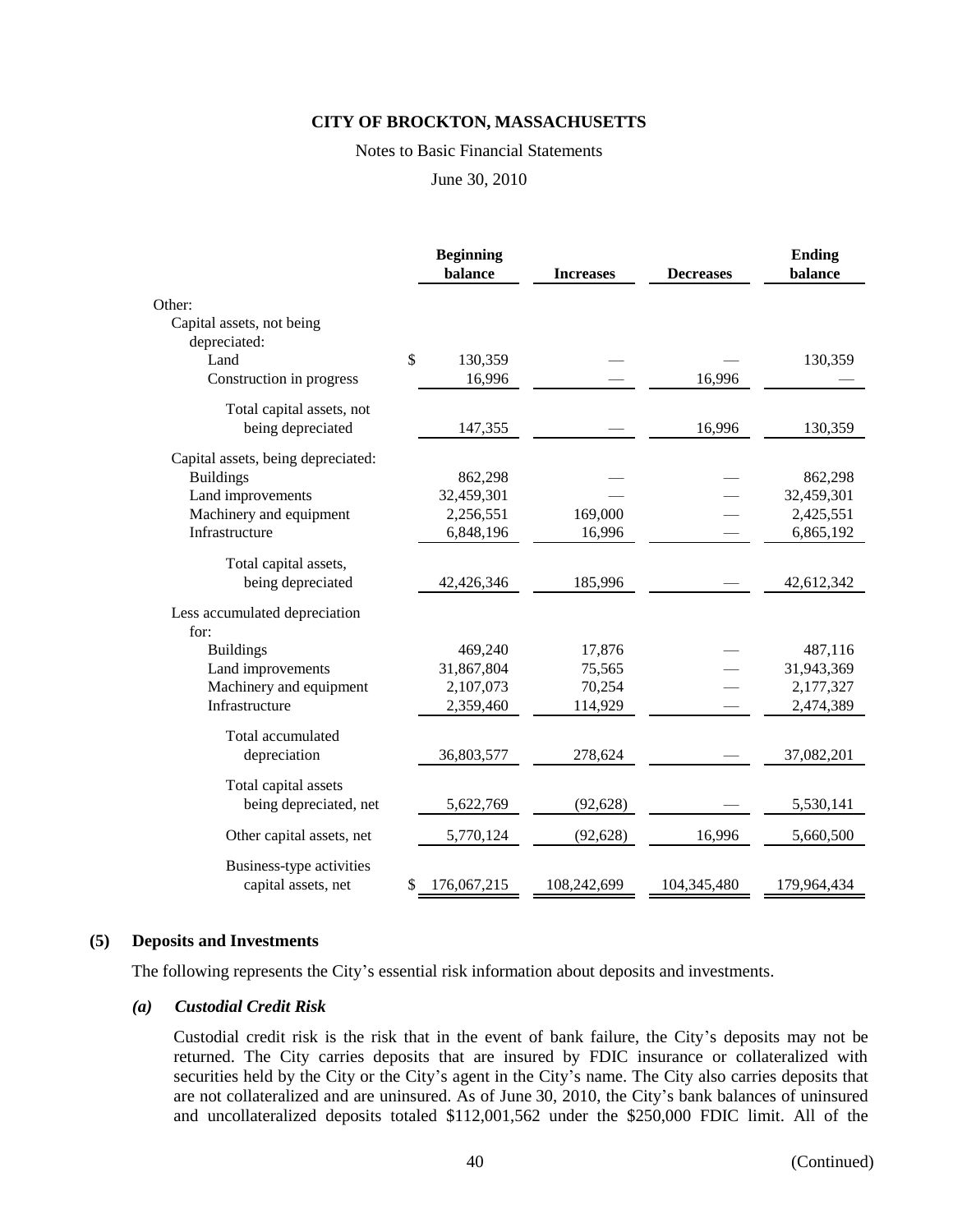Notes to Basic Financial Statements

June 30, 2010

System's deposits are fully insured by FDIC insurance or collateralized with securities held by the System or the System's agent in the System's name.

#### *(b) Investment Policy*

The provisions of Massachusetts General Laws (M.G.L.) c. 32, sec 23(2) govern the City's investment practice.

Diversification is attained through varied investment management styles that comply with Massachusetts state law. This is accomplished through the retention of investment managers that adhere to M.G.L. c. 32, sec 23(3), the "Prudent Person" rule.

#### *(c) Interest Rate Risk*

The following is a listing of the City's fixed-income investments and related maturity schedule (in years) as of June 30, 2010 for the primary government and December 31, 2009 for the retirement system:

| <b>Investment</b> type       | <b>Fair value</b> | Less than 1 | $1 - 5$    | $6 - 10$   | More than 10 |
|------------------------------|-------------------|-------------|------------|------------|--------------|
| Retirement system:           |                   |             |            |            |              |
| Short term investment fund   | \$.<br>13,182,822 | 13,182,822  |            |            |              |
| U.S. treasury notes and      |                   |             |            |            |              |
| bonds                        | 10,323,731        |             | 5,769,420  | 3,234,902  | 1,319,409    |
| U.S. agencies                | 4,236,347         |             | 4,160,664  |            | 75,683       |
| Municipal                    | 2,305,011         |             | 1,702,057  | 207,088    | 395,866      |
| Corporate                    | 49,443,179        | 820,085     | 12,865,545 | 23,178,190 | 12,579,359   |
| Pooled funds - domestic      | 6,164,579         |             | 6,164,579  |            |              |
| Pooled funds – international | 19,140,770        |             | 19,140,770 |            |              |
| Asset backed:                |                   |             |            |            |              |
| <b>CMOs</b>                  | 3,048,552         |             |            |            | 3,048,552    |
| Mortgage backed              | 210,255           |             |            | 93,347     | 116,908      |
| Other                        | 3,277,448         |             | 1,025,048  | 255,247    | 1,997,153    |
| Subtotal                     | 111,332,694       | 14,002,907  | 50,828,083 | 26,968,774 | 19,532,930   |
| City:                        |                   |             |            |            |              |
| U.S. treasury notes and      |                   |             |            |            |              |
| bonds                        | 162,801           | 62,250      |            | 100,551    |              |
| U.S. agencies                | 1,439,383         | 232,850     | 806,355    | 400,178    |              |
| Corporate Bonds              | 703,310           |             | 178,601    | 524,709    |              |
| <b>MMDT</b>                  | 8,230,863         | 8,230,863   |            |            |              |
| Subtotal                     | 10,536,357        | 8,525,963   | 984,956    | 1,025,438  |              |
| Total                        | 121,869,051<br>\$ | 22,528,870  | 51,813,039 | 27,994,212 | 19,532,930   |

The City's and System's guidelines do not specifically address limits on maturities as a means of managing its exposure to fair-value losses arising from increasing interest rates. The manager of each fixed-income portfolio is responsible for determining the maturity and commensurate returns of his/her portfolio.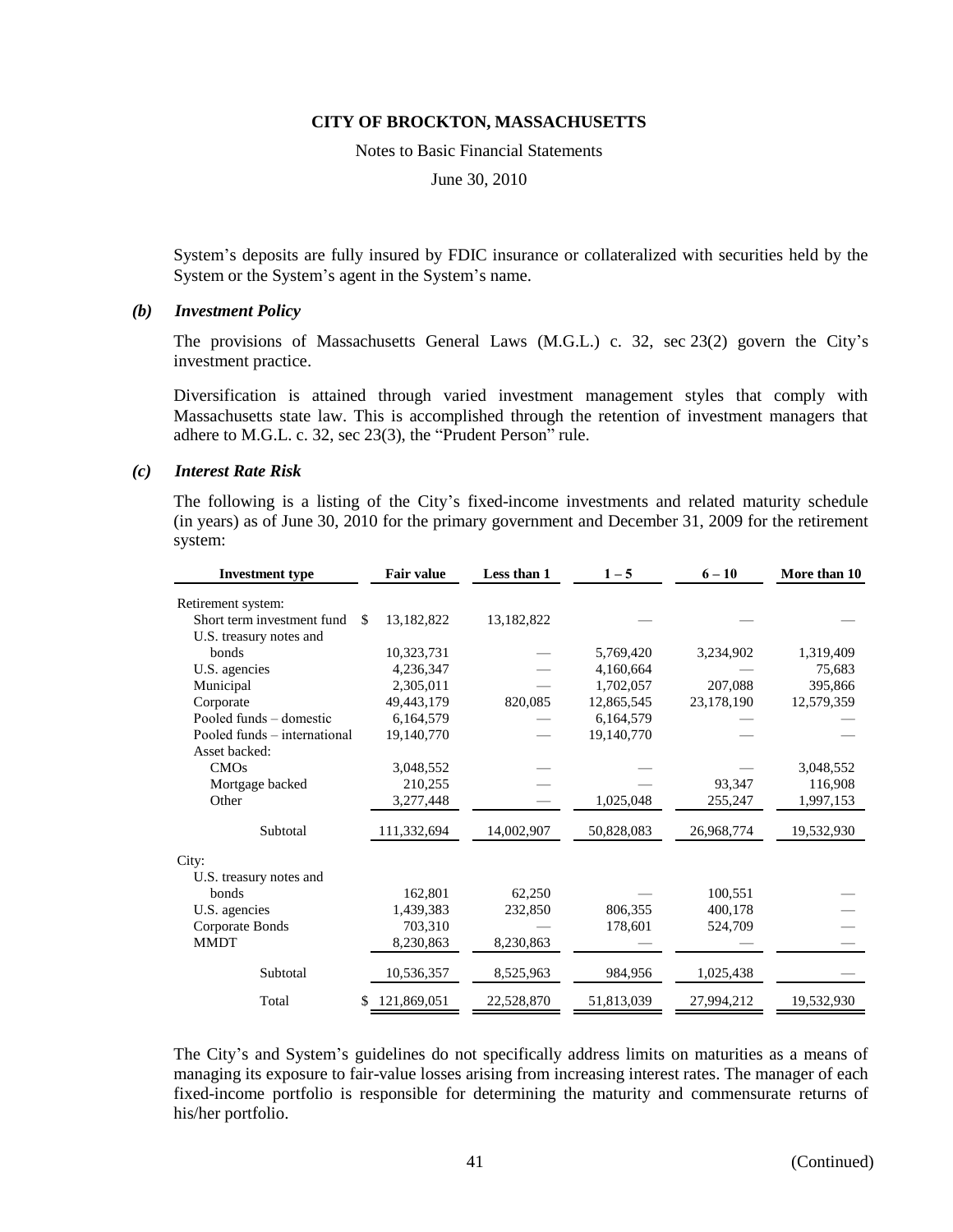Notes to Basic Financial Statements

June 30, 2010

The asset backed investments held by the System as of December 31, 2009 are highly sensitive to changes in interest rates.

#### *(d) Credit Risk*

The City and the System allows investment managers to apply discretion under the "Prudent Person" rule. Investments are made, as a prudent person would be expected to act with discretion and intelligence, to seek reasonable income, preserve capital, and, in general, avoid speculative investments.

The City's fixed-income investments as of June 30, 2010 for the primary government and December 31, 2009 for the retirement system were rated by Standard & Poor's and/or an equivalent national rating organization, and the ratings are presented below using the Standard and Poor's rating scale:

| <b>Investment type</b>       | <b>Fair value</b> | AAA to A   | <b>BBB</b> to <b>B</b> | CCC    | Not rated  |
|------------------------------|-------------------|------------|------------------------|--------|------------|
| Retirement system:           |                   |            |                        |        |            |
| Short term investment fund   | \$<br>13,182,822  |            |                        |        | 13,182,822 |
| U.S. agencies                | 4,236,347         | 4,236,347  |                        |        |            |
| Municipal                    | 2,305,011         | 2,305,011  |                        |        |            |
| Corporate                    | 49,443,179        | 16,311,541 | 33,081,490             |        | 50,148     |
| Pooled funds – domestic      | 6,164,579         |            |                        |        | 6,164,579  |
| Pooled funds - international | 19,140,770        |            |                        |        | 19,140,770 |
| Asset backed:                |                   |            |                        |        |            |
| CMO's                        | 3,048,552         | 2,831,921  | 216,631                |        |            |
| Mortgage backed              | 210,255           | 210,255    |                        |        |            |
| Other                        | 3,277,448         | 1,829,924  | 1,383,642              | 13,007 | 50,875     |
| Subtotal                     | 101,008,963       | 27,724,999 | 34,681,763             | 13,007 | 38,589,194 |
| City:                        |                   |            |                        |        |            |
| U.S. agencies                | 1,439,383         | 1,439,383  |                        |        |            |
| Corporate Bonds              | 703,310           | 158,924    |                        |        | 544,386    |
| <b>MMDT</b>                  | 8,230,863         |            |                        |        | 8,230,863  |
| Subtotal                     | 10,373,556        | 1,598,307  |                        |        | 8,775,249  |
| Total                        | 111,382,519<br>\$ | 29,323,306 | 34,681,763             | 13,007 | 47,364,443 |

In addition to the above schedule, the City and the System have \$162,801 and \$10,323,731, respectively, invested in U.S. government securities, which are not included above as they are explicitly guaranteed by the U.S. government.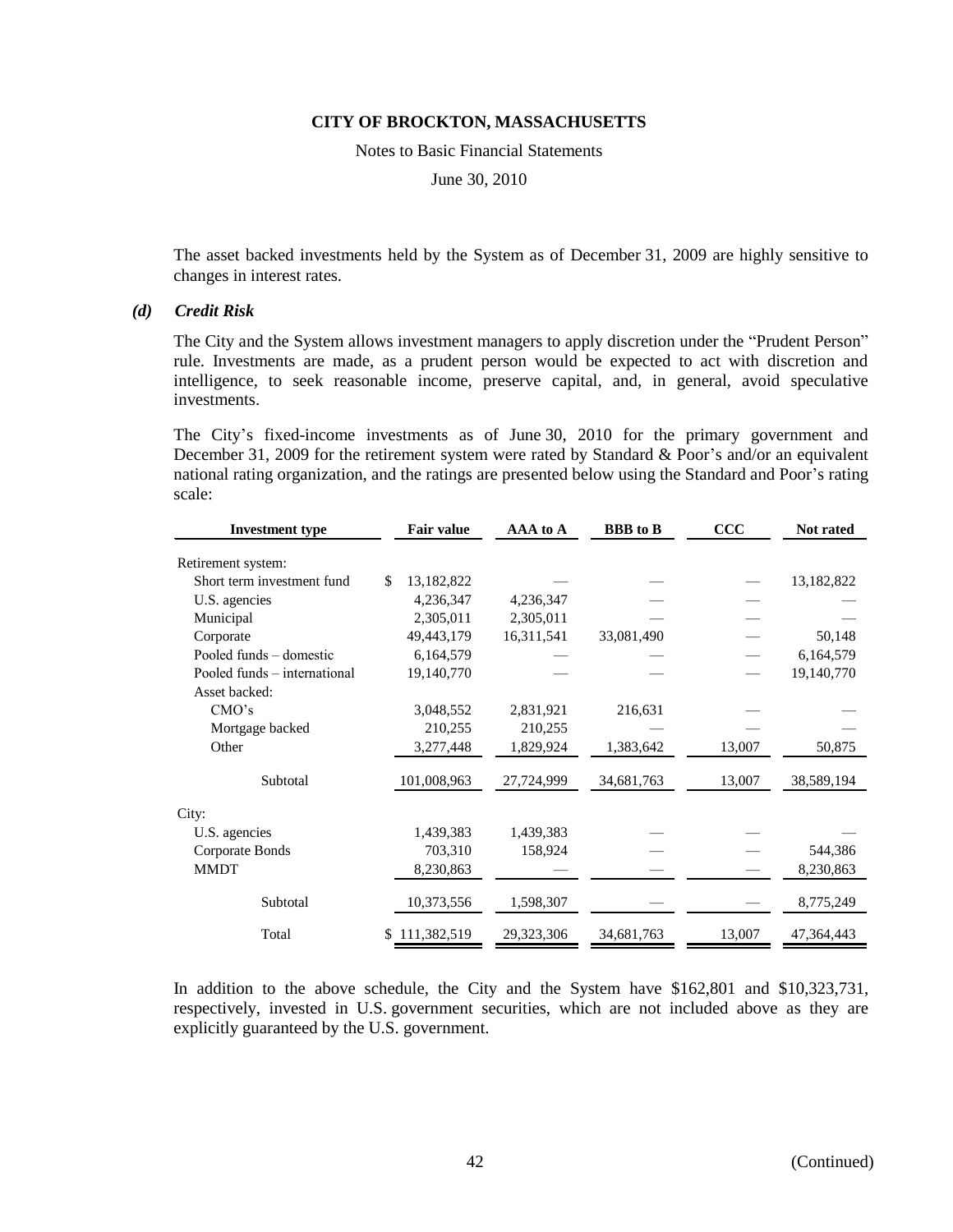Notes to Basic Financial Statements

June 30, 2010

#### *(e) Concentration Risk*

The System has no investments in a single issuer, at fair value, that exceeds 5% of the System's investments as of December 31, 2009. Additionally, the City has no investments in a single issuer, at fair value, that exceeds 5% of the City's net assets as of June 30, 2010.

The City adheres to the provisions of M.G.L. c. 32, sec 23(2) when managing concentration risk.

#### *(f) Foreign Currency Risk*

Foreign currency risk is the risk that changes in exchange rates will adversely affect the fair value of an investment or a deposit. Only the retirement system is statutorily allowed to invest in foreign currency securities. Similar to the investments in domestic equities, the City employs, or encourages its investment advisor to employ, diversification, asset allocation, and quality strategies. On currency hedging is permitted for defensive purposes. Currency hedging shall be effected through the use of forward currency contracts. At December 31, 2009, there were no open forward currency contracts.

Risk of loss arises from changes in currency exchange rates. Although the System does not have investments denominated in foreign currencies, the System's exposure to fluctuations in foreign currency for investments denominated in U.S. dollars includes \$19,140,770 and \$51,576,725 in international pooled fixed income and equity funds, respectively.

#### **(6) Retirement System**

#### *(a) Plan Description*

The City contributes to the System, an agent, multiple-employer, public employee retirement system that acts as the investment and administrative agent for the City, the Private Industry Council, the Brockton Housing Authority, the Brockton Redevelopment Authority and the Brockton Area Transit Authority. The System provides retirement, disability, and death benefits to plan members and beneficiaries. The System is a member of the Massachusetts Contributory System which is governed by Chapter 32 of the MGL. The System is overseen by an independent five-member board consisting of the following: Chairperson, City Auditor (Ex-Officio), Mayoral appointment, a member elected by the System members and a member elected by the other board members. Public school teachers are covered by the Commonwealth of Massachusetts Teachers' Retirement System, to which the City does not contribute.

#### *(b) Basis of Accounting*

The System's financial statements are prepared using the accrual basis of accounting. Plan member contributions are recognized in the period in which the contributions are due. Employer contributions to the plan are recognized when due and the employer has made a formal commitment to provide contributions. Benefits and refunds are recognized when due and payable in accordance with the terms of each plan.

Investments of the System are stated as follows:

(a) Domestic and international bonds and equity securities are stated a quoted market value.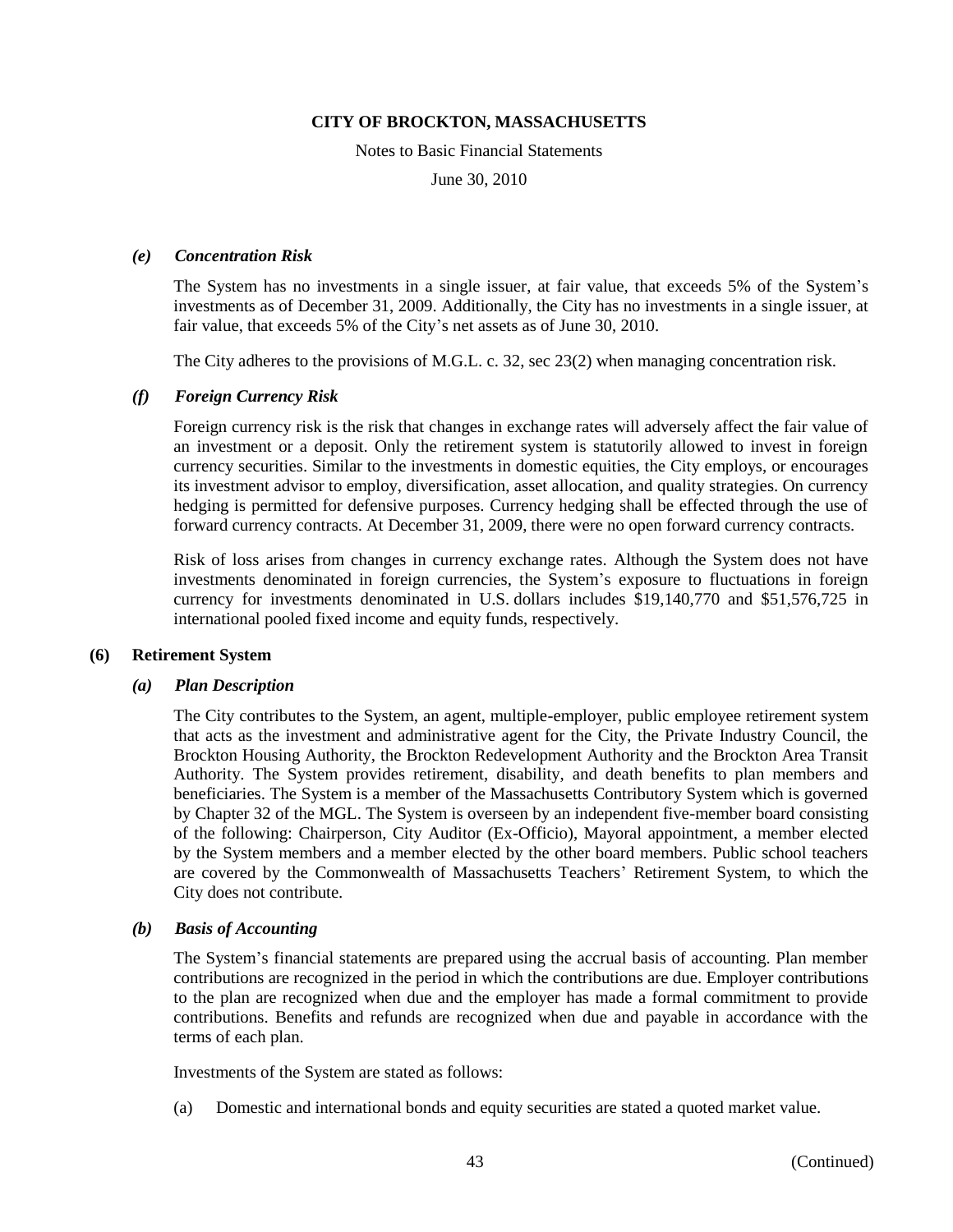#### Notes to Basic Financial Statements

June 30, 2010

- (b) Real estate funds are stated at appraised value or partner's account value, whichever is more readily determinable.
- (c) Venture capital funds are stated at fair value
- (d) Domestic and international pooled funds are stated a net asset value.

#### *(c) Membership*

The City's membership in the System consisted of the following at January 1, 2010, the date of the latest actuarial valuation:

| Retirees and beneficiaries receiving benefits                  | 1,203 |
|----------------------------------------------------------------|-------|
| Terminated plan members entitled to but not receiving benefits | 354   |
| Active plan members                                            | 1,590 |
| Total membership                                               | 3.147 |

#### *(d) Contributions*

Plan members are required to contribute to the System, depending on their employment date. Active members contribute 5%, 7%, 8%, or 9% of their regular gross compensation depending on the date upon which their membership began. Members hired after January 1, 1979 must contribute an additional 2% of regular compensation in excess of \$30,000. Participating employers are required to pay into the System their share of the remaining system-wide actuarially determined contribution. The contributions of plan members and the participating employers are governed by Chapter 32 of the MGL.

The following table presents the schedule of the City's contributions:

| Fiscal<br>vear<br>ending | Annual<br>required<br>contribution | Interest on<br>net pension<br>asset | Amortization<br>of net<br>pension asset | <b>Pension</b><br>cost | Actual<br>contribution | Change in<br>net pension<br>asset | Net pension<br>asset |
|--------------------------|------------------------------------|-------------------------------------|-----------------------------------------|------------------------|------------------------|-----------------------------------|----------------------|
| 2010                     | 9.980.937                          | (7.170.986)                         | 11.213.865                              | 14.023.816             | 9.980.937              | (4.042.879)                       | 85.594.447           |
| 2009                     | 9.877.931                          | (7.430.922)                         | 10.817.911                              | 13,264,920             | 10,016,536             | (3,248,384)                       | 89,637,326           |
| 2008                     | 9.470.426                          | (7,607,974)                         | 9,821,132                               | 11,683,584             | 9.470.426              | (2,213,158)                       | 92,886,520           |

The System's Retirement Board, the City Council and the Mayor approved the option for local funding of cost-of-living adjustments. The System's funding schedule has been updated to reflect the increased liabilities resulting from the adoption of this option. These cost-of-living adjustments will be awarded automatically each year, except in years in which the Retirement Board determines that such an adjustment would substantially impair the funding schedule.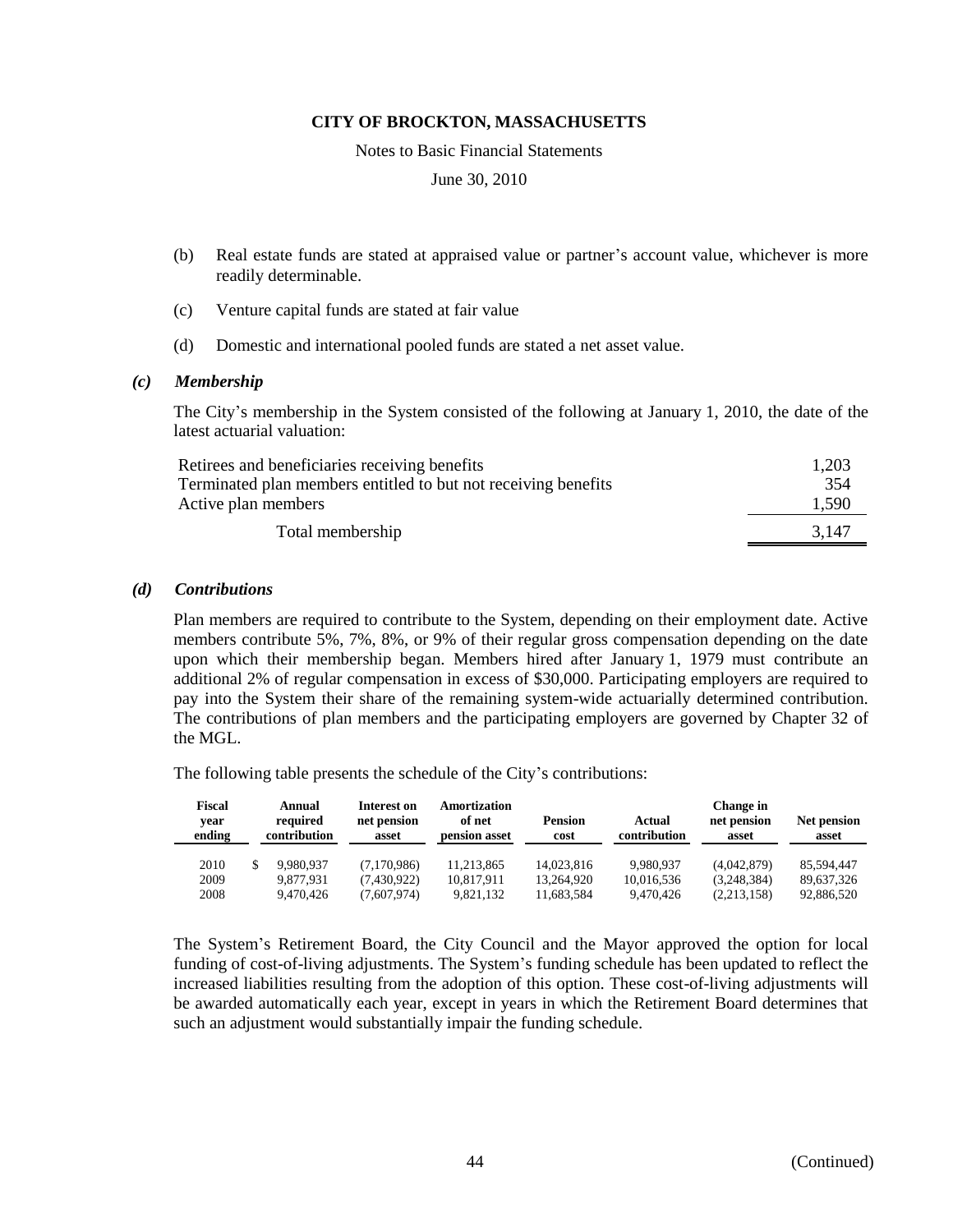Notes to Basic Financial Statements

June 30, 2010

#### *(e) Legally Required Reserve Accounts*

The balances in the System's legally required reserves at December 31, 2009 are as follows:

| <b>Description</b>          |    | Amount        | <b>Purpose</b>                                           |
|-----------------------------|----|---------------|----------------------------------------------------------|
| <b>Annuity Savings Fund</b> | \$ | 69,783,192    | Active members' contribution balance                     |
| <b>Annuity Reserve Fund</b> |    | 27,278,404    | Retired members' contribution account                    |
| Military Service Credit     |    | 71,826        | Members' contribution account while on<br>military leave |
| Pension Reserve Fund        |    | 167, 144, 097 | Amounts to fund future retirement benefits               |
| Pension Fund                |    | 45,121,012    | Remaining net assets                                     |
| Total                       | S  | 309,398,531   |                                                          |

All reserve accounts are funded at levels required by state statute.

#### *(f) Funded Status and Funding Progress*

The funded status of the City's pension plan administered by the System as of January 1, 2010, the most recent actuarial valuation date, is as follows (in thousands):

| Actuarially accrued liability (AAL)<br>Actuarial value of plan assets | S        | 453,213<br>351,526 |
|-----------------------------------------------------------------------|----------|--------------------|
| Unfunded actuarial accrued liability (UAAL)                           | S.       | 101,687            |
| Funded ratio (actuarial value of plan assets/AAL)                     |          | 77.6%              |
| Covered payroll (active plan members)                                 | <b>S</b> | 70,882             |
| UAAL as a percentage of covered payroll                               |          | 143.5%             |

The schedule of funding progress, presented as required supplementary information (RSI) following the notes to the financial statements, present multiyear trend information about whether the actuarial values of plan assets are increasing or decreasing over time relative to the AAL's for benefits.

In the January 1, 2010 actuarial valuation, the individual entry age normal actuarial cost method was used. The actuarial assumptions included an 8.0% investment rate of return, projected salary increases of 4.75%, and cost-of-living adjustments of 3% up to \$360 annually. The actuarial value of assets was determined using a 5 year smoothing of the fair value of investments. The System's unfunded actuarial accrued liability is being amortized as a level percentage of pay on an open basis. The remaining amortization period at January 1, 2010 was 20 years.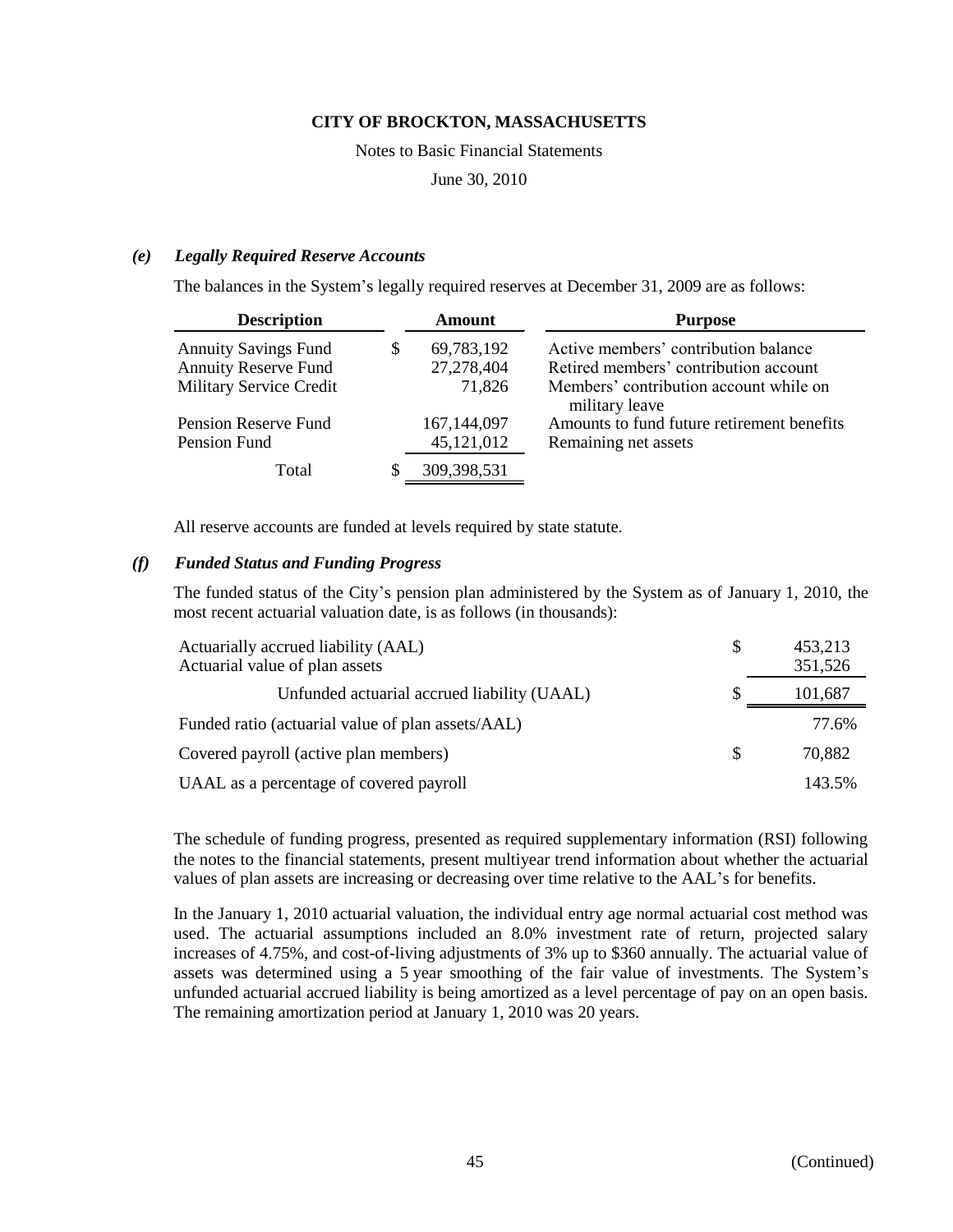### Notes to Basic Financial Statements

June 30, 2010

### **(7) Long-Term Obligations**

The following is a summary of changes in long-term obligations for the year ended June 30, 2010:

| <b>General long-term obligations</b>                                                    | <b>Maturing</b><br>through<br>year ended<br>June 30 | <b>Interest</b><br>percentage<br>range | Outstanding<br>beginning<br>of vear | <b>Additions</b>   | <b>Reductions</b>  | Outstanding<br>end<br>of year |
|-----------------------------------------------------------------------------------------|-----------------------------------------------------|----------------------------------------|-------------------------------------|--------------------|--------------------|-------------------------------|
| Governmental activities:                                                                |                                                     |                                        |                                     |                    |                    |                               |
| General:                                                                                |                                                     |                                        |                                     |                    |                    |                               |
| Taxable                                                                                 | 2027                                                | $(4.75\% - 6.45\%)$ \$ 102,730,000     |                                     |                    | 2,595,000          | 100,135,000                   |
| General obligation                                                                      | 2022                                                | $(3.00\% - 6.75\%)$                    | 34,022,925                          |                    | 3,188,150          | 30,834,775                    |
| Subtotal                                                                                |                                                     |                                        | 136,752,925                         |                    | 5,783,150          | 130,969,775                   |
| Add (deduct):<br>Unamortized bond premium<br>Unamortized deferred amounts on refundings |                                                     |                                        |                                     |                    |                    | 1,055,032<br>(868, 533)       |
| Total governmental activities bonded debt, net                                          |                                                     |                                        |                                     |                    |                    | 131,156,274                   |
|                                                                                         |                                                     |                                        |                                     |                    |                    |                               |
| Business-type activities:<br>Water                                                      | 2028                                                | $(3.00\% - 7.75\%)$ \$                 | 24,394,447                          | 164,969            | 1,293,254          | 23,266,162                    |
| Sewer                                                                                   | 2028                                                | $(2.00\% - 6.75\%)$                    | 84,760,290                          | 9,717,695          | 4,346,241          | 90,131,744                    |
| Other                                                                                   | 2019                                                | $(3.80\% - 6.00\%)$                    | 1,750,000                           |                    | 150,000            | 1,600,000                     |
| Subtotal                                                                                |                                                     |                                        | \$110,904,737                       | 9,882,664          | 5,789,495          | 114,997,906                   |
| Add (deduct):<br>Unamortized bond premium<br>Unamortized deferred amounts on refundings |                                                     |                                        |                                     |                    |                    | 1,113,891<br>(222, 184)       |
| Total business-type activities bonded debt, net                                         |                                                     |                                        |                                     |                    |                    | 115,889,613                   |
| Total bonded debt, net                                                                  |                                                     |                                        |                                     |                    |                    | \$247,045,887                 |
| Other long-term obligations:<br>Self-insured benefit plans:                             |                                                     |                                        |                                     |                    |                    |                               |
| Governmental activities                                                                 |                                                     |                                        | \$<br>7,805,127                     | 38,095,632         | 38,324,926         | 7,575,833                     |
| Business-type activities:                                                               |                                                     |                                        |                                     |                    |                    |                               |
| Water<br>Sewer                                                                          |                                                     |                                        | 1,090,641                           | 440,952<br>543,282 | 448,785<br>272,140 | 1,082,808                     |
| Other                                                                                   |                                                     |                                        | 2,751,488<br>3,049,097              | 131,994            | 304,468            | 3,022,630<br>2,876,623        |
| Compensated absences, net:                                                              |                                                     |                                        |                                     |                    |                    |                               |
| Governmental activities                                                                 |                                                     |                                        | 10,275,322                          | 336,250            |                    | 10,611,572                    |
| Business-type activities:                                                               |                                                     |                                        |                                     |                    |                    |                               |
| Water                                                                                   |                                                     |                                        | 351,650                             | 34.021             |                    | 385,671                       |
| Sewer                                                                                   |                                                     |                                        | 100,987                             | 23,877             |                    | 124,864                       |
| Other                                                                                   |                                                     |                                        | 164,955                             | 18,459             | 1,944              | 181,470                       |
| Landfill closure and postclosure                                                        |                                                     |                                        |                                     |                    |                    |                               |
| care costs:                                                                             |                                                     |                                        |                                     |                    |                    |                               |
| Governmental activities                                                                 |                                                     |                                        | 1,791,000                           |                    | 205,627            | 1,585,373                     |
| Business-type activities:<br>Sewer                                                      |                                                     |                                        | 1,012,000                           | 46,000             |                    | 1,058,000                     |
| Other post employment benefits                                                          |                                                     |                                        |                                     |                    |                    |                               |
| Governmental activities                                                                 |                                                     |                                        | 59,010,921                          | 60,299,101         | 23, 201, 733       | 96,108,289                    |
| Total other long-term obligations                                                       |                                                     |                                        | 87,403,188<br>\$                    | 99,969,568         | 62,759,623         | 124,613,133                   |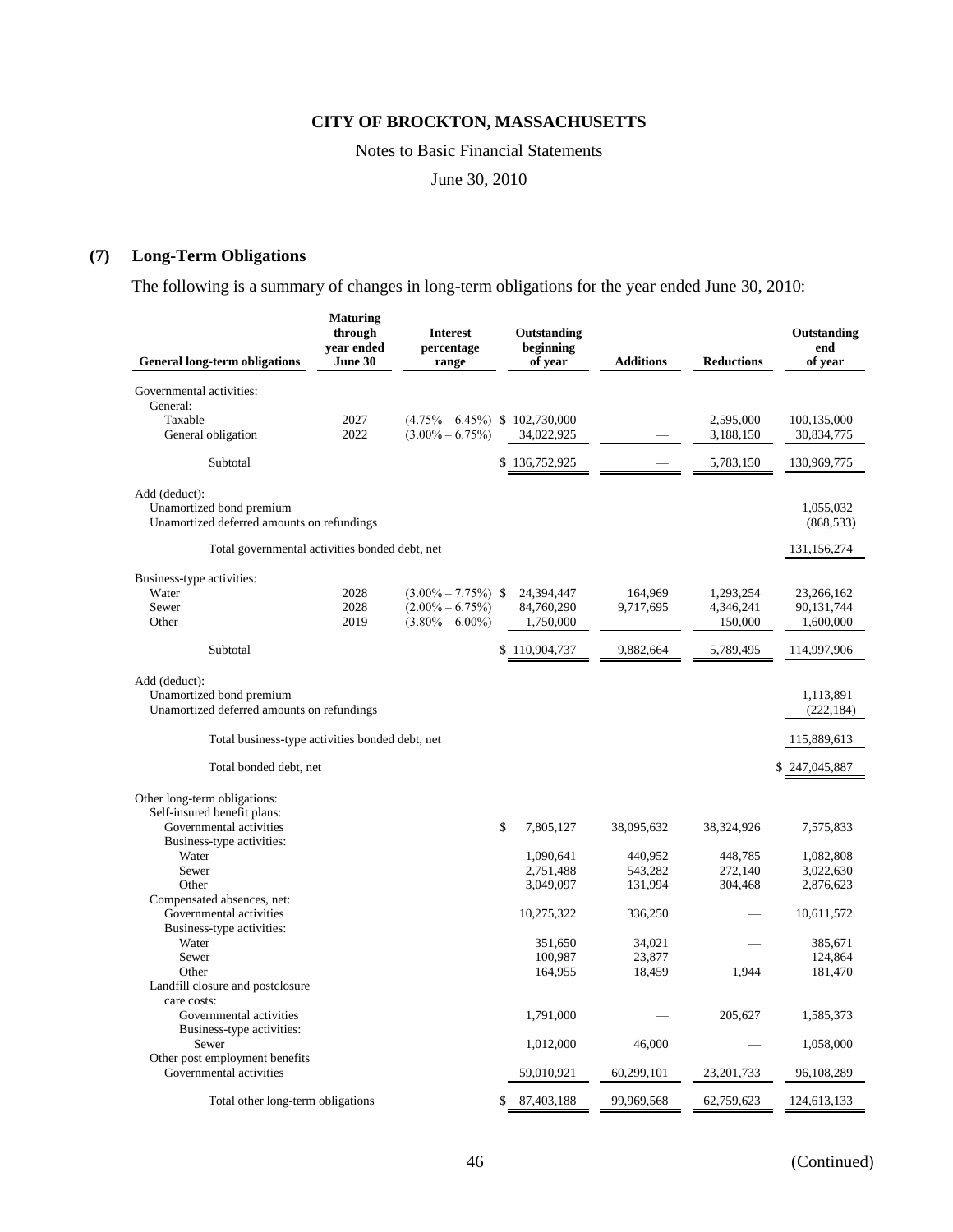Notes to Basic Financial Statements

June 30, 2010

During 2010, the City issued \$9,882,664 of Massachusetts Water Pollution Abatement Trust bonds and awarded a \$1,290,190 deferred grant through the American Recovery and Reinvestment Act (ARRA) to fund the City's on-going sewer and water plant rehabilitation projects.

The sewer rehabilitation funding consists of a \$11,007,885 loan, coupled with a principal forgiveness clause, from the MWPAT. Of this loan, the City has recognized \$9,717,695 as long-term debt in the sewer fund. The balance, \$1,290,190, is principal forgiveness that is anticipated to be funded with ARRA dollars and will turn into a grant once certain criteria are met. The City has recorded this receipt as unearned revenue in the Sewer fund until such time all requirements are met and the principal is forgiven.

The water plant rehabilitation projects loan totaling \$164,969.

The interest rate on the bonds is 2% and due serially through July 15, 2030.

#### *Maturity of Bond Indebtedness*

Bond indebtedness outstanding at June 30, 2010 matures as follows:

|                      | <b>Governmental activities</b> |                 |              |  |  |
|----------------------|--------------------------------|-----------------|--------------|--|--|
|                      | <b>Principal</b>               | <b>Interest</b> | <b>Total</b> |  |  |
| Year ending June 30: |                                |                 |              |  |  |
| 2011                 | \$<br>6,321,825                | 6,727,972       | 13,049,797   |  |  |
| 2012                 | 4,338,400                      | 6,497,425       | 10,835,825   |  |  |
| 2013                 | 4,806,750                      | 6,304,586       | 11,111,336   |  |  |
| 2014                 | 5,331,900                      | 6,083,309       | 11,415,209   |  |  |
| 2015                 | 5,841,650                      | 5,824,395       | 11,666,045   |  |  |
| $2016 - 2020$        | 31,199,250                     | 24,080,976      | 55,280,226   |  |  |
| $2021 - 2025$        | 37,430,000                     | 15,204,788      | 52,634,788   |  |  |
| $2026 - 2030$        | 35,700,000                     | 3,040,150       | 38,740,150   |  |  |
|                      | \$<br>130,969,775              | 73,763,601      | 204,733,376  |  |  |
|                      |                                |                 |              |  |  |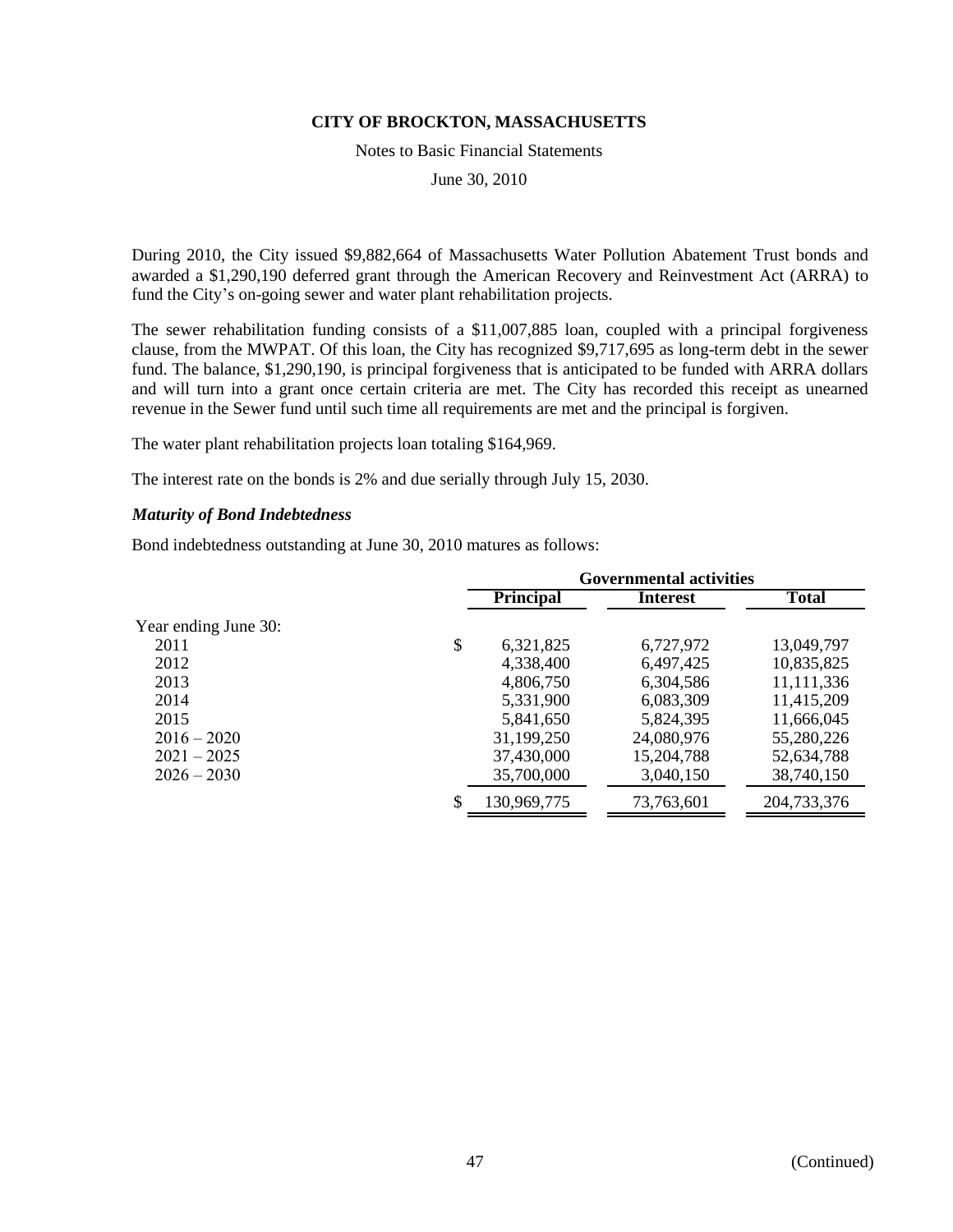Notes to Basic Financial Statements

June 30, 2010

|                      |    | <b>Business-type activities</b> |                 |                                 |                 |  |  |
|----------------------|----|---------------------------------|-----------------|---------------------------------|-----------------|--|--|
|                      |    | Water                           |                 |                                 | <b>Sewer</b>    |  |  |
|                      |    | <b>Principal</b>                | <b>Interest</b> | <b>Principal</b>                | <b>Interest</b> |  |  |
| Year ending June 30: |    |                                 |                 |                                 |                 |  |  |
| 2011                 | \$ | 1,288,922                       | 578,687         | 4,413,202                       | 2,187,996       |  |  |
| 2012                 |    | 1,312,022                       | 545,225         | 4,899,527                       | 2,154,820       |  |  |
| 2013                 |    | 1,326,368                       | 510,861         | 4,956,200                       | 2,070,997       |  |  |
| 2014                 |    | 1,345,782                       | 468,448         | 5,109,389                       | 1,888,634       |  |  |
| 2015                 |    | 1,362,803                       | 430,749         | 5,223,620                       | 1,742,246       |  |  |
| $2016 - 2020$        |    | 6,814,370                       | 1,561,558       | 26,695,962                      | 6,395,991       |  |  |
| $2021 - 2025$        |    | 6,269,084                       | 719,409         | 27,757,182                      | 2,767,701       |  |  |
| $2026 - 2030$        |    | 3,546,811                       | 107,350         | 10,492,988                      | 370,168         |  |  |
| $2031 - 2035$        |    |                                 |                 | 583,674                         | 5,837           |  |  |
|                      | S  | 23,266,162                      | 4,922,287       | 90,131,744                      | 19,584,390      |  |  |
|                      |    |                                 |                 | <b>Business-type activities</b> |                 |  |  |
|                      |    | <b>Other</b>                    |                 | <b>Total</b>                    |                 |  |  |
|                      |    | <b>Principal</b>                | <b>Interest</b> | <b>Principal</b>                | <b>Interest</b> |  |  |
| Year ending June 30: |    |                                 |                 |                                 |                 |  |  |
| 2011                 | \$ | 150,000                         | 9,163           | 5,852,124                       | 2,775,846       |  |  |
| 2012                 |    | 150,000                         | 6,912           | 6,361,549                       | 2,706,957       |  |  |
| 2013                 |    | 150,000                         | 4,662           | 6,432,568                       | 2,586,520       |  |  |
| 2014                 |    | 150,000                         | 2,350           | 6,605,171                       | 2,359,432       |  |  |
| 2015                 |    | 100,000                         |                 | 6,686,423                       | 2,172,995       |  |  |
| $2016 - 2020$        |    | 500,000                         |                 | 34,010,332                      | 7,957,549       |  |  |
| $2021 - 2025$        |    | 400,000                         |                 | 34,426,266                      | 3,487,110       |  |  |
| $2026 - 2028$        |    |                                 |                 | 14,039,799                      | 477,518         |  |  |
| $2031 - 2035$        |    |                                 |                 | 583,674                         | 5,837           |  |  |
|                      | \$ | 1,600,000                       | 23,087          | 114,997,906                     | 24,529,764      |  |  |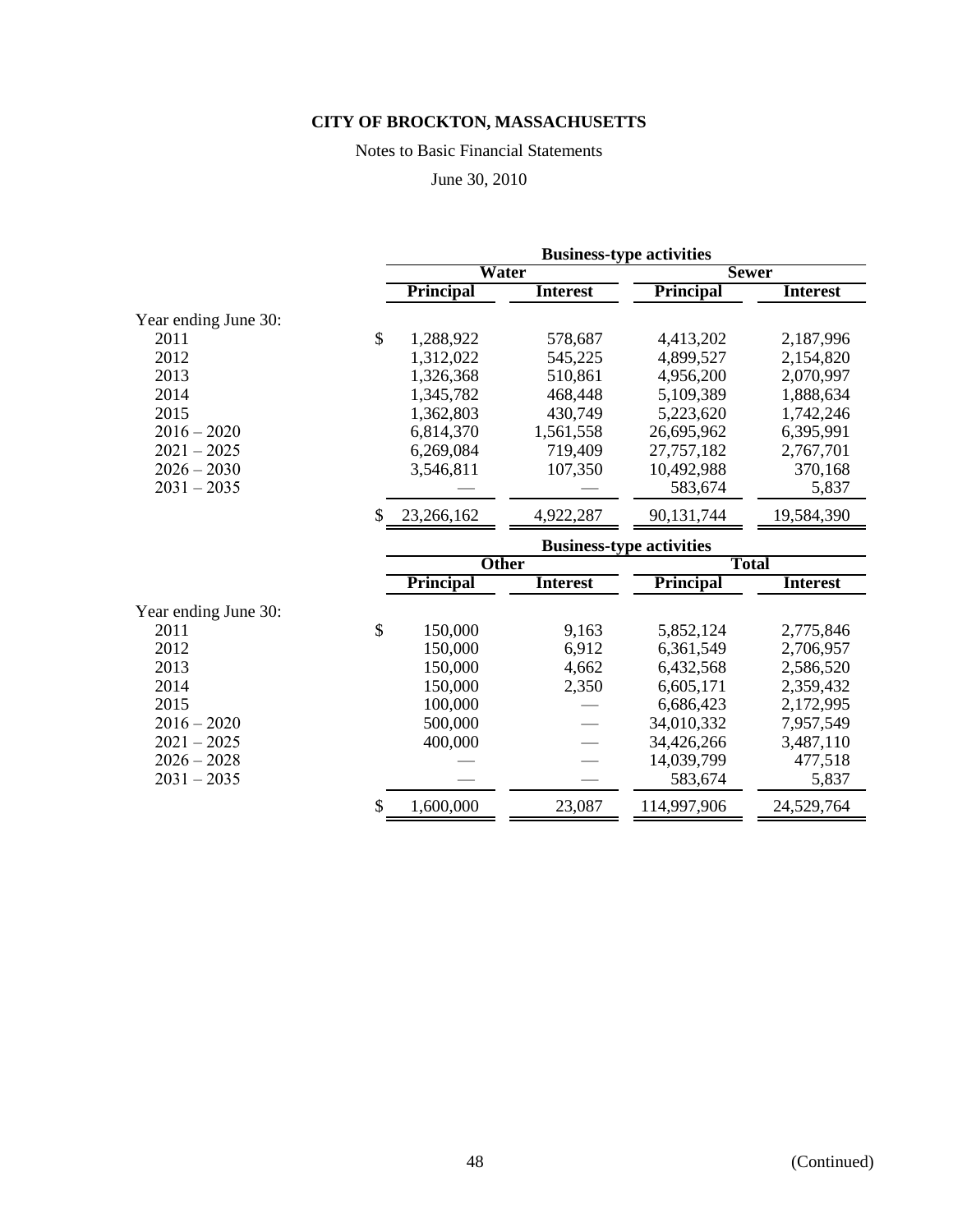Notes to Basic Financial Statements

June 30, 2010

The City has entered into loan agreements with the Massachusetts Water Pollution Abatement Trust (MWPAT) to finance certain water and wastewater related capital improvements. Since the City is legally obligated for the total debt amounts, the full liability has been recorded in the Water and Sewer funds in the accompanying basic financial statements. The City expects to receive \$472,382 and \$3,976,882 of Water and Sewer principal and interest subsidies, respectively, from MWPAT over the remaining life of the loans as follows:

|                      |        | <b>Business-type activities</b> |                            |                             |                            |                             |                     |  |  |  |
|----------------------|--------|---------------------------------|----------------------------|-----------------------------|----------------------------|-----------------------------|---------------------|--|--|--|
|                      |        | Water                           |                            | Sewer                       |                            | <b>Total</b>                |                     |  |  |  |
|                      |        | <b>Principal</b><br>subsidy     | <b>Interest</b><br>subsidy | <b>Principal</b><br>subsidy | <b>Interest</b><br>subsidy | <b>Principal</b><br>subsidy | Interest<br>subsidy |  |  |  |
| Year ending June 30: |        |                                 |                            |                             |                            |                             |                     |  |  |  |
| 2011                 | ¢<br>D | 13.367                          | 31.038                     | 104.494                     | 346.592                    | 117.861                     | 377,630             |  |  |  |
| 2012                 |        | 14,353                          | 28.994                     | 109.941                     | 322.901                    | 124.294                     | 351,895             |  |  |  |
| 2013                 |        | 15.397                          | 27.299                     | 85.474                      | 332.939                    | 100.871                     | 360,238             |  |  |  |
| 2014                 |        | 18,035                          | 20,990                     | 112.321                     | 288.388                    | 130.356                     | 309,378             |  |  |  |
| 2015                 |        | 19.393                          | 18.256                     | 113.993                     | 268,688                    | 133.386                     | 286,944             |  |  |  |
| $2016 - 2020$        |        | 111.465                         | 62.011                     | 274,039                     | 1.016.909                  | 385.504                     | 1,078,920           |  |  |  |
| $2021 - 2025$        |        | 78,058                          | 13,726                     | 191,546                     | 408,657                    | 269,604                     | 422,383             |  |  |  |
| Total                |        | 270,068                         | 202.314                    | 991.808                     | 2.985.074                  | 1.261.876                   | 3,187,388           |  |  |  |
|                      |        |                                 |                            |                             |                            |                             |                     |  |  |  |

The City is subject to a dual-level general debt limit; the normal debt limit and the double-debt limit. Such limits are equal to 2½% and 5%, respectively, of the valuation of taxable property in the City as last equalized by the Commonwealth's Department of Revenue. Debt may be authorized up to the normal debt limit without state approval. Authorizations under the double-debt limit, however, require the approval of the Commonwealth's Emergency Finance Board. Additionally, there are many categories of general obligation debt which are exempt from the debt limit but are subject to other limitations.

As of June 30, 2010, the City may issue approximately \$405.0 million of additional general-obligation debt under the normal debt limit. The City has approximately \$224.2 million of debt exempt from the debt limit.

As of June 30, 2010, the City has total authorized unissued debt of \$145.8 million. The remaining authorized unissued debt is intended to finance the following:

| School construction/furnishings | S | 68,875,000  |
|---------------------------------|---|-------------|
| Pension funding                 |   | 47,710,000  |
| Water projects                  |   | 14,641,473  |
| School refunding                |   | 3,380,000   |
| Sewer projects                  |   | 11,228,664  |
|                                 | S | 145,835,137 |

#### **(8) Landfill Closure and Postclosure Care Costs**

State and Federal laws and regulations require that the City place a final cover on its landfill sites and perform certain maintenance and monitoring functions at the landfill sites for a minimum of thirty years after closure. In addition to operating expenses related to current activities of the landfill sites, an expense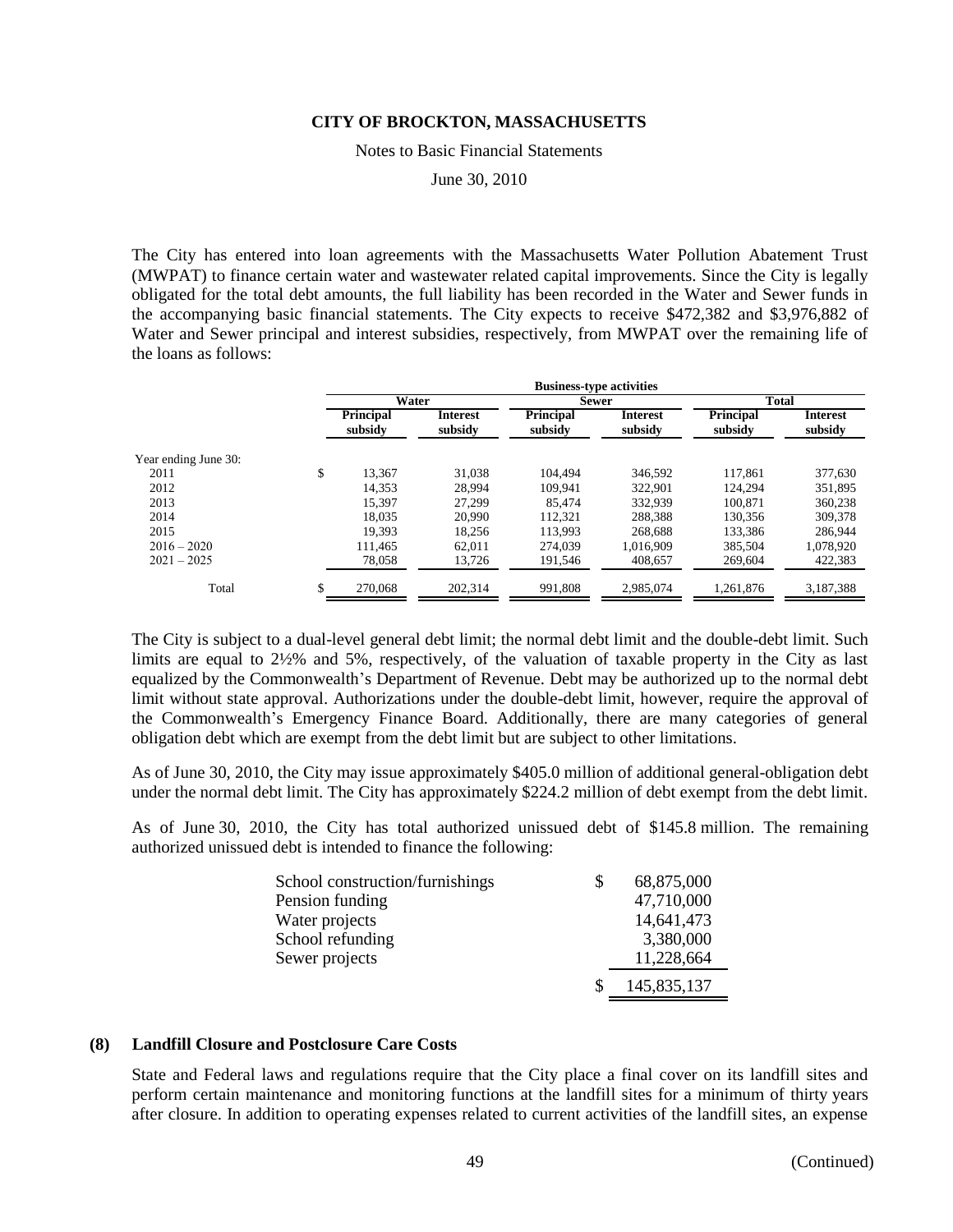Notes to Basic Financial Statements

June 30, 2010

provision and related liability are being recognized based on the future closure and postclosure care costs that will be incurred near or after the date the landfills no longer accept waste. The recognition of these landfill closure and postclosure care costs is based on the amount of the landfills used during the year. The estimated liability for landfill closure and postclosure care costs is based on the percent usage (filled) of the landfills and is as follows at June 30, 2010:

|                                    | Governmental<br>activities | <b>Business-type</b><br>activities<br>(Sewer fund) |
|------------------------------------|----------------------------|----------------------------------------------------|
| Closure and postclosure care costs | 1.585.373                  | 1,058,000                                          |
| Percentage usage (filled)          | 100.00%                    | 46.00%                                             |

It is estimated that an additional \$1,242,000 will be recognized as closure and postclosure care expenses between the date of the balance sheet and the date the Sewer fund landfill is currently expected to be filled to capacity (the year 2047).

The landfill liability recorded by the governmental activities represents postclosure care costs only, as the closure costs have been contractually assumed by a third party in exchange for the future use of the landfill site. As of June 30, 2009, the landfill has been closed and the City began to incur postclosure care costs in fiscal year 2009.

The third party has placed an irrevocable letter of credit in the amount of \$5,485,000 in trust to provide assurance that funds will be available when needed for closure, maintenance, and/or corrective action.

The estimated total current cost of the landfill closure and postclosure care is based on the amount that would be paid if all equipment, facilities, and services required to close, monitor, and maintain the landfills were acquired as of June 30, 2010. However, the actual cost of closure and postclosure care may be higher due to inflation, changes in technology, or changes in landfill laws and regulations.

#### **(9) Temporary Borrowings**

Under state law and by authorization of the City Council, the City is authorized to borrow on a temporary basis to fund the following:

- Current operating costs prior to the collection of revenues through issuance of revenue anticipation notes (RANs);
- Capital project costs incurred prior to obtaining permanent financing through issuance of bond anticipation notes (BANs); and
- Federal and state-aided capital projects and other program expenditures prior to receiving reimbursement through issuance of federal and state-aid anticipation notes (FANs and SANs).

Temporary loans are general obligations of the City and carry maturity dates which are limited by statute.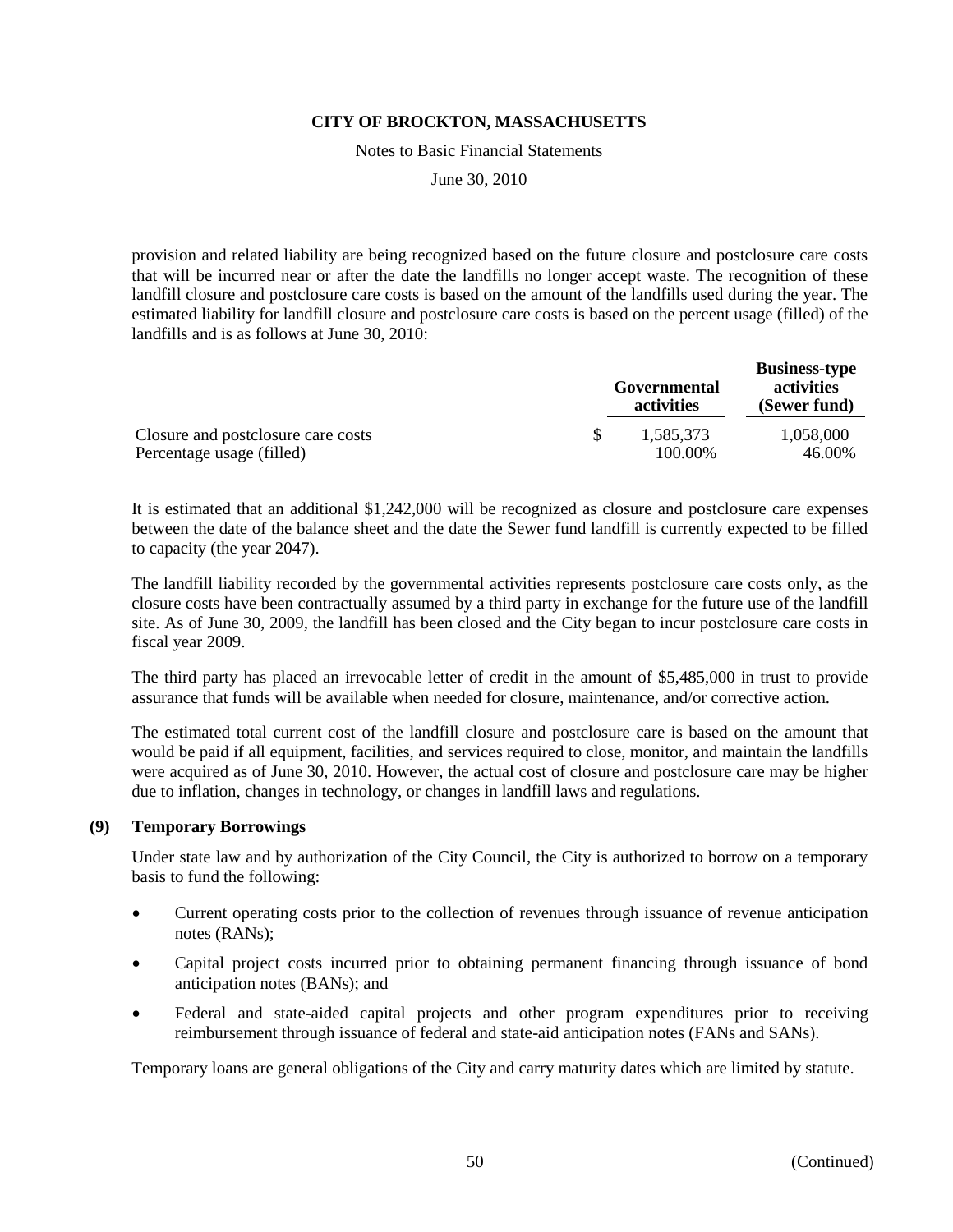Notes to Basic Financial Statements

June 30, 2010

Short-term debt activity for the year ended June 30, 2010 was as follows:

|                                                                                                                                             | Outstanding<br>as of<br><b>June 30,</b><br>2009 | <b>Additions</b> | <b>Reductions</b> | Outstanding<br>as of<br><b>June 30,</b><br><b>2010</b> |
|---------------------------------------------------------------------------------------------------------------------------------------------|-------------------------------------------------|------------------|-------------------|--------------------------------------------------------|
| Bond anticipation notes payable:<br>Governmental activities:<br>Other governmental funds:<br>Capital projects funds:<br>School construction | 9,000,000                                       | 9,000,000        | 9,000,000         | 9,000,000                                              |

#### **(10) Operating Transfers**

Operating transfers and their purposes during the year ended June 30, 2010 were as follows:

|                                           |    | <b>Governmental funds</b> |              | <b>Enterprise funds</b> |              |         |  |
|-------------------------------------------|----|---------------------------|--------------|-------------------------|--------------|---------|--|
|                                           |    | General                   | <b>Other</b> | Water                   | <b>Sewer</b> | Other   |  |
| Water receipts $-$ in lieu of taxes       | \$ | 674,771                   |              | (674, 771)              |              |         |  |
| Sewer receipts $-$ in lieu of taxes       |    | 943,458                   |              |                         | (943, 458)   |         |  |
| General fund revenue – debt service costs |    | (149,100)                 |              | 106,500                 | 42,600       |         |  |
| Parking authority reserve –               |    |                           |              |                         |              |         |  |
| parking authority                         |    | 276,497                   | (276, 497)   |                         |              |         |  |
| Parking meter fees – parking              |    |                           |              |                         |              |         |  |
| authority                                 |    | 281,465                   | (281, 465)   |                         |              |         |  |
| Weights and Measures – Services           |    | 17,627                    | (17,627)     |                         |              |         |  |
| General fund revenue – recreation         |    |                           |              |                         |              |         |  |
| subsidy                                   |    | (545, 596)                |              |                         |              | 545,596 |  |
| General fund revenue – Library            |    | 69,721                    | (69, 721)    |                         |              |         |  |
| General fund revenue – grant deficits     |    | (12,694)                  | 12,694       |                         |              |         |  |
| Capital Projects – Sewer Enterprise       |    |                           | (1,020,033)  | (5,244)                 | 1,025,277    |         |  |
| General fund revenue – recreation         |    |                           |              |                         |              |         |  |
| debt service costs                        |    | (161,350)                 |              |                         |              | 161,350 |  |
| General fund revenue – refuse             |    |                           |              |                         |              |         |  |
| subsidy                                   |    | (8,037)                   |              |                         |              | 8,037   |  |
| Total                                     | S  | 1,386,762                 | (1,652,649)  | (573, 515)              | 124,419      | 714,983 |  |

#### **(11) Other Postemployment Benefit (OPEB) Disclosures**

GASB Statement No. 45, *Accounting and Financial Reporting by Employers for Postemployment Benefits Other Than Pensions* requires governments to account for other postemployment benefits, primarily healthcare, on an accrual basis rather than on a pay-as-you-go basis. The effect is the recognition of an actuarially required contribution as an expense on the government-wide statement of activities when a future retiree earns their postemployment benefit rather than when they use their postemployment benefit. To the extent that an entity does not fund their actuarially required contribution, a postemployment benefit liability is recognized on the government-wide statement of net assets over time.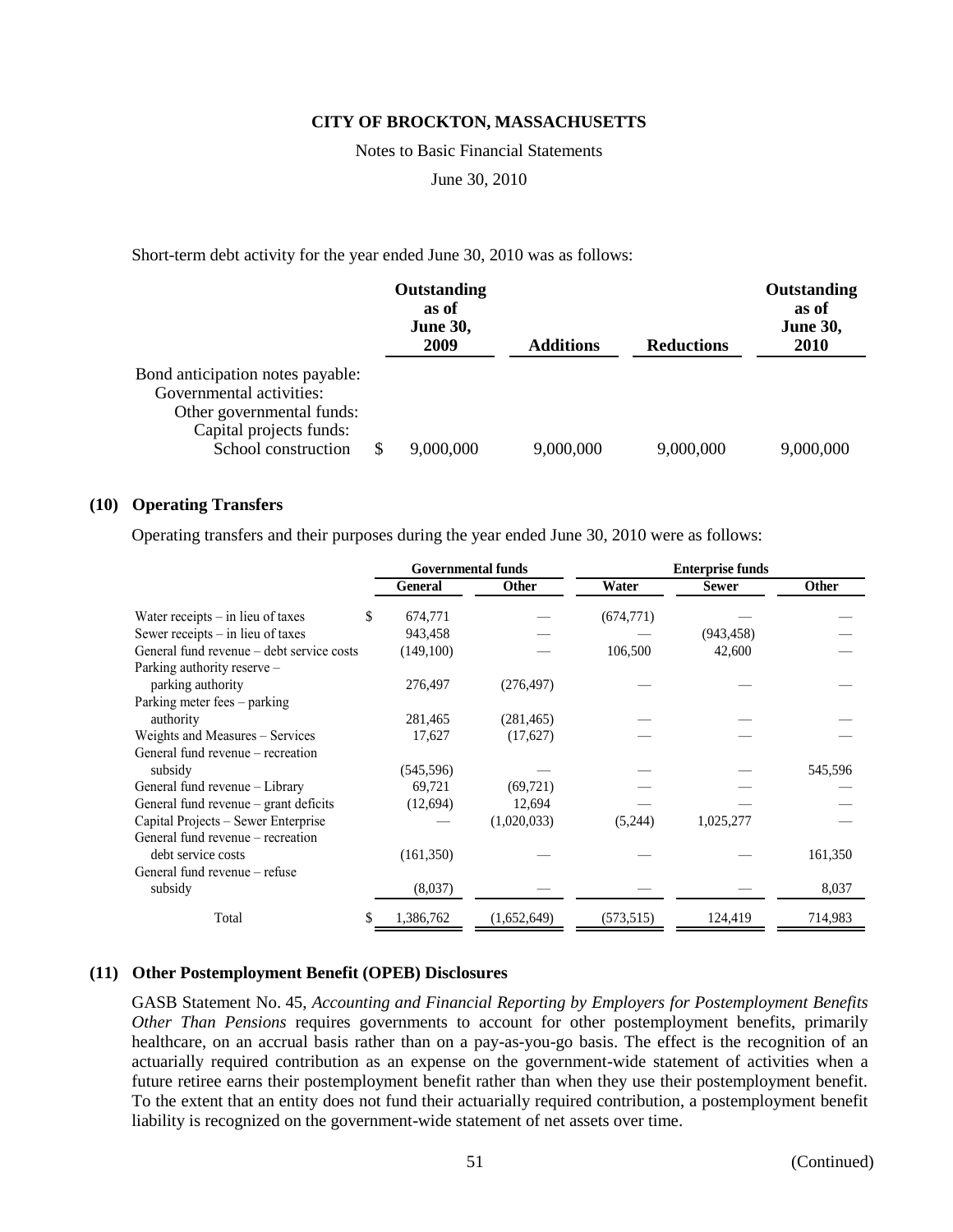Notes to Basic Financial Statements

June 30, 2010

In addition to the pension benefits described in note 6, the City provides postemployment health care and life insurance benefits, in accordance with state statute and City ordinance, to participating retirees and their beneficiaries.

As of June 30, 2010, the valuation date, 2,624 retirees and 2,957 active members meet the eligibility requirements as put forth in Chapter 32B of MGL. The City sponsors and participates in a single employer defined benefit OPEB plan. The OPEB plan is administered by the City and does not issue a stand-alone financial report.

Medical and prescription drug benefits are provided to all eligible retirees not enrolled in Medicare through a variety of plans offered by Blue Cross Blue Shield of Massachusetts and Harvard Pilgrim HealthCare. Medical and prescription drug benefits are provided to retirees enrolled in Medicare through Medicare Supplemental plans offered by Blue Cross Blue Shield of Massachusetts and Harvard Pilgrim HealthCare.

Groups 1 and 2 retirees, including teachers, with at least 10 years or 20 years of creditable service are eligible at age 55 or any age, respectively. Group 4 retirees with at least 10 years or 20 years of creditable service are eligible at age 45 or any age, respectively. Retirees on ordinary or accidental disability retirement are eligible at any age while ordinary disability requires 10 years of creditable service. The surviving spouse is eligible to receive both pre- and post-retirement death benefits, as well as medical and prescription drug coverage.

#### *(a) Funding Policy*

Employer and employee contribution rates are governed by the respective collective bargaining agreements. The City currently funds the plan on a pay-as-you-go basis. The City and plan members share the cost of benefits. As of June 30, 2010, the valuation date, the plan members contribute 10% to 25% of the monthly premium cost, depending on the plan in which they are enrolled. The City contributes the balance of the premium cost.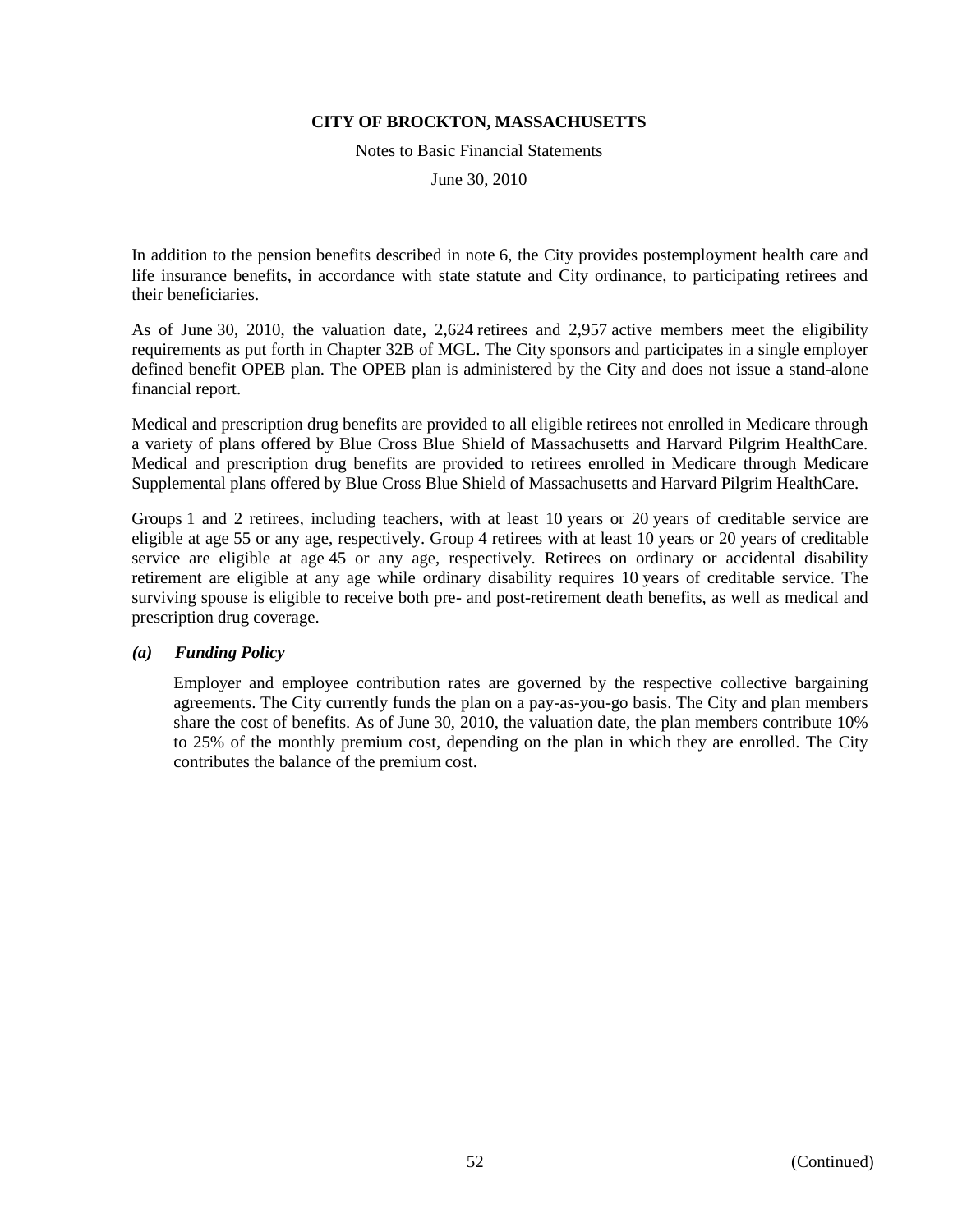#### Notes to Basic Financial Statements

June 30, 2010

#### *(b) Annual OPEB Cost and Net OPEB Obligation*

The City's annual OPEB expense is calculated based on the annual required contribution of the employer (ARC), an amount actuarially determined in accordance with the parameters of GASB Statement No. 45. The ARC represents a level of funding that, if paid on an ongoing basis, is projected to cover the normal cost each year and amortize any unfunded actuarial liability over a period of thirty years. The following table shows the components of the City's annual OPEB cost for the year ending June 30, 2010, the amount actually contributed to the plan, and the change in the City's net OPEB obligation based on an actuarial valuation as of June 30, 2010:

| Annual Required Contribution (ARC)<br>Interest on net OPEB obligation<br>Adjustment to ARC | \$<br>57,791,137<br>2,507,964<br>(2,393,150) |
|--------------------------------------------------------------------------------------------|----------------------------------------------|
| Annual OPEB cost                                                                           | 57,905,951                                   |
| Contributions made                                                                         | (20,808,583)                                 |
| Change in net OPEB obligation                                                              | 37,097,368                                   |
| Net OPEB obligation – beginning of year                                                    | 59,010,921                                   |
| Net OPEB obligation – end of year                                                          | 96,108,289                                   |

The City's annual OPEB cost, the percentage of annual OPEB cost contributed to the plan, and the net OPEB obligation were as follows:

|                    |                            | Percentage of                   |                               |  |
|--------------------|----------------------------|---------------------------------|-------------------------------|--|
|                    | <b>Annual OPEB</b><br>cost | <b>OPEB</b> cost<br>contributed | <b>Net OPEB</b><br>obligation |  |
| Fiscal year ended: |                            |                                 |                               |  |
| 2010               | 57,905,951                 | 35.94% \$                       | 96,108,289                    |  |

The City's net OPEB obligation as of June 30, 2010 is recorded on the government-wide statement of net assets.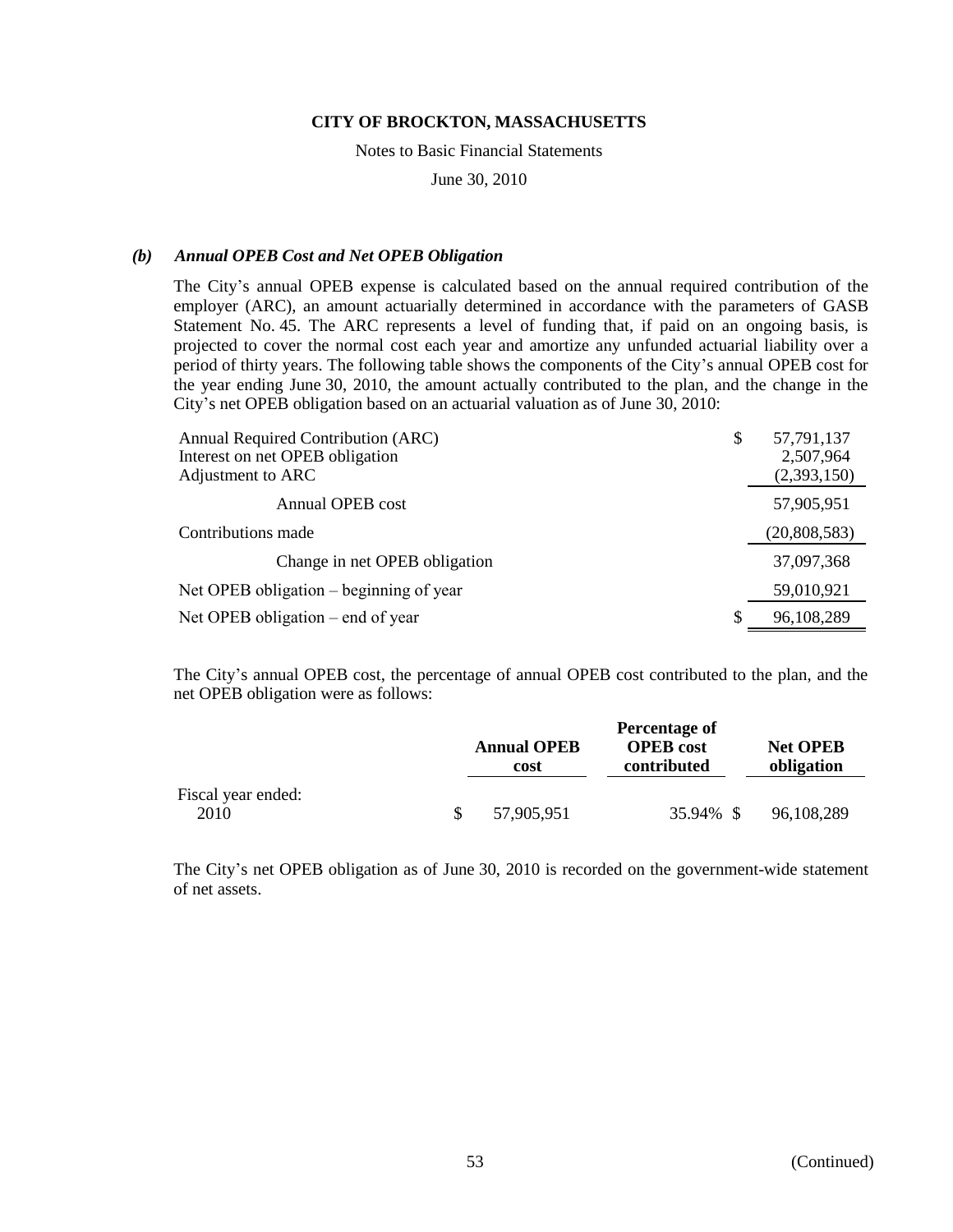Notes to Basic Financial Statements

June 30, 2010

#### *(c) Funded Status and Funding Progress*

The funded status of the plan as of June 30, 2010, based on an actuarial valuation as of June 30, 2010, was as follows (in thousands):

| Actuarially accrued liability (AAL)<br>Actuarial value of plan assets |          | 693,570 |
|-----------------------------------------------------------------------|----------|---------|
| Unfunded actuarial accrued liability (UAAL)                           | S        | 693,570 |
| Funded ratio (actuarial value of plan assets/AAL)                     |          | $-$ %   |
| Covered payroll (active plan members)                                 | <b>S</b> | 171.103 |
| UAAL as a percentage of covered payroll                               |          | 405.4%  |

Actuarial valuations of an ongoing plan involve estimates of the value of reported amounts and assumptions about the probability of occurrence of events far into the future. Examples include assumptions about future employment, mortality, and the healthcare cost trend. Amounts determined regarding the funded status of the plan and the annual required contributions of the Commission are subject to continual revision as actual results are compared with past expectations and new estimates are made about the future. The schedule of funding progress, presented as required supplementary information following the notes to the financial statements, presents multi-year trend information that shows whether the actuarial value of plan assets is increasing or decreasing over time relative to the actuarial accrued liabilities for benefits.

#### *(d) Actuarial Methods and Assumptions*

Projections of benefits for financial reporting purposes are based on the substantive plan (the plan as understood by the City and plan members) and include the types of benefits provided at the time of each valuation and the historical pattern of sharing of benefit costs between the City and plan members to that point. The actuarial methods and assumptions used include techniques that are designed to reduce short-term volatility in actuarial accrued liabilities and the actuarial value of assets, consistent with the long-term perspective of the calculations.

In the June 30, 2010 actuarial valuation, the projected unit credit cost method was used. The actuarial assumptions included a 4.25% investment rate of return and an annual health care cost trend rate of 7.5%, reduced by decrements to an ultimate rate of 5% after 5 years. The City's unfunded actuarial accrued liability is being amortized as a level percentage of pay on a closed basis assuming 4.5% increases. The remaining amortization period at June 30, 2010 was thirty years.

#### **(12) Risk Management**

The City is exposed to various risks of loss related to general liability, property and casualty, workers' compensation, unemployment and employee health, and life insurance claims.

Buildings and property are insured against fire, theft, and natural disaster to the extent that losses exceed a deductible of \$100,000 per incident. Vehicle damage and loss is insured to \$1,000,000 with a deductible of \$1,000.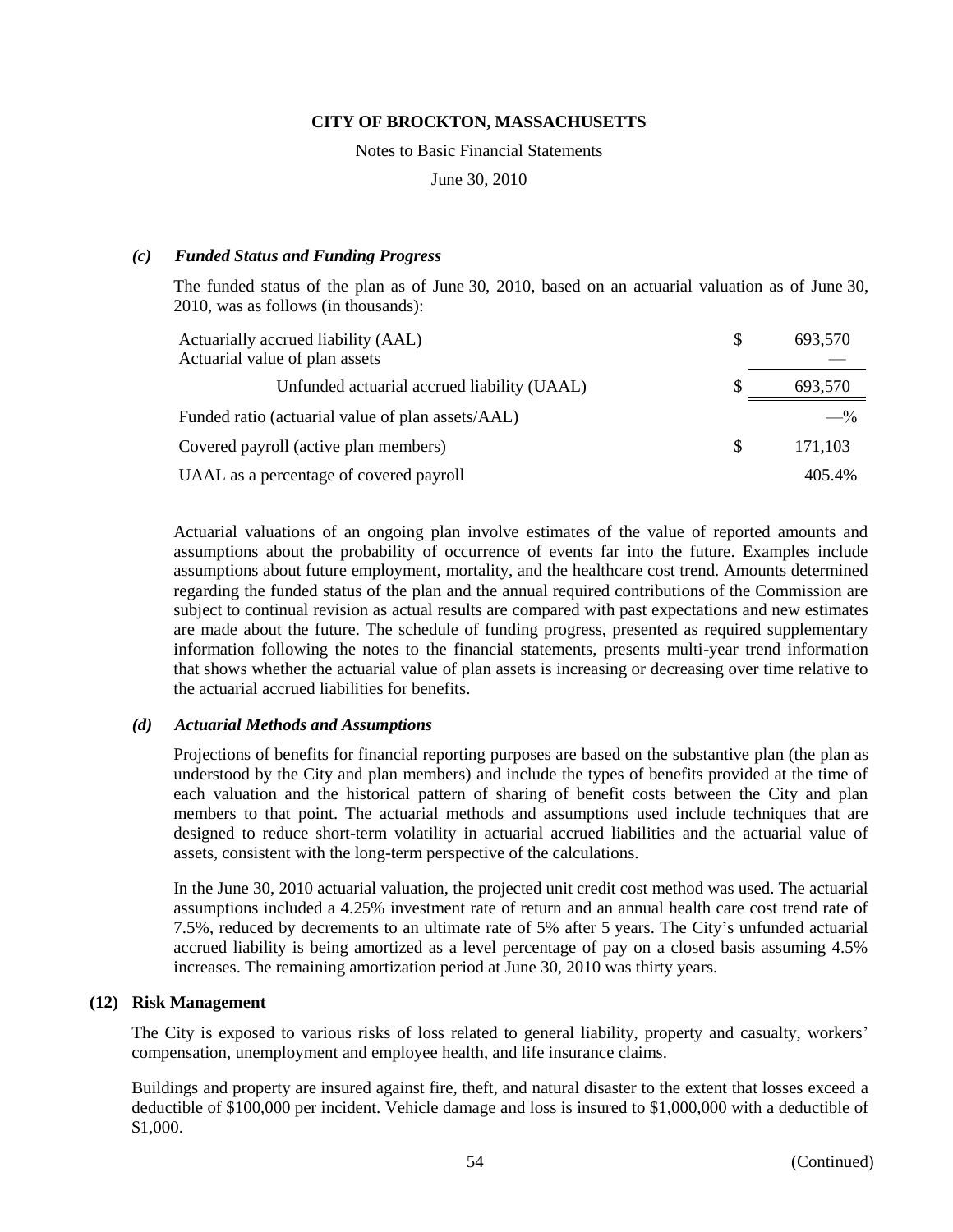Notes to Basic Financial Statements

June 30, 2010

The City is self insured for workers' compensation and unemployment claims. The City is also self insured for those employees participating in the City's Health Care Plans (Health Care Plans). Approximately 60% of the City's employees participate in preferred provider Health Care Plans.

Both employees and the City contribute to the Health Care Plans based upon a percentage formula, 75% (City) and 25% (employee), with the exception of Blue Cross Blue Shield Master Medical which is 70% City and 30% employee. The retirees' contribution rate is 25%, except for those retirees who were 65 or older as of July 1, 2003 and whose annual household income was \$21,660 or less for a single person over 65 years of age, or \$29,140 for a two-person household with one person over 65 years of age. For these retirees, the contribution rates are 15% for Blue Cross Blue Shield (BCBS) Master Medical, BCBS Master Medical Carve Out A&B, BCBS Medex III, and BCBS Choice and 10% for HMO Blue, Harvard Pilgrim Healthcare, and Harvard Pilgrim Enhanced. The 15% and 10% rates were established through a Home Rule Petition voted and approved by the City Council and the Massachusetts General Court. Stop loss insurance is carried on the Health Care Plans for claims in excess of \$200,000 per covered person and \$2,000,000 maximum per covered person, with the exception of individual specific deductible of \$400,000 and maximum specific benefit per lifetime of \$2,000,000. The City maintains a working deposit with the administrator of its Blue Cross Blue Shield Health Care Plans. At June 30, 2010, that deposit was \$6,744,800, which includes Dental insurance. The financial arrangement with Harvard Pilgrim is monthly level funding of \$1,325,000 with quarterly adjustments if necessary.

The City is insured for other types of general liability; however, Chapter 258 of the MGL limits the City's liability to a maximum of \$100,000 per claim in all matters except actions relating to federal/civil rights, eminent domain, and breach of contract.

Liabilities for self-insured claims are reported if it is probable that a loss has been incurred and the amount can be reasonably estimated. These losses include an estimate of claims that have been incurred but not reported. Changes in the self-insurance liability for the years ended June 30, 2010 and 2009 were as follows:

|                                                                |    | Workers'<br>compensation<br>plan | <b>Health care</b><br>plans  | <b>Total</b>                 |
|----------------------------------------------------------------|----|----------------------------------|------------------------------|------------------------------|
| Balance at June 30, 2008                                       | \$ | 6,175,900                        | 2,890,300                    | 9,066,200                    |
| Provision for losses/change in estimate<br>Payments for claims |    | 5,642,891<br>(1,252,991)         | 42,832,063<br>(41, 591, 863) | 48,474,954<br>(42, 844, 854) |
| Balance at June 30, 2009                                       |    | 10,565,800                       | 4,130,500                    | 14,696,300                   |
| Provision for losses/change in estimate<br>Payments for claims |    | 808,229<br>(734, 057)            | 38,403,685<br>(38, 616, 263) | 39,211,914<br>(39, 350, 320) |
| Balance at June 30, 2010                                       | S  | 10,639,972                       | 3,917,922                    | 14,557,894                   |

The liability for claims and judgments consists of governmental and business-type activities in the amount of approximately \$7,575,833 and \$6,982,061, respectively.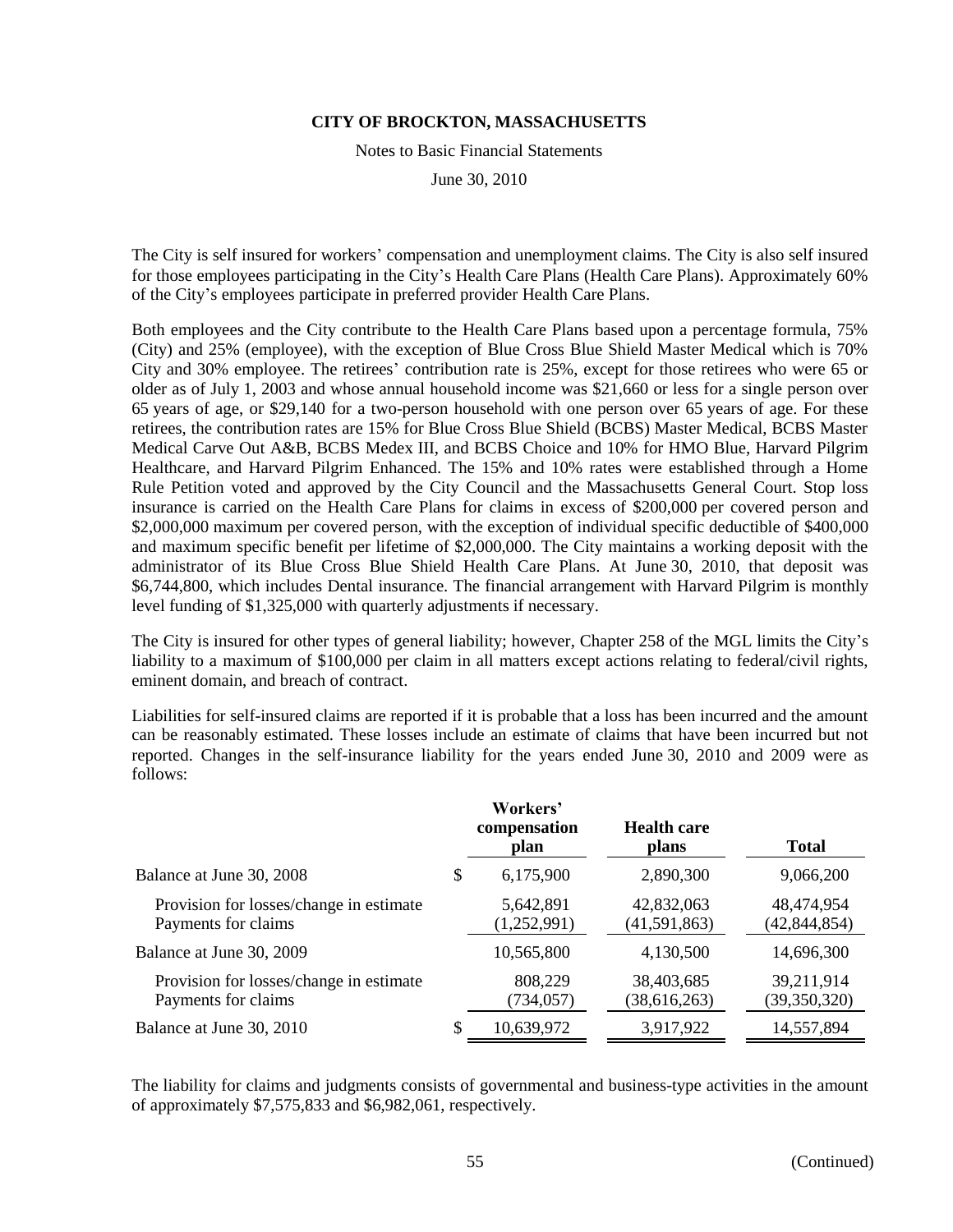Notes to Basic Financial Statements

June 30, 2010

#### **(13) Commitments**

On May 22, 2001, the City entered into a Water Purchase Agreement (the Agreement) with Inima, Servicios Europeos De Medio Ambiente, S.A. (Inima), jointly with Bluestone Energy Services, operating as Aquaria.

This Agreement provides for obtaining additional water from Aquaria's desalinization facility, which it designed, permitted, constructed, and operates. The plant employs conventional water treatment, followed by a reverse osmosis process to remove salinity. This will provide a minimum of five million gallons daily (MGD) of potable water and will be readily capable of expansion to ten MGD.

The Agreement expires in 2028 unless extended, renewed, or terminated. This Agreement may be renewed for up to 30 additional years in five year renewal terms.

Aquaria makes available to the City a minimum of the Firm Commitment of water on a daily and yearly average basis. The Firm Commitment begins at 1.9 MGD and increases over the 20 years to 4.07 MGD.

The schedule for the City's fixed purchase commitment resembles the projected growth in water demand for the City, but the schedule somewhat exceeds this curve, especially in years three to eight. In the event that other water purchase contracts are executed, the City has the right to offset its fixed commitment to a minimum of 2.0 MGD with the volume commitment of other long term purchasers or the right to reduce by about 50%, on a gallon for gallon basis, its fixed price for its fixed volume commitment.

The rate charged to the City for the Firm Commitment is a fixed annual charge of \$167,480 per year per 0.1 MGD of the City's Firm Commitment; this charge is incurred regardless of whether the City takes the water. In addition, the City incurs an additional charge of \$1.23 per 1,000 gallons for water actually delivered. For example, with a firm commitment of 2.0 MGD plus actual usage of 1.0 MGD for an entire year, the City would pay nearly \$3.8 million. The financial obligation is primarily attached to the fixed price component. The rate structure is permitted to escalate with the Producer Price Index for Finished Goods, excluding food after three years of water delivery. Accordingly, escalation will begin, in the fourth year of the contract, which is at the end of 2011. Fixed and variable charges are recorded in the major Water fund when incurred, which totaled \$3.9 million in fiscal year 2010.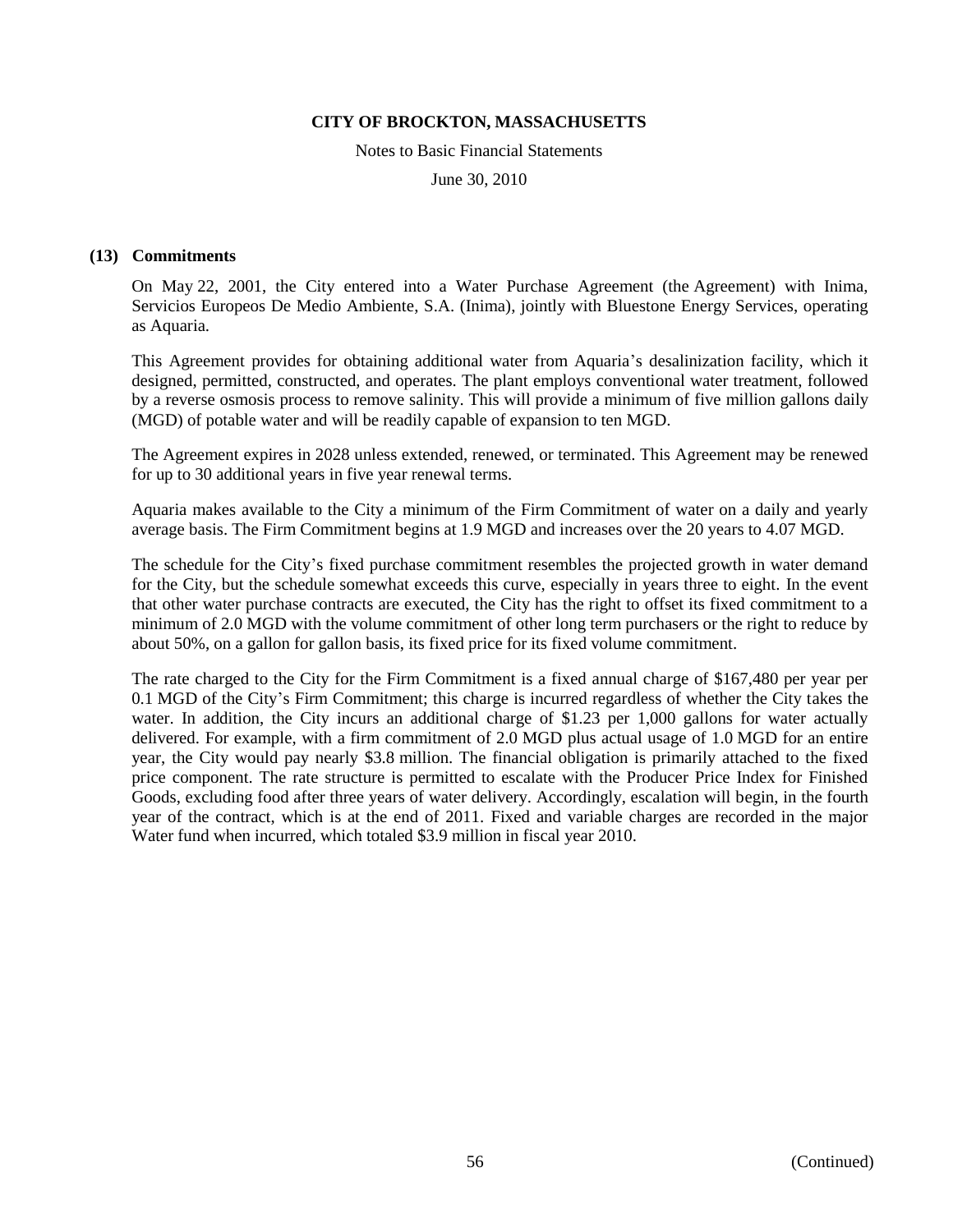Notes to Basic Financial Statements

June 30, 2010

As of June 30, 2010, based on the current fixed annual charge, the City expects to pay \$117.7 million for its Firm Commitment as follows:

|               | <b>Amount</b>     |
|---------------|-------------------|
| Fiscal year:  |                   |
| 2011          | \$<br>4,605,700   |
| 2012          | 5,443,100         |
| 2013          | 5,861,800         |
| 2014          | 5,912,044         |
| 2015          | 5,962,288         |
| $2016 - 2020$ | 32,784,210        |
| $2021 - 2025$ | 34,082,180        |
| $2026 - 2030$ | 23,043,342        |
|               | \$<br>117,694,664 |

### **(14) Fund Deficits**

The following funds had deficit fund balances at June 30, 2010:

| Other governmental funds:         |           |
|-----------------------------------|-----------|
| Special revenue:                  |           |
| Federal and state law enforcement |           |
| grants                            | 20,380    |
| Capital projects:                 |           |
| School construction               | 4,904,208 |
| Total                             | 4,924,588 |

The special revenue deficits will be eliminated upon satisfactory completion of federal and state audits. The capital projects deficit will be eliminated through the issuance of long-term debt.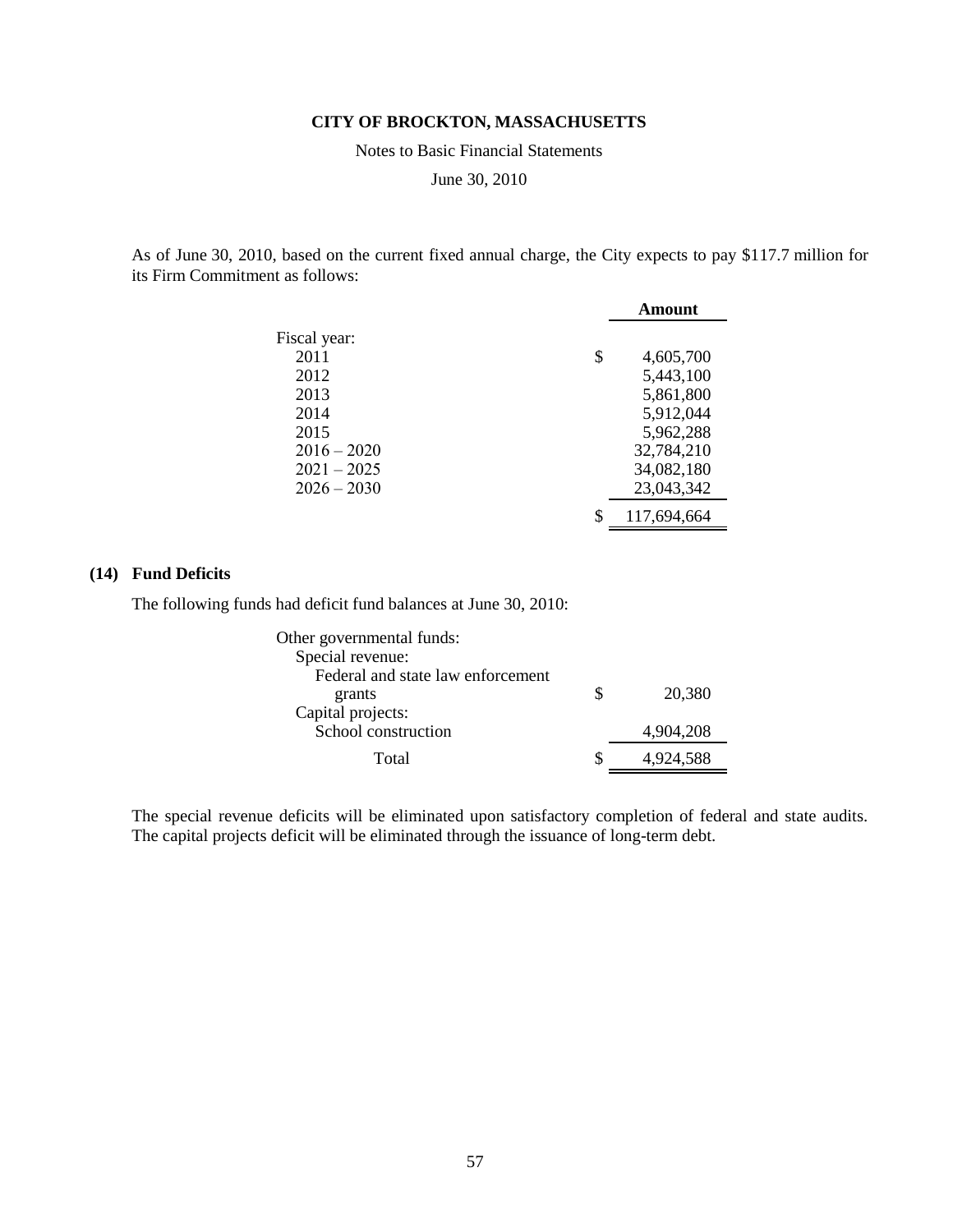#### Budgetary Comparison Schedule – General Fund Required Supplementary Information

#### June 30, 2010

#### (Unaudited)

**Variance**

| <b>Budgeted amounts</b><br>Final<br><b>Original</b><br>basis)<br>(negative)<br>Resources (inflows):<br>\$<br>Real and personal property taxes, net<br>94,367,092<br>95,624,152<br>98,756,500<br>Motor vehicle and other excise<br>4,360,000<br>4,385,000<br>5,786,669<br>Penalties and interest on taxes<br>1,320,000<br>1,140,000<br>1,619,799<br>Payments in lieu of taxes<br>220,000<br>145,000<br>263,086<br>2,587,187<br>3,767,865<br>User charges and other revenue<br>2,095,000<br>6,355,052<br>225,000<br>673,451<br>448,451<br>Fees<br>335,000<br>Licenses and permits<br>1,140,000<br>660,000<br>2,162,119<br>1,502,119<br>Intergovernmental<br>148,120,164<br>148,923,000<br>149,061,804<br>138,804<br>Fines<br>600,000<br>450,000<br>610,487<br>160,487<br>Investment income<br>354,500<br>365,000<br>308,205<br>Transfers in<br>3,890,088<br>3,784,059<br>3,784,059<br>256,801,844<br>258,288,398<br>269,381,231<br>Amounts available for appropriation<br>Charges to appropriations (outflows):<br>Current:<br>General government<br>12,130,989<br>12,455,679<br>11,283,522<br>Public safety<br>38,822,038<br>39,716,945<br>37,474,085<br>Education<br>131,859,276<br>131,272,678<br>131,862,894<br>Public works<br>6,999,724<br>7,003,024<br>6,459,818<br>Human services<br>1,651,612<br>2,054,612<br>1,842,519<br>Culture and recreation<br>1,743,529<br>1,947,638<br>1,797,977<br>State and county assessments<br>5,642,872<br>5,642,872<br>5,605,388<br>Pension and fringe benefits<br>56,700,825<br>56,305,266<br>53,103,103<br>Court judgment<br>204,100<br>237,097<br>204,100<br>Capital outlay<br>33<br>347,477<br>346,533<br>Debt service<br>13,908,707<br>13,908,707<br>13,318,779<br><b>Transfers</b> out<br>2,612,618<br>2,612,618<br>2,612,618<br>271,689,725<br>265,940,715<br>Total charges to appropriations<br>274,061,832<br>Excess (deficiency) of resources<br>over charges to appropriations<br>(14,887,881)<br>3,440,516<br>(15,773,434)<br>Other budget items:<br>Free cash<br>14,490,670<br>14,490,670<br>Chapter 324 reserve<br>(149, 379)<br>(149, 379)<br>546,590<br>1,432,143<br>Other financing sources/uses<br>14,887,881<br>15,773,434<br>Total other budget items |  |  | <b>Actual</b><br>amounts | with final<br>budget |
|-----------------------------------------------------------------------------------------------------------------------------------------------------------------------------------------------------------------------------------------------------------------------------------------------------------------------------------------------------------------------------------------------------------------------------------------------------------------------------------------------------------------------------------------------------------------------------------------------------------------------------------------------------------------------------------------------------------------------------------------------------------------------------------------------------------------------------------------------------------------------------------------------------------------------------------------------------------------------------------------------------------------------------------------------------------------------------------------------------------------------------------------------------------------------------------------------------------------------------------------------------------------------------------------------------------------------------------------------------------------------------------------------------------------------------------------------------------------------------------------------------------------------------------------------------------------------------------------------------------------------------------------------------------------------------------------------------------------------------------------------------------------------------------------------------------------------------------------------------------------------------------------------------------------------------------------------------------------------------------------------------------------------------------------------------------------------------------------------------------------------------------------------------------------------------------------------------------------|--|--|--------------------------|----------------------|
|                                                                                                                                                                                                                                                                                                                                                                                                                                                                                                                                                                                                                                                                                                                                                                                                                                                                                                                                                                                                                                                                                                                                                                                                                                                                                                                                                                                                                                                                                                                                                                                                                                                                                                                                                                                                                                                                                                                                                                                                                                                                                                                                                                                                                 |  |  | (budgetary               | positive             |
|                                                                                                                                                                                                                                                                                                                                                                                                                                                                                                                                                                                                                                                                                                                                                                                                                                                                                                                                                                                                                                                                                                                                                                                                                                                                                                                                                                                                                                                                                                                                                                                                                                                                                                                                                                                                                                                                                                                                                                                                                                                                                                                                                                                                                 |  |  |                          |                      |
|                                                                                                                                                                                                                                                                                                                                                                                                                                                                                                                                                                                                                                                                                                                                                                                                                                                                                                                                                                                                                                                                                                                                                                                                                                                                                                                                                                                                                                                                                                                                                                                                                                                                                                                                                                                                                                                                                                                                                                                                                                                                                                                                                                                                                 |  |  |                          |                      |
|                                                                                                                                                                                                                                                                                                                                                                                                                                                                                                                                                                                                                                                                                                                                                                                                                                                                                                                                                                                                                                                                                                                                                                                                                                                                                                                                                                                                                                                                                                                                                                                                                                                                                                                                                                                                                                                                                                                                                                                                                                                                                                                                                                                                                 |  |  |                          | 3,132,348            |
|                                                                                                                                                                                                                                                                                                                                                                                                                                                                                                                                                                                                                                                                                                                                                                                                                                                                                                                                                                                                                                                                                                                                                                                                                                                                                                                                                                                                                                                                                                                                                                                                                                                                                                                                                                                                                                                                                                                                                                                                                                                                                                                                                                                                                 |  |  |                          | 1,401,669            |
|                                                                                                                                                                                                                                                                                                                                                                                                                                                                                                                                                                                                                                                                                                                                                                                                                                                                                                                                                                                                                                                                                                                                                                                                                                                                                                                                                                                                                                                                                                                                                                                                                                                                                                                                                                                                                                                                                                                                                                                                                                                                                                                                                                                                                 |  |  |                          | 479,799              |
|                                                                                                                                                                                                                                                                                                                                                                                                                                                                                                                                                                                                                                                                                                                                                                                                                                                                                                                                                                                                                                                                                                                                                                                                                                                                                                                                                                                                                                                                                                                                                                                                                                                                                                                                                                                                                                                                                                                                                                                                                                                                                                                                                                                                                 |  |  |                          | 118,086              |
|                                                                                                                                                                                                                                                                                                                                                                                                                                                                                                                                                                                                                                                                                                                                                                                                                                                                                                                                                                                                                                                                                                                                                                                                                                                                                                                                                                                                                                                                                                                                                                                                                                                                                                                                                                                                                                                                                                                                                                                                                                                                                                                                                                                                                 |  |  |                          |                      |
|                                                                                                                                                                                                                                                                                                                                                                                                                                                                                                                                                                                                                                                                                                                                                                                                                                                                                                                                                                                                                                                                                                                                                                                                                                                                                                                                                                                                                                                                                                                                                                                                                                                                                                                                                                                                                                                                                                                                                                                                                                                                                                                                                                                                                 |  |  |                          |                      |
|                                                                                                                                                                                                                                                                                                                                                                                                                                                                                                                                                                                                                                                                                                                                                                                                                                                                                                                                                                                                                                                                                                                                                                                                                                                                                                                                                                                                                                                                                                                                                                                                                                                                                                                                                                                                                                                                                                                                                                                                                                                                                                                                                                                                                 |  |  |                          |                      |
|                                                                                                                                                                                                                                                                                                                                                                                                                                                                                                                                                                                                                                                                                                                                                                                                                                                                                                                                                                                                                                                                                                                                                                                                                                                                                                                                                                                                                                                                                                                                                                                                                                                                                                                                                                                                                                                                                                                                                                                                                                                                                                                                                                                                                 |  |  |                          |                      |
|                                                                                                                                                                                                                                                                                                                                                                                                                                                                                                                                                                                                                                                                                                                                                                                                                                                                                                                                                                                                                                                                                                                                                                                                                                                                                                                                                                                                                                                                                                                                                                                                                                                                                                                                                                                                                                                                                                                                                                                                                                                                                                                                                                                                                 |  |  |                          |                      |
|                                                                                                                                                                                                                                                                                                                                                                                                                                                                                                                                                                                                                                                                                                                                                                                                                                                                                                                                                                                                                                                                                                                                                                                                                                                                                                                                                                                                                                                                                                                                                                                                                                                                                                                                                                                                                                                                                                                                                                                                                                                                                                                                                                                                                 |  |  |                          | (56,795)             |
|                                                                                                                                                                                                                                                                                                                                                                                                                                                                                                                                                                                                                                                                                                                                                                                                                                                                                                                                                                                                                                                                                                                                                                                                                                                                                                                                                                                                                                                                                                                                                                                                                                                                                                                                                                                                                                                                                                                                                                                                                                                                                                                                                                                                                 |  |  |                          |                      |
|                                                                                                                                                                                                                                                                                                                                                                                                                                                                                                                                                                                                                                                                                                                                                                                                                                                                                                                                                                                                                                                                                                                                                                                                                                                                                                                                                                                                                                                                                                                                                                                                                                                                                                                                                                                                                                                                                                                                                                                                                                                                                                                                                                                                                 |  |  |                          | 11,092,833           |
|                                                                                                                                                                                                                                                                                                                                                                                                                                                                                                                                                                                                                                                                                                                                                                                                                                                                                                                                                                                                                                                                                                                                                                                                                                                                                                                                                                                                                                                                                                                                                                                                                                                                                                                                                                                                                                                                                                                                                                                                                                                                                                                                                                                                                 |  |  |                          |                      |
|                                                                                                                                                                                                                                                                                                                                                                                                                                                                                                                                                                                                                                                                                                                                                                                                                                                                                                                                                                                                                                                                                                                                                                                                                                                                                                                                                                                                                                                                                                                                                                                                                                                                                                                                                                                                                                                                                                                                                                                                                                                                                                                                                                                                                 |  |  |                          |                      |
|                                                                                                                                                                                                                                                                                                                                                                                                                                                                                                                                                                                                                                                                                                                                                                                                                                                                                                                                                                                                                                                                                                                                                                                                                                                                                                                                                                                                                                                                                                                                                                                                                                                                                                                                                                                                                                                                                                                                                                                                                                                                                                                                                                                                                 |  |  |                          | 1,172,157            |
|                                                                                                                                                                                                                                                                                                                                                                                                                                                                                                                                                                                                                                                                                                                                                                                                                                                                                                                                                                                                                                                                                                                                                                                                                                                                                                                                                                                                                                                                                                                                                                                                                                                                                                                                                                                                                                                                                                                                                                                                                                                                                                                                                                                                                 |  |  |                          | 2,242,860            |
|                                                                                                                                                                                                                                                                                                                                                                                                                                                                                                                                                                                                                                                                                                                                                                                                                                                                                                                                                                                                                                                                                                                                                                                                                                                                                                                                                                                                                                                                                                                                                                                                                                                                                                                                                                                                                                                                                                                                                                                                                                                                                                                                                                                                                 |  |  |                          | 3,618                |
|                                                                                                                                                                                                                                                                                                                                                                                                                                                                                                                                                                                                                                                                                                                                                                                                                                                                                                                                                                                                                                                                                                                                                                                                                                                                                                                                                                                                                                                                                                                                                                                                                                                                                                                                                                                                                                                                                                                                                                                                                                                                                                                                                                                                                 |  |  |                          | 543,206              |
|                                                                                                                                                                                                                                                                                                                                                                                                                                                                                                                                                                                                                                                                                                                                                                                                                                                                                                                                                                                                                                                                                                                                                                                                                                                                                                                                                                                                                                                                                                                                                                                                                                                                                                                                                                                                                                                                                                                                                                                                                                                                                                                                                                                                                 |  |  |                          | 212,093              |
|                                                                                                                                                                                                                                                                                                                                                                                                                                                                                                                                                                                                                                                                                                                                                                                                                                                                                                                                                                                                                                                                                                                                                                                                                                                                                                                                                                                                                                                                                                                                                                                                                                                                                                                                                                                                                                                                                                                                                                                                                                                                                                                                                                                                                 |  |  |                          | 149,661              |
|                                                                                                                                                                                                                                                                                                                                                                                                                                                                                                                                                                                                                                                                                                                                                                                                                                                                                                                                                                                                                                                                                                                                                                                                                                                                                                                                                                                                                                                                                                                                                                                                                                                                                                                                                                                                                                                                                                                                                                                                                                                                                                                                                                                                                 |  |  |                          | 37,484               |
|                                                                                                                                                                                                                                                                                                                                                                                                                                                                                                                                                                                                                                                                                                                                                                                                                                                                                                                                                                                                                                                                                                                                                                                                                                                                                                                                                                                                                                                                                                                                                                                                                                                                                                                                                                                                                                                                                                                                                                                                                                                                                                                                                                                                                 |  |  |                          | 3,202,163            |
|                                                                                                                                                                                                                                                                                                                                                                                                                                                                                                                                                                                                                                                                                                                                                                                                                                                                                                                                                                                                                                                                                                                                                                                                                                                                                                                                                                                                                                                                                                                                                                                                                                                                                                                                                                                                                                                                                                                                                                                                                                                                                                                                                                                                                 |  |  |                          | (32,997)             |
|                                                                                                                                                                                                                                                                                                                                                                                                                                                                                                                                                                                                                                                                                                                                                                                                                                                                                                                                                                                                                                                                                                                                                                                                                                                                                                                                                                                                                                                                                                                                                                                                                                                                                                                                                                                                                                                                                                                                                                                                                                                                                                                                                                                                                 |  |  |                          | 944                  |
|                                                                                                                                                                                                                                                                                                                                                                                                                                                                                                                                                                                                                                                                                                                                                                                                                                                                                                                                                                                                                                                                                                                                                                                                                                                                                                                                                                                                                                                                                                                                                                                                                                                                                                                                                                                                                                                                                                                                                                                                                                                                                                                                                                                                                 |  |  |                          | 589,928              |
|                                                                                                                                                                                                                                                                                                                                                                                                                                                                                                                                                                                                                                                                                                                                                                                                                                                                                                                                                                                                                                                                                                                                                                                                                                                                                                                                                                                                                                                                                                                                                                                                                                                                                                                                                                                                                                                                                                                                                                                                                                                                                                                                                                                                                 |  |  |                          |                      |
|                                                                                                                                                                                                                                                                                                                                                                                                                                                                                                                                                                                                                                                                                                                                                                                                                                                                                                                                                                                                                                                                                                                                                                                                                                                                                                                                                                                                                                                                                                                                                                                                                                                                                                                                                                                                                                                                                                                                                                                                                                                                                                                                                                                                                 |  |  |                          | 8,121,117            |
|                                                                                                                                                                                                                                                                                                                                                                                                                                                                                                                                                                                                                                                                                                                                                                                                                                                                                                                                                                                                                                                                                                                                                                                                                                                                                                                                                                                                                                                                                                                                                                                                                                                                                                                                                                                                                                                                                                                                                                                                                                                                                                                                                                                                                 |  |  |                          |                      |
|                                                                                                                                                                                                                                                                                                                                                                                                                                                                                                                                                                                                                                                                                                                                                                                                                                                                                                                                                                                                                                                                                                                                                                                                                                                                                                                                                                                                                                                                                                                                                                                                                                                                                                                                                                                                                                                                                                                                                                                                                                                                                                                                                                                                                 |  |  |                          | 19,213,950           |
|                                                                                                                                                                                                                                                                                                                                                                                                                                                                                                                                                                                                                                                                                                                                                                                                                                                                                                                                                                                                                                                                                                                                                                                                                                                                                                                                                                                                                                                                                                                                                                                                                                                                                                                                                                                                                                                                                                                                                                                                                                                                                                                                                                                                                 |  |  |                          |                      |
|                                                                                                                                                                                                                                                                                                                                                                                                                                                                                                                                                                                                                                                                                                                                                                                                                                                                                                                                                                                                                                                                                                                                                                                                                                                                                                                                                                                                                                                                                                                                                                                                                                                                                                                                                                                                                                                                                                                                                                                                                                                                                                                                                                                                                 |  |  |                          |                      |
|                                                                                                                                                                                                                                                                                                                                                                                                                                                                                                                                                                                                                                                                                                                                                                                                                                                                                                                                                                                                                                                                                                                                                                                                                                                                                                                                                                                                                                                                                                                                                                                                                                                                                                                                                                                                                                                                                                                                                                                                                                                                                                                                                                                                                 |  |  |                          |                      |
|                                                                                                                                                                                                                                                                                                                                                                                                                                                                                                                                                                                                                                                                                                                                                                                                                                                                                                                                                                                                                                                                                                                                                                                                                                                                                                                                                                                                                                                                                                                                                                                                                                                                                                                                                                                                                                                                                                                                                                                                                                                                                                                                                                                                                 |  |  |                          |                      |
|                                                                                                                                                                                                                                                                                                                                                                                                                                                                                                                                                                                                                                                                                                                                                                                                                                                                                                                                                                                                                                                                                                                                                                                                                                                                                                                                                                                                                                                                                                                                                                                                                                                                                                                                                                                                                                                                                                                                                                                                                                                                                                                                                                                                                 |  |  |                          |                      |
| \$<br>Net budget                                                                                                                                                                                                                                                                                                                                                                                                                                                                                                                                                                                                                                                                                                                                                                                                                                                                                                                                                                                                                                                                                                                                                                                                                                                                                                                                                                                                                                                                                                                                                                                                                                                                                                                                                                                                                                                                                                                                                                                                                                                                                                                                                                                                |  |  |                          |                      |

See notes to required supplementary information.

See accompanying independent auditors' report.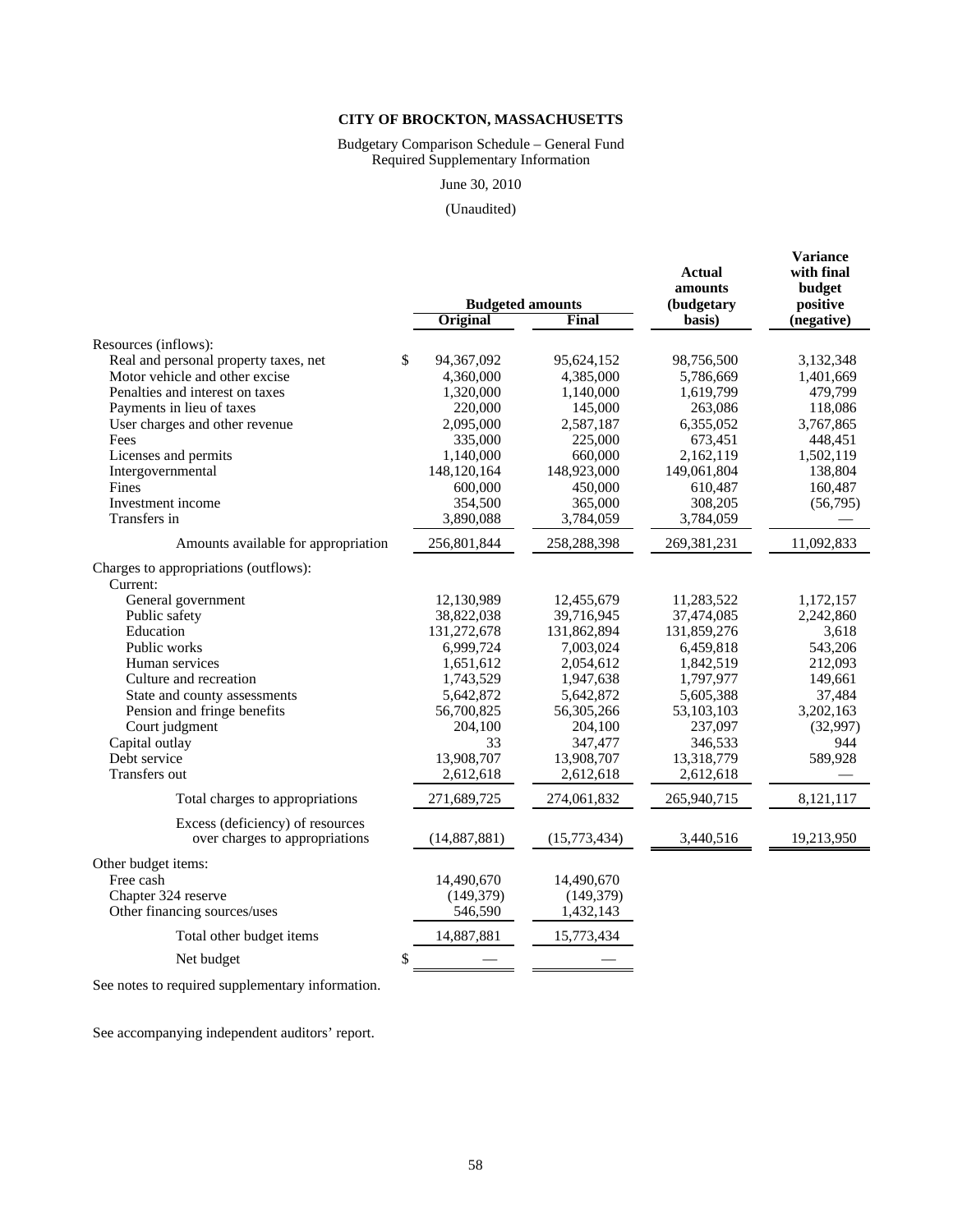Notes to Required Supplementary Information

June 30, 2010

#### **Note A – Budgetary Basis of Accounting**

The City must establish its property tax rate each year so that the resulting property tax levy will comply with the limits required by Proposition 2½ and also constitute that amount which will equal the sum of (a) the aggregate of all annual appropriations for expenditures and transfers, plus (b) provision for the prior fiscal year's deficits, if any, less (c) the aggregate of all nonproperty tax revenue and transfers projected to be received by the City, including available surplus funds.

The budgets for all departments and operations of the City, except that of public schools, are prepared under the direction of the Mayor. The School Department budget is prepared by the School Committee. Original and supplemental appropriations are submitted by the Mayor and approved by the City Council. The Finance Department independently develops revenue estimates which effectively limit total expenditures consistent with the City's Chief Financial Officer's requirement under Chapter 324 of the Acts of 1990 to certify the affordability of spending requests.

The City's annual budget is prepared on a basis other than GAAP. The "actual" amounts column of the Budgetary Comparison Schedule is presented on a "budgetary basis" to provide a meaningful comparison with the budget. The major differences between the budget and GAAP bases are that:

- (a) Budgeted revenues are recorded when cash is received, except for real estate and personal property taxes, which are recorded as revenue when levied (budget), as opposed to when susceptible to accrual (GAAP).
- (b) Encumbrances and continuing appropriations are recorded as the equivalent of expenditures (budget), as opposed to a reservation of fund balance (GAAP).

#### **Note B – Expenditures in Excess of Budget**

In fiscal year 2010, the City had expenditures in excess of budgeted appropriations totaling, \$32,997 in the court judgments line item. As required by Massachusetts General Law, the City will raise this deficit in their 2011 budget.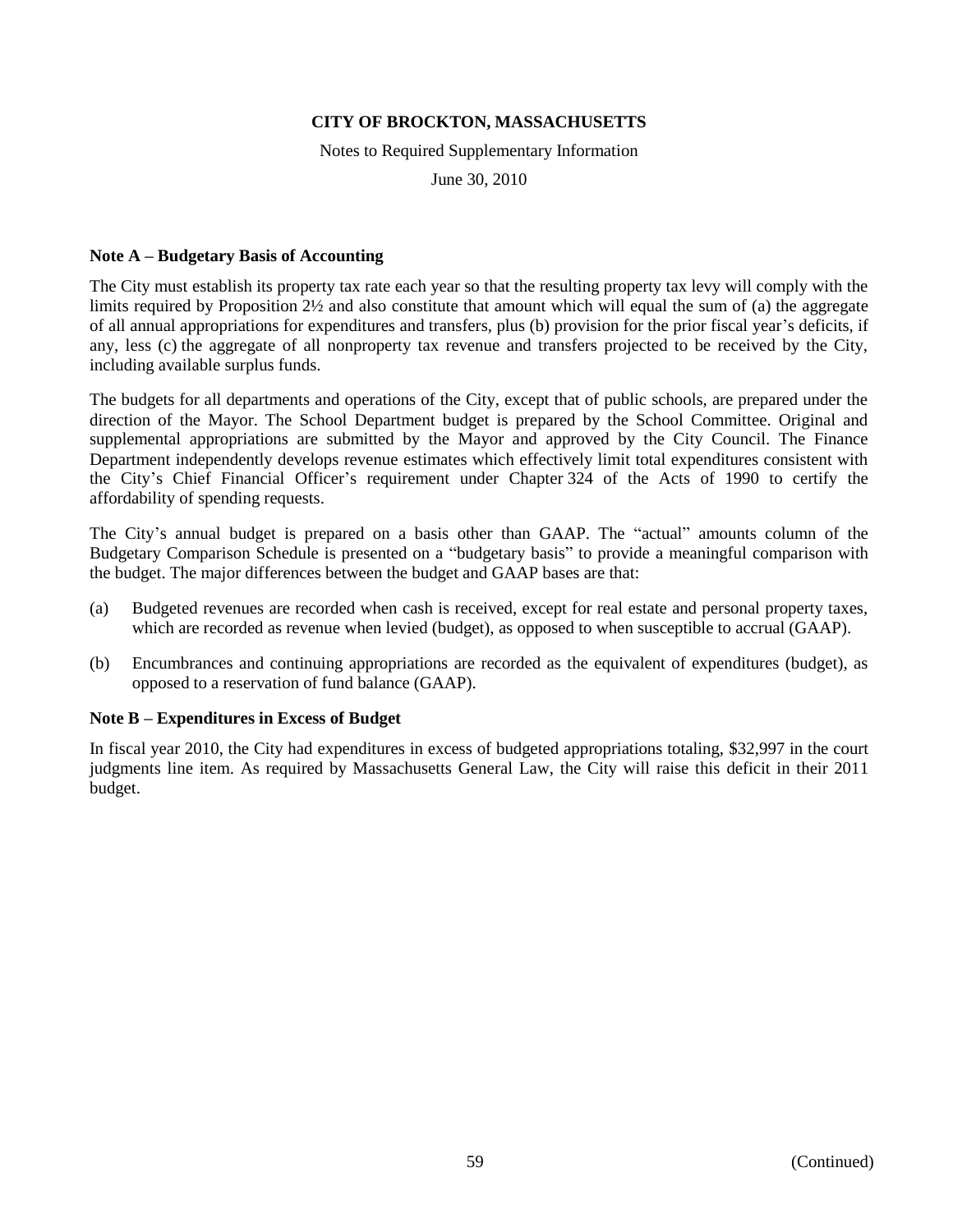Notes to Required Supplementary Information

June 30, 2010

### **Note C – Explanation of Differences between Budgetary Inflows and Outflows and GAAP Revenues and Expenditures – General Fund**

| Budgetary inflows and GAAP revenues:                                            |              |               |
|---------------------------------------------------------------------------------|--------------|---------------|
| Actual amounts (budgetary basis) "amounts available for appropriation" from     |              |               |
| the budgetary comparison schedule                                               | $\mathbb{S}$ | 269,381,231   |
| Differences – budget to GAAP:                                                   |              |               |
| Property and excise taxes and intergovernmental revenues are reported as a      |              |               |
| budgetary resource on the cash basis, rather than on the modified accrual basis |              | (2,701,042)   |
| Contributions for health claims are not reported as a budgetary resource        |              | 14,860,275    |
| Interest earned for health claims are not reported as a budgetary resource      |              | 6,794         |
| Transfers from other funds are inflows of budgetary resources but are not       |              |               |
| revenues for financial reporting purposes                                       |              | (2,263,539)   |
| Total revenues as reported on the statement of revenues, expenditures,          |              |               |
| and changes in fund balances                                                    |              | 279, 283, 719 |
|                                                                                 |              |               |
| Budgetary outflows and GAAP expenditures:                                       |              |               |
| Actual amounts (budgetary basis) "total charges to appropriation" from the      |              |               |
| budgetary comparison schedule                                                   | \$           | 265,940,715   |
| Differences – budget to GAAP:                                                   |              |               |
| Enterprise fund related budgetary expenditures are recorded as reductions to    |              |               |
| transfers for GAAP purposes                                                     |              | (2,636,503)   |
| Health claims expenditures and accruals are not reported as charges to          |              |               |
| appropriations on a budgetary basis                                             |              | 17,983,298    |
| Adjustments for expenditures, encumbrances, and accruals, net                   |              | (1,107,722)   |
| Transfers to other funds are outflows of budgetary appropriations but are not   |              |               |
| expenditures for financial reporting purposes                                   |              | (876, 777)    |
| Total expenditures as reported on the statements of revenues,                   |              |               |
| expenditures and changes in fund balances                                       | \$           | 279,303,011   |